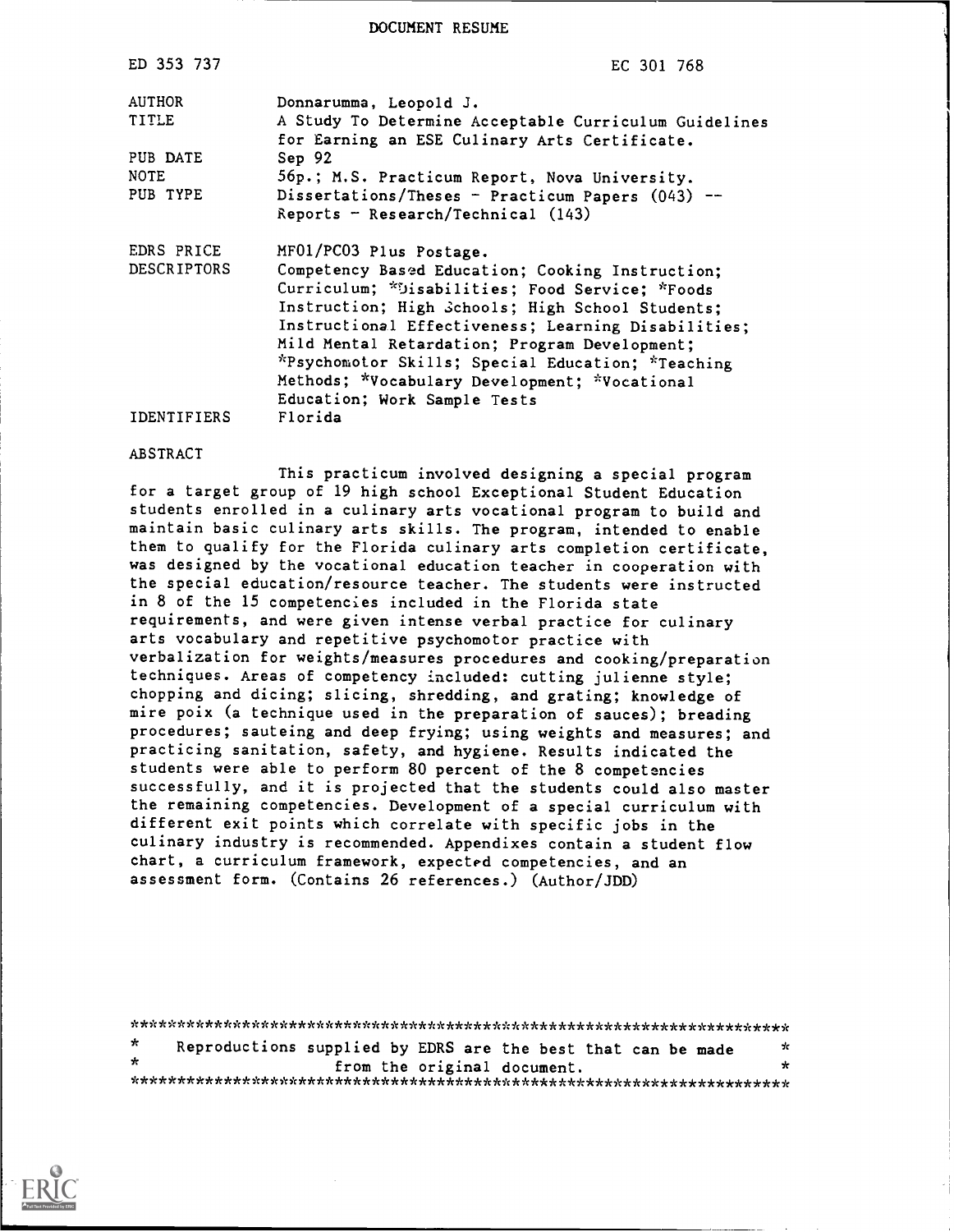$\ddot{\phantom{0}}$ 

## A STUDY TO DETERMINE ACCEPTABLE CURRICULUM GUIDELINES FOR EARNING AN ESE CULINARY ARTS CERTIFICATE

U.S. DEPARTMENT OF EDUCATION Office of Educational Research and improvement EDUCATIONAL RESOURCES INFORMATION

 $\mathbf{r}$ 

The document has been reproduced as received I rom the person Or organization Originating A

C Minor changes have been made to improve reoroduCt.on Quality

Points of view or opinions stated in this docu-<br>ment: do: not: necessarily: represent: official<br>OERI position or policy

by

Leopold J. Donnarumma

## A Practicum Report

submitted to the Faculty of the Center for the Advancement of Education at Nova University in partial fulfillment of the requirements for the degree of Master of Science.

> The abstract of this report may be placed in a National Database System for reference.

> > September/1992  $\sigma$



'PERMISSION TO REPRODUCE THIS MATERIAL HAS BEEN GRANTED BY

Σ marumma 0

TO THE EDUCATIONAL RESOURCES INFORMATION CENTER (ERICI

2 BEST COPY AVAILABLE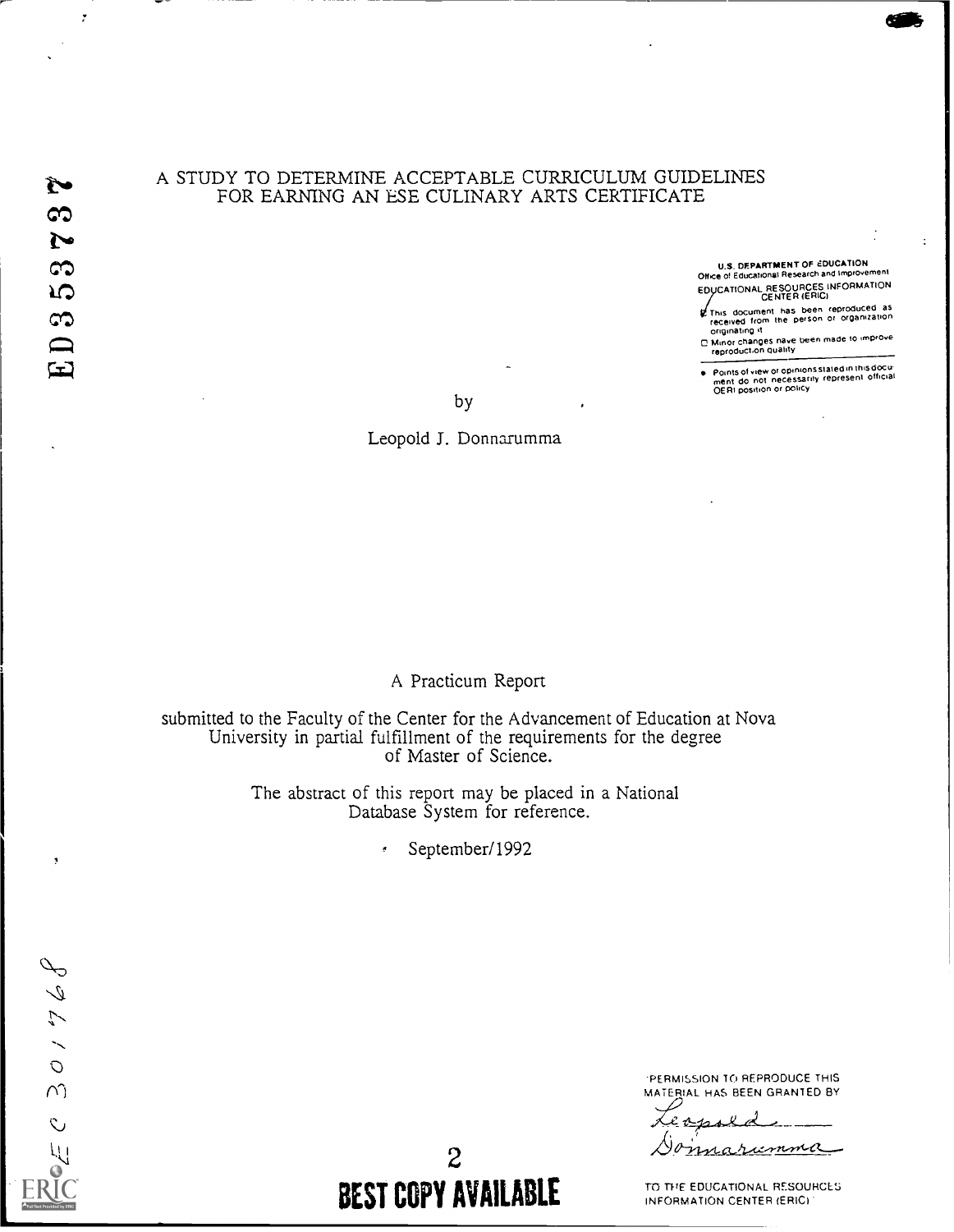#### Abstract

A study to Determine Acceptable Curriculum Guidelines for Earning an ESE<br>Culinary Arts Certificate.

Donnarumma, Leopold J., 1992: Practicum Report, Nova University, The Center for the Advancement of Education.

Descriptors: Vocational Education/Culinary Arts/Exceptional Students Education/Transition/Special Education Programs/Integrated Curriculum/Special Education Teacher/Resource Room/Curriculum Reference/Competency Based Curriculum/Manipulative Training/Psychomotor Skills/Perceptual Skills/Work Samples Assessment/Likert-Type Scale/Tactile Modality Test

The Exceptional Student Education (ESE) students enrolled in the culinary arts vocational program could not read nor compute well enough to complete the regular curriculum; therefore, they were unable to master the requirements to qualify for the state culinary arts completion certificate. For this practicum, a special program for this target group of students was designed by the vocational education teacher, in cooperation with the special education/resource teacher, to build and maintain basic culinary arts skills. Using intense verbal practice for culinary arts vocabulary and repetitive psychomotor practice with verbalization for weights/measures procedures and cooking/preparation techniques, these students were instructed in eight of the fifteen competencies included in the state requirements.

The results indicated that this practicum enabled ESE students to successfully perform 80 percent of me eight culinary competencies when assessed by a tactile modality format, with observation and verbal orders given by a certified chef. This data demonstrated that ESE students can be successful in the culinary arts area. It is projected that these students could master the remaining competencies in this practicum. It is suggested that a special curriculum be designed for ESE students with different exit points which correlate with specific jobs in the culinary industry. As these students perform well enough to gain a state certificate in one or more areas, they could then find satisfactory employment in the community. Appendices include the required competencies, teaching aids,, and assessment tool.



ii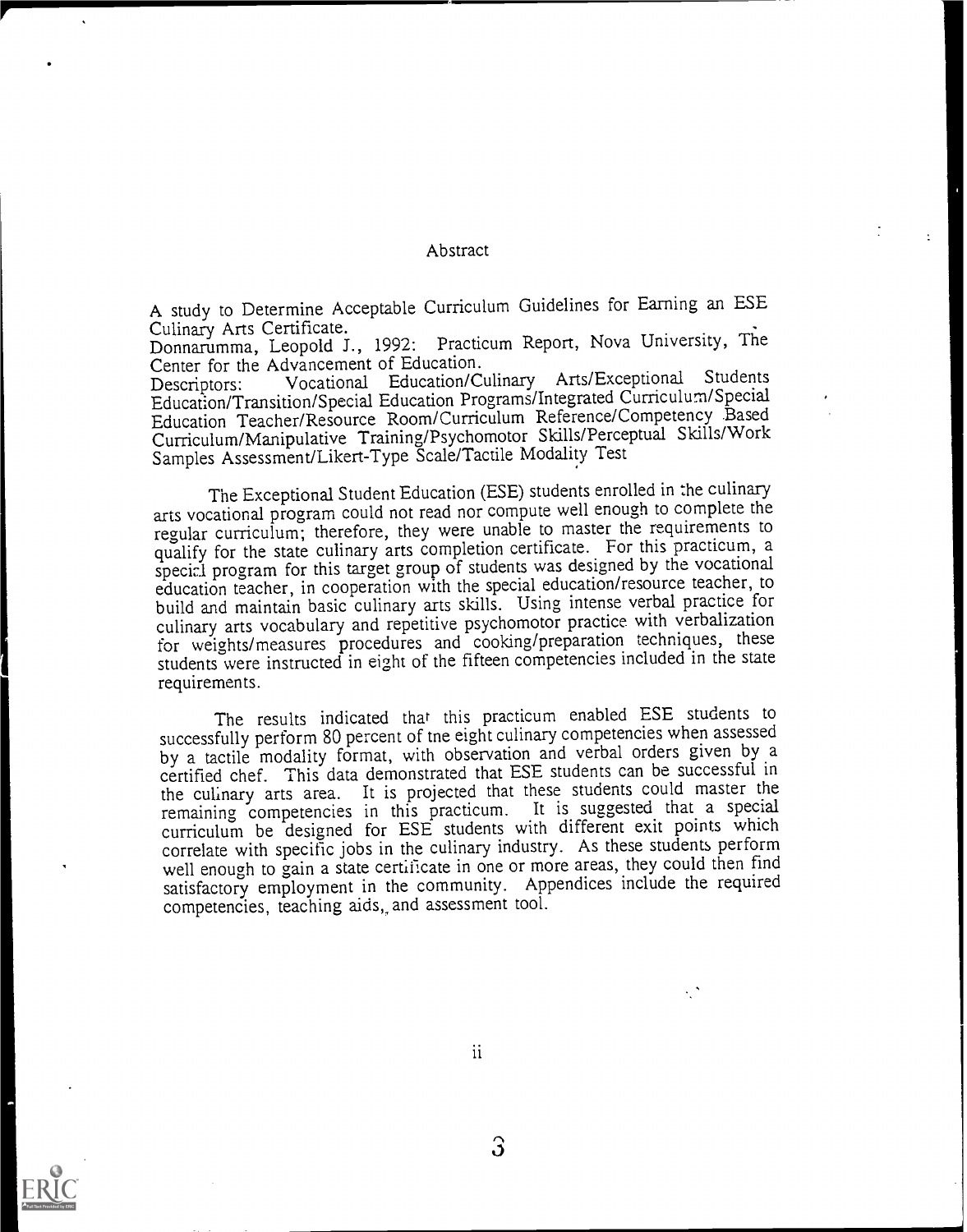#### Authorship Statement

I hereby testify that this paper and the work it reports are entirely my own. Where it has been necessary to draw from the work of others, published or unpublished, I have acknowledged such work in accordance with accepted scholarly and editorial practice. I give this testimony freely, out of respect for the scholarship of other workers in the field and in hope that my work, presented here, will earn similar respect.

Signed

Document Release

Permission is hereby given to Nova University to distribute copies of this applied research project on request from interested parties. It is my understanding that Nova University will not charge for this dissemination other than to cover the costs of duplicating, handling, and mailing of the materials.



iii

 $\boldsymbol{4}$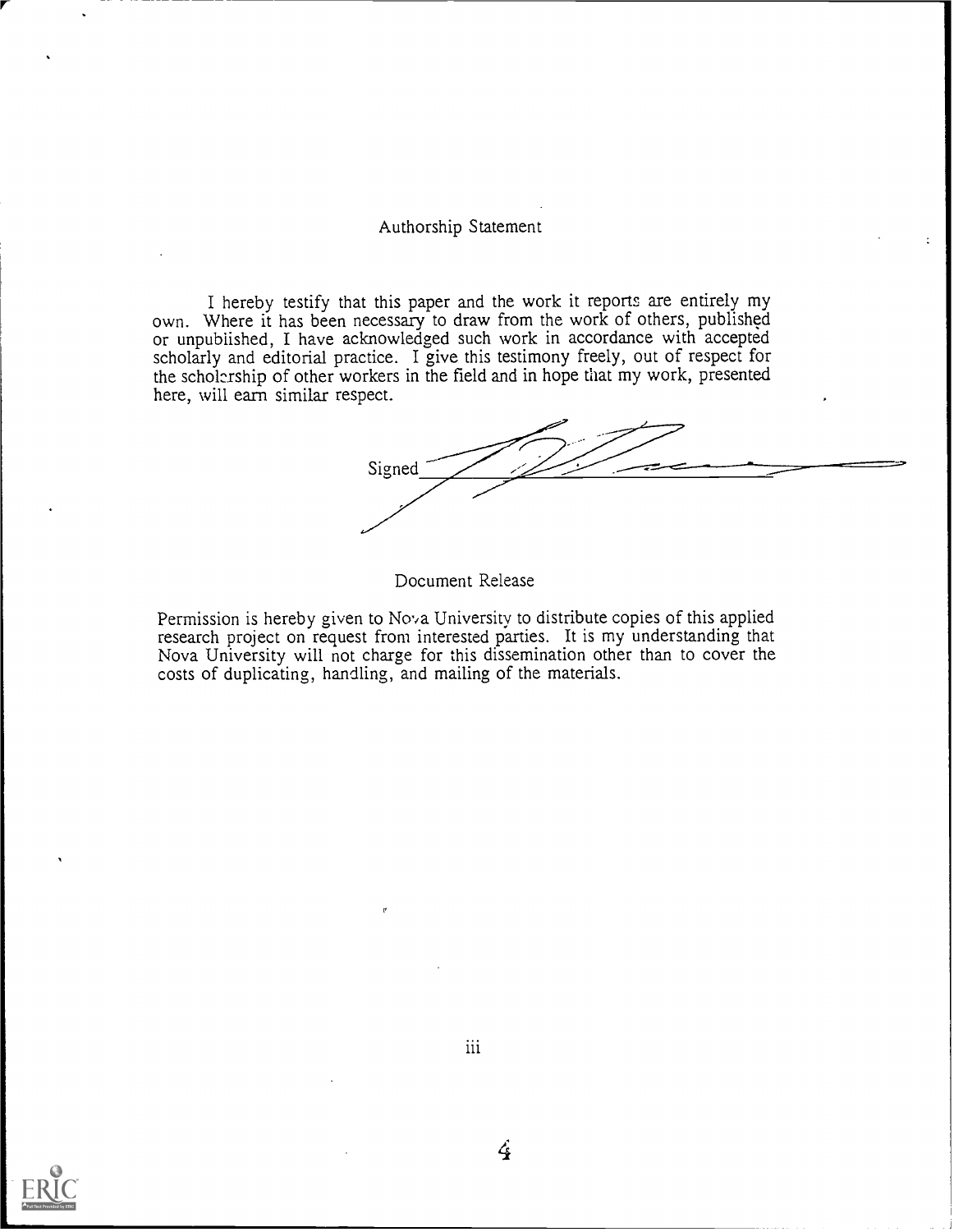# Table of Contents

 $\frac{1}{2}$ 

|                                                   | $\mathbf{i}$ |
|---------------------------------------------------|--------------|
|                                                   | ù            |
|                                                   | iii          |
|                                                   | iv           |
|                                                   | v            |
| Chapters                                          |              |
| L.                                                | 1            |
| II.                                               | 9            |
| III.                                              | 22           |
| IV.                                               | 28           |
| V.                                                | 33           |
|                                                   | 36           |
| Appendices                                        |              |
|                                                   | 40           |
| Appendix B: State of Florida Curriculum Framework | 42           |
| Appendix C: Areas of Expected Competencies        | 44           |
|                                                   | 46           |
| Appendix E: ESE Work Samples Assessment           | 48           |
|                                                   | 50           |



 $\ddot{\rm{J}}$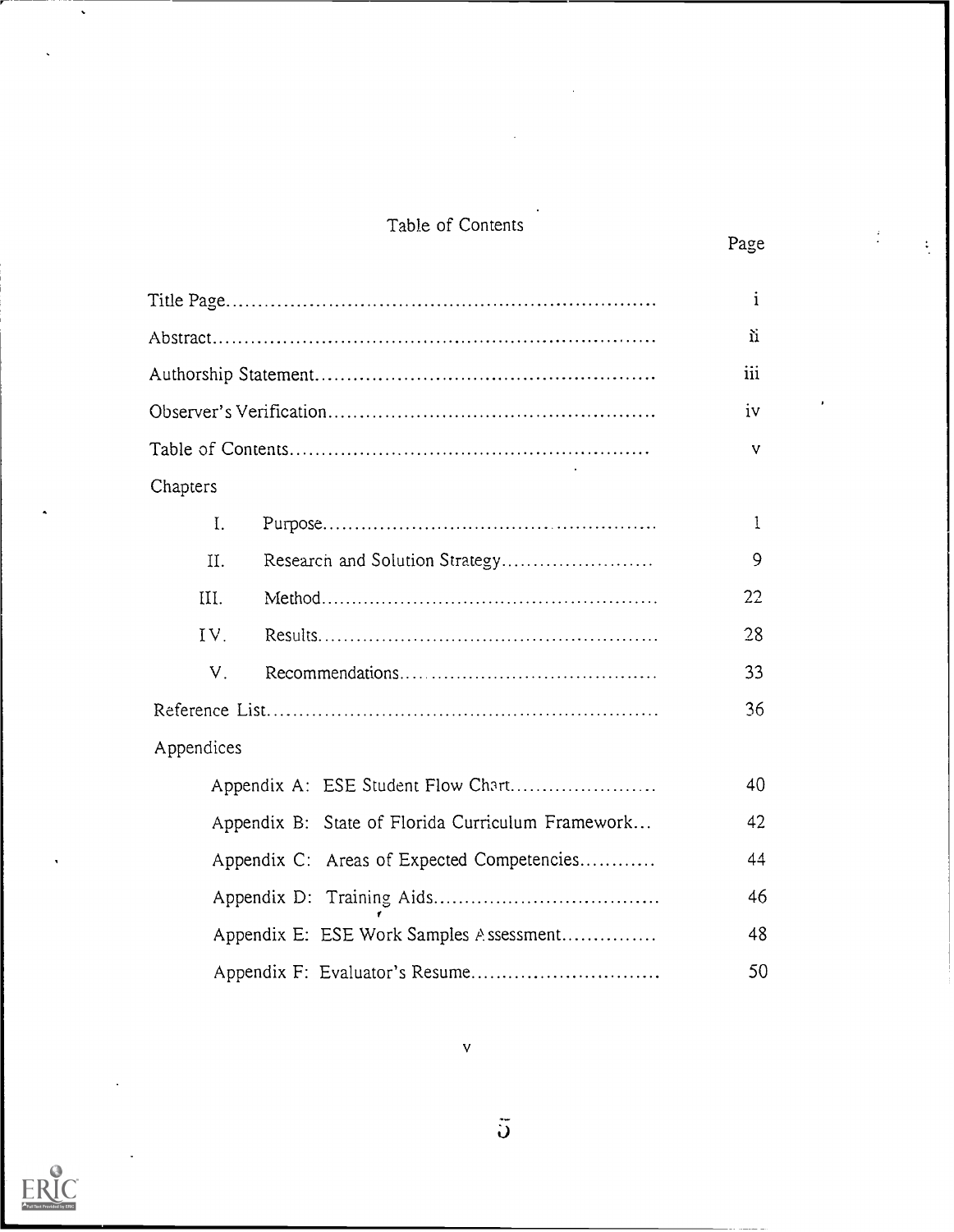# Chapter I

## Purpose

The vocational school where this activity was implemented is located in a metropolitan area in a southeastern state. It serves a tri-ethnic community which is 55% White, 25% Black, 13% Hispanic, and 7% other. In the past, the area was predominantly a farming area, but due to urbanization reaching out to most of the area, it now includes light industry, office type businesses, and retail businesses including many large and small restaurants.

The school building consists of a two-story main building with two other one-story buildings in parallel with a main hall connecting the three. The main building houses the business and medical classrooms, while the other two house the trade and industrial shops. The instructional staff of the school consists of six administrators, five placement specialists, 86 full-time, and 24 part-time teachers, and seven teacher aides, serving day and night classes.

The school is proud of its many achievements in its service interest clubs as there are always students competing at the national level. The school is accredited by the Southern Association of Colleges and Schools (SACS) and has been selected as a special center of education excellence two consecutive years; this distinguished award is part of the public schools Quality Instruction Incentives Program (QUIP).

 $\mathbf 1$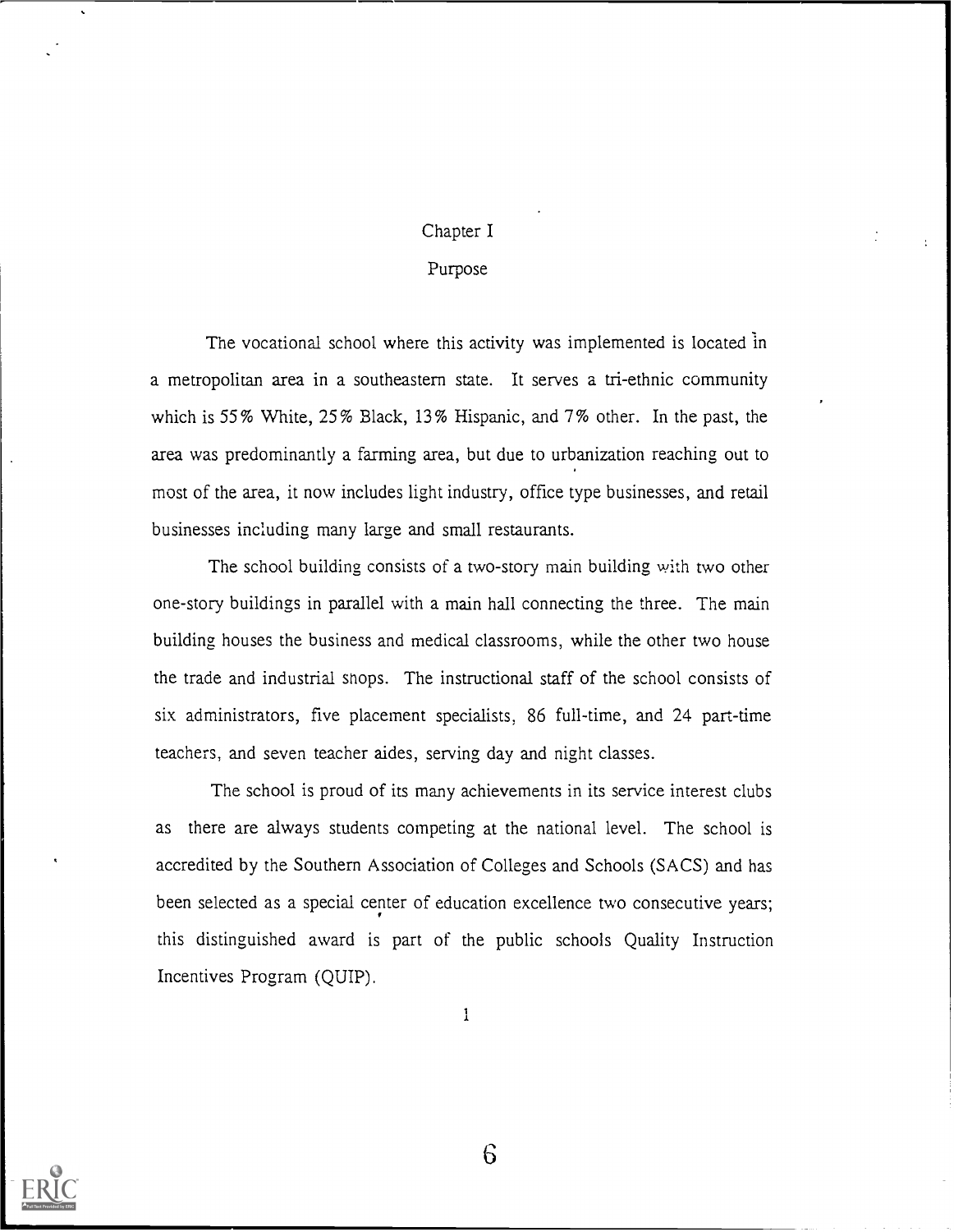As part of the professionalization movement, this school has a schoolbased management with shared decision-making. Collaborative efforts of the faculty and staff have created an atmosphere of camaraderie and cooperation. The school has established strong links with business and industry in addition to being involved in many activities within the surrounding community. Because of these ties with the community, job placement is available for vocational students having culinary arts knowledge and a culinary arts completion certificate.

The school serves and trains four principle groups from the community. The school population is comprised of adults, shared-time high school students, high-risk full-time students, and exceptional students. The Vocational Interdisciplinary Program (VIP), serving the high-risk population, is used as a model for other student-at-risk programs.

Exceptional students make up one third of the high school population. During the 1991-92 school year there were 160 exceptional students in attendance as shared-time students. The students were 59% male and 41% female, while 43% of the students were White, 30% Black, and 27% Hispanic. They all were assigned to the Exceptional Student Education (ESE) lab, where they received general orientation instruction about the school.

The objectives of the ESE lab are:

- 1. To provide required academic instruction.
- 2. To develop student knowledge, skills and attitudes.

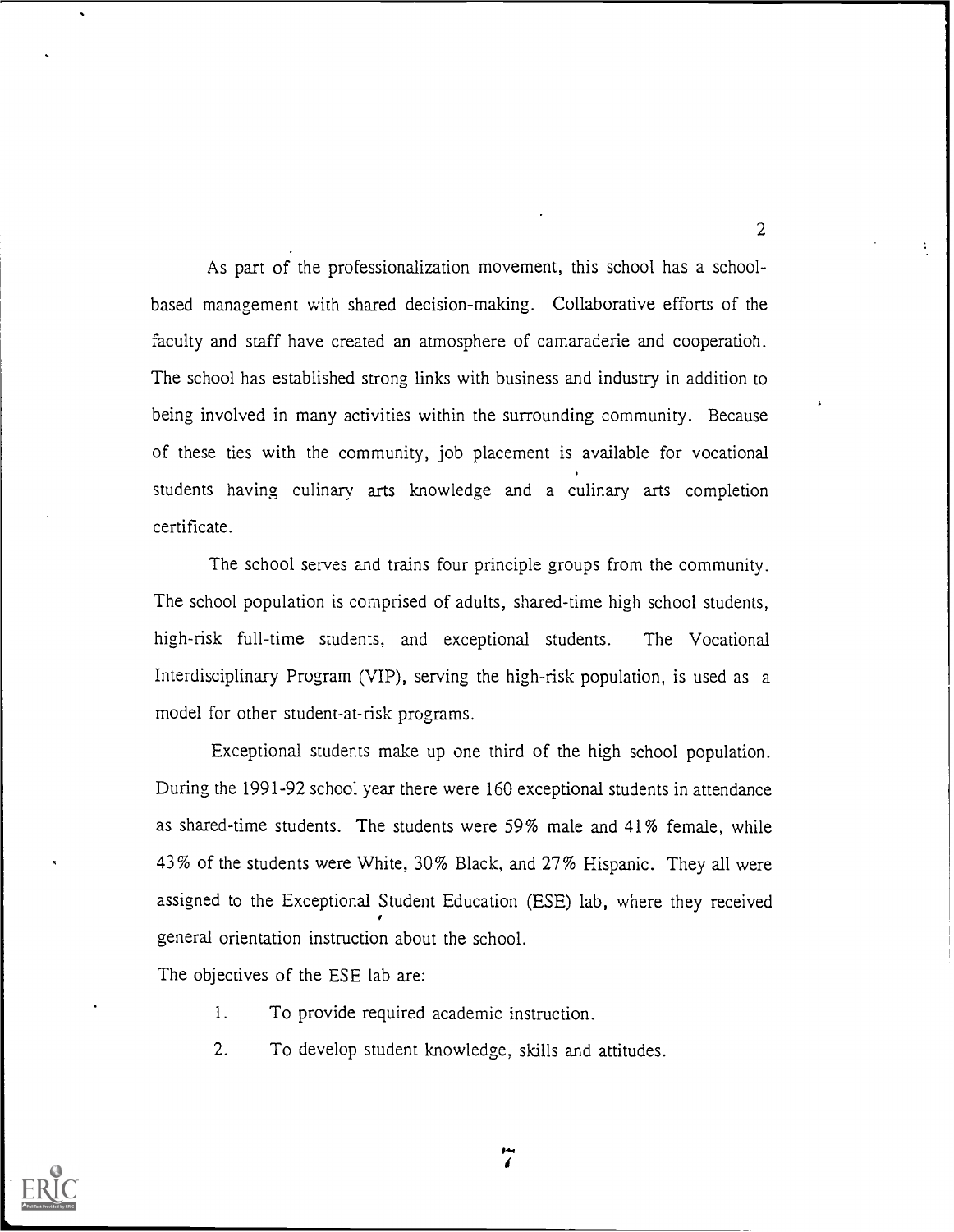- 3. To develop a positive attitude about school and work.
- 4. To provide vocational skills training correlated with employability skills instruction.
- 5. To provide on-the-job training in business and industrial establishment.
- 6. To provide access to vocational work study programs for these students identified by project counseling staff.
- 7. To provide job placement and follow up activities for program participants.

After orientation, the students observe different workshops. After all the observations are completed, they select a permanent workshop with the assistance of a counselor, the ESE teacher and the workshop teacher. (See Appendix A: 40).

During the practicum, the daytime culinary arts class was comprised of ESE high school, regular high school, and adult students. The morning high school students attended the lab from 7:10 A.M. to 9:40 A.M. and the afternoon high school students arrived at noon and left at 2:30 P.M. The adult students were in class from 8:00 A.M. until 2:00 P.M. This time schedule allowed the morning and afternoon high school students to work and learn side-by-side with adults. The adult students benefited from helping the high school students and the high school students learn how adults functioned in class and in the work place.

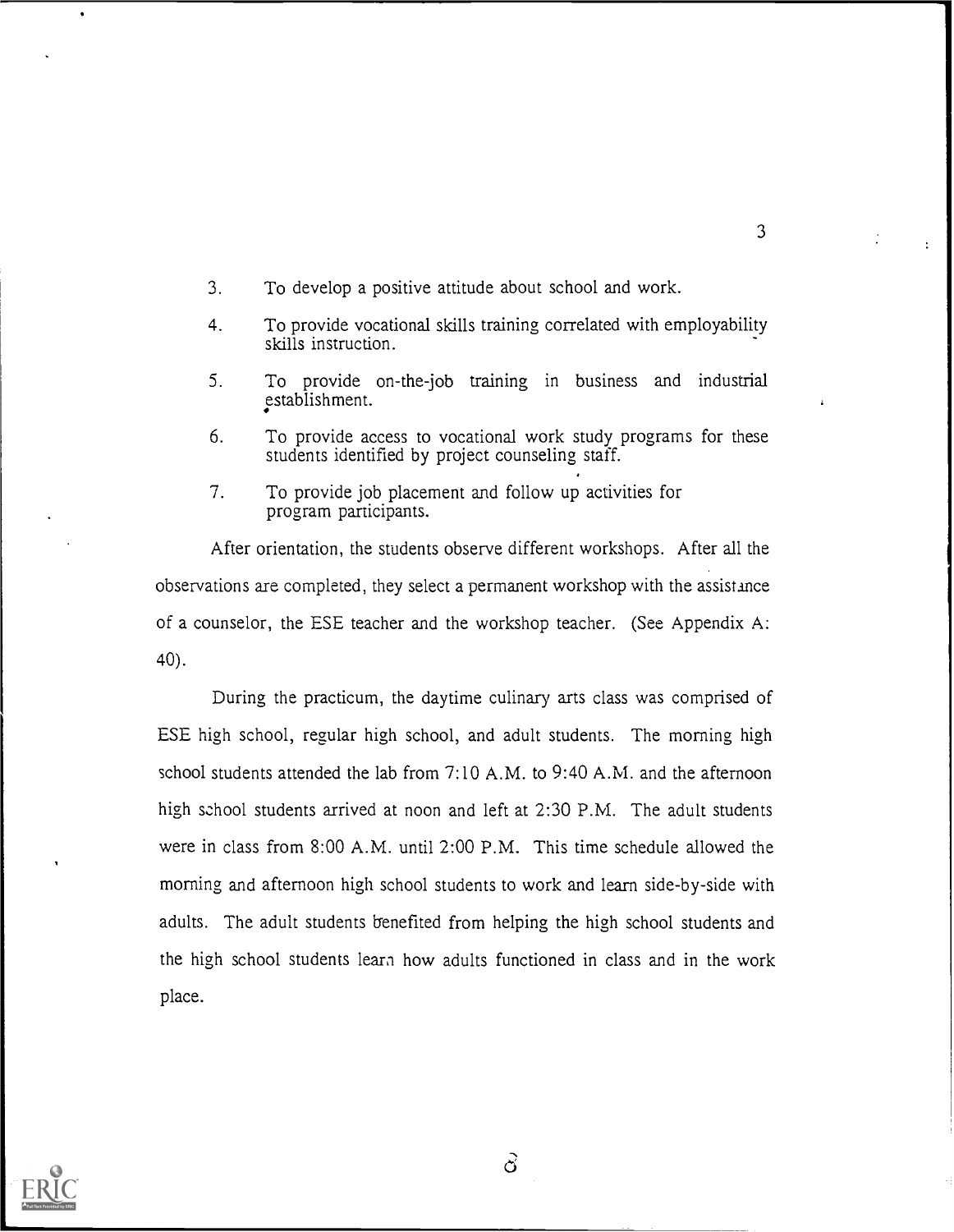The day culinary arts class had 62 students in the three sessions. There were 19 ESE students included in this total. These 19 ESE students were the target group participating in this practicum. This group included one hearing impaired, one autistic, six emotionally handicapped, and 12 learning disabled students. The average age was 17.6 with a range from 15 years old to 20 years old. Sixty-four percent were male and 36 percent were female.

4

The author of this practicum has been teaching culinary arts to ESE students, non-ESE high school students, and adult students for five years. The author spent 22 years in the U.S. Navy and 14 years operating a successful catering business. He has a strong commitment to the community and is actively involved in the Vocational Industrial Clubs of America (VICA), the Chamber of Commerce, and the Professional Food Managers Association. He encourages his students to participate in those organizations which enhance the culinary arts program and give the students a sense of belonging.

Exceptional Student Education (ESE) students assigned to the culinary arts program cannot read or compute well enough to master the requirements set by the state culinary arts curriculum guidelines (Appendix B: 42); therefore, they cannot qualify for the culinary arts completion certificate. According to reported achievements scores on Individualize Educational Plans (IEP), the high school ESE students assigned to culinary arts function at an average of four and seven tenths (4.7) grade level in reading comprehension, and at a grade level of four and nine tenths (4.9) in math comprehensior..

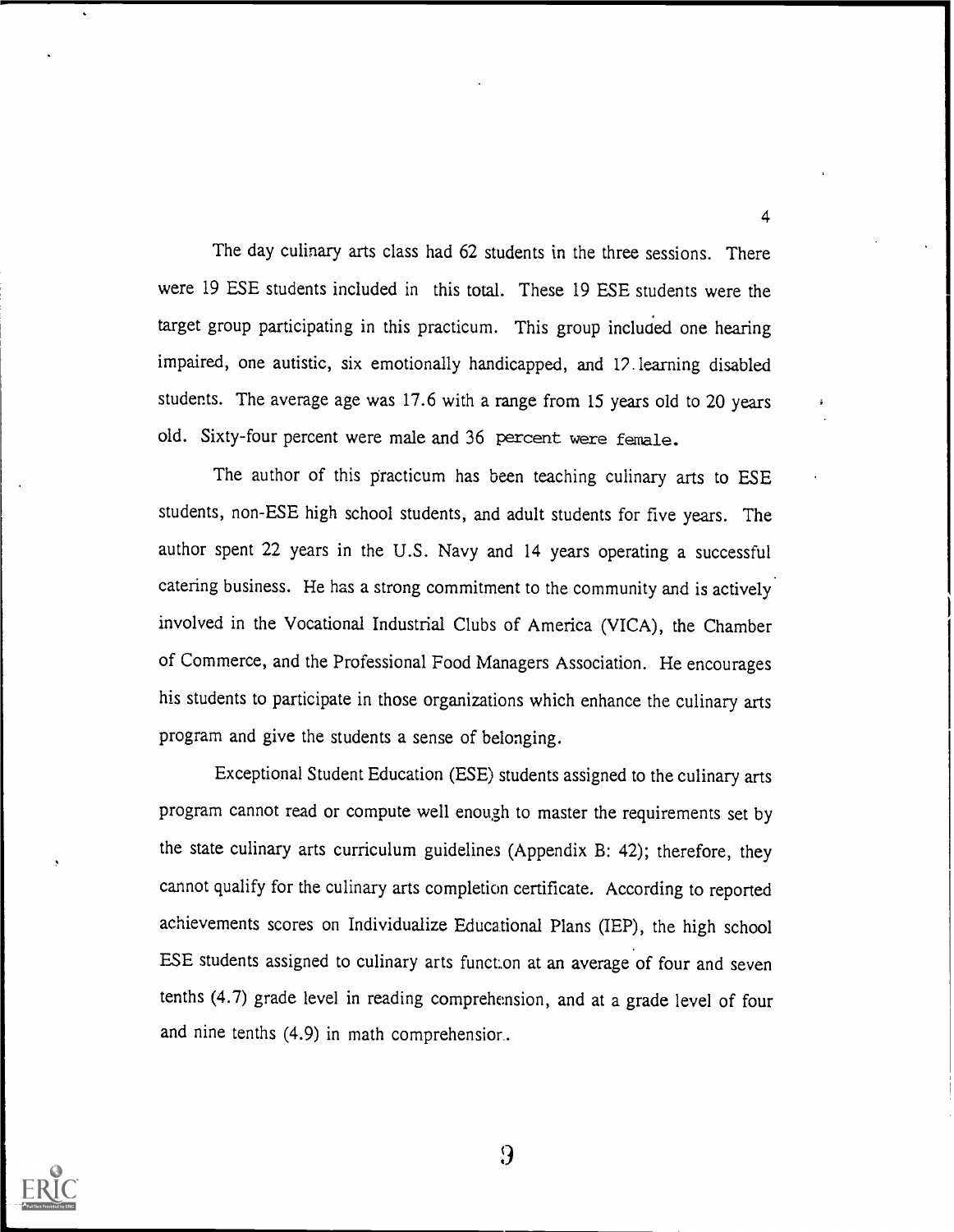Since there is no special culinary arts curriculum for the ESE students, they have a more difficult time finding employment. When they do find employment, the ESE students are assigned tasks such as cleaning, serving, bussing, and other menial work that may be needed. While they are in school for the required hours, and participate in training blocks within the curriculum, the reading and math levels required for learning these tasks are too difficult for most ESE students to master.

5

Students identified as ESE became integrated into the public education system due to PL-94-142 now superseded by the Individuals with Disabilities Act of 1990. Students with disabilities are integrated into typical vocational education (voc-tech) classes or attend the same voc-tech education centers as their non-disabled peers. Although the attempt at integration was extremely important, it unfortunately resulted in producing students who were unable to learn meaningful skills or who were trying to learn the same skills with the same expectations as the non-disabled students.

As stated by Nisbet when he referenced the President's Committee on Employment of the Handicapped, 1980, the majority of test and evaluational procedures that are now used to select qualified students for occupational training opportunities are designed to constitute a nearly insurmountable barrier to handicapped applicants because they have been tailored to the needs of the nonhandicapped (1988: 87) Such procedures do not measure the capacity for success that can be achieved through special education. "The educator must use

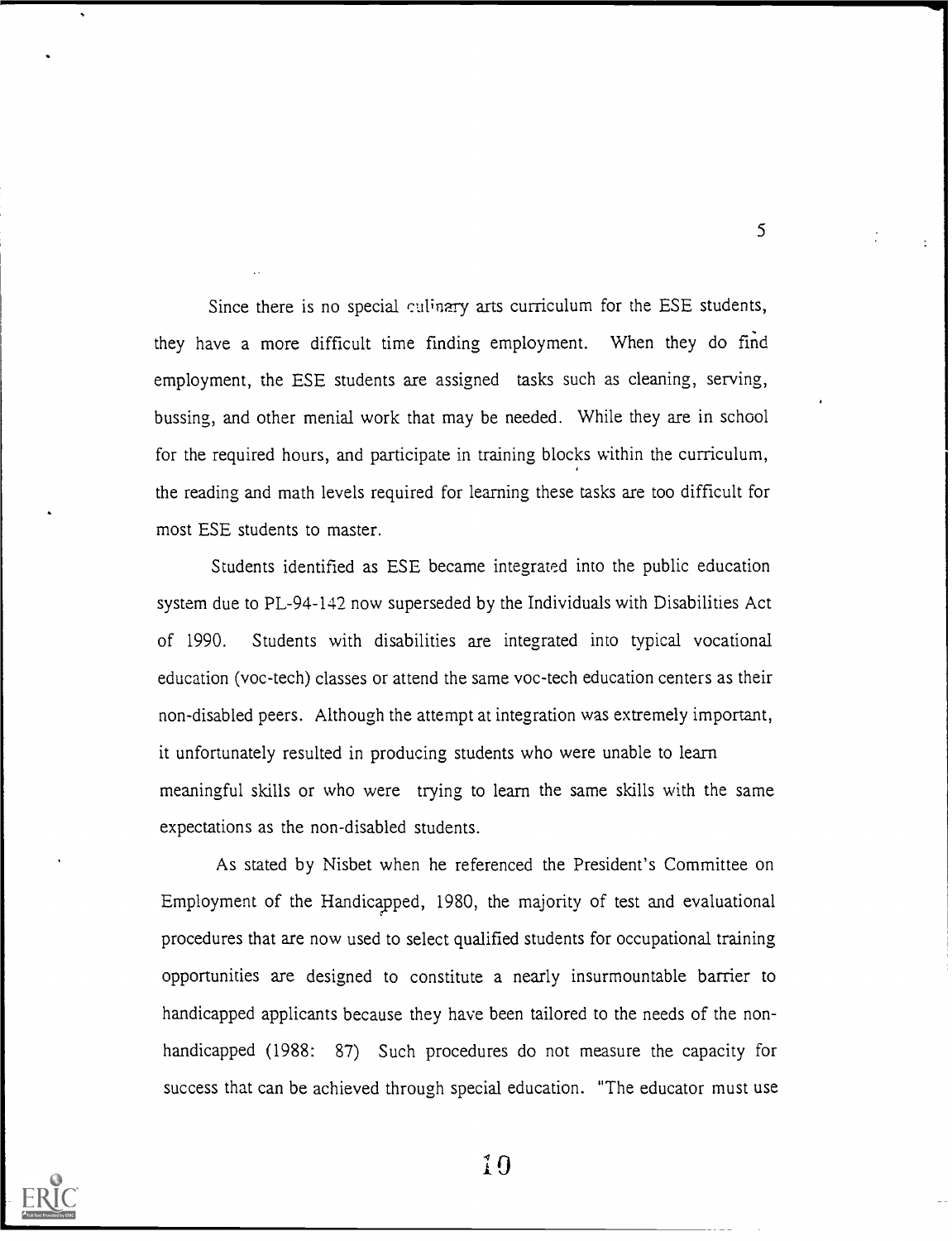realistic evaluation tests or procedures that can show the individual's strengths and weaknesses and possibly the work potential of the handicapped student" (Greenspan and Schultz, 1981: 24).

In order for students with learning disabilities, and others who are low achievers, to succeed in the instructional mainstream, teachers may need to bolster the instructional curriculum (Carnine, 1990). Educating students with learning disabilities in mainstreaming contexts, creates an instructional dilemma for which there is no easy or straight forward solution. The solution is most likely to be multifaceted; nevertheless, one source of the problem may reside in the developmental curriculum that often shapes the content, pace and sequence of instruction (Dukin, 1990). The concerns are real. Gickling and Thompson stated that with the demands of a heterogeneous mainstream classroom, the interaction of students at the lower end of the achievement curriculum and standardized curriculum may result in what they coined, "curriculum casualties" or students "unable to adapt to instruction and curriculum that moves too fast and demands too much in relation to their existing skills" (1985: 209). An additional curriculum concern relates to the information targeted for instruction. Teachers' guides may endorse the "cafeteria theory" (Chal1,1967: 190), in which many more objectives and more information are included than teachers can use or students can master. Kameenui proposed to close the gap between low achievers and successful learners by suggesting that teachers engage in "curriculum compression" (1990: 57) in which they selectively teach only essential skills. Research suggests that while students with learning handicaps are part of the



11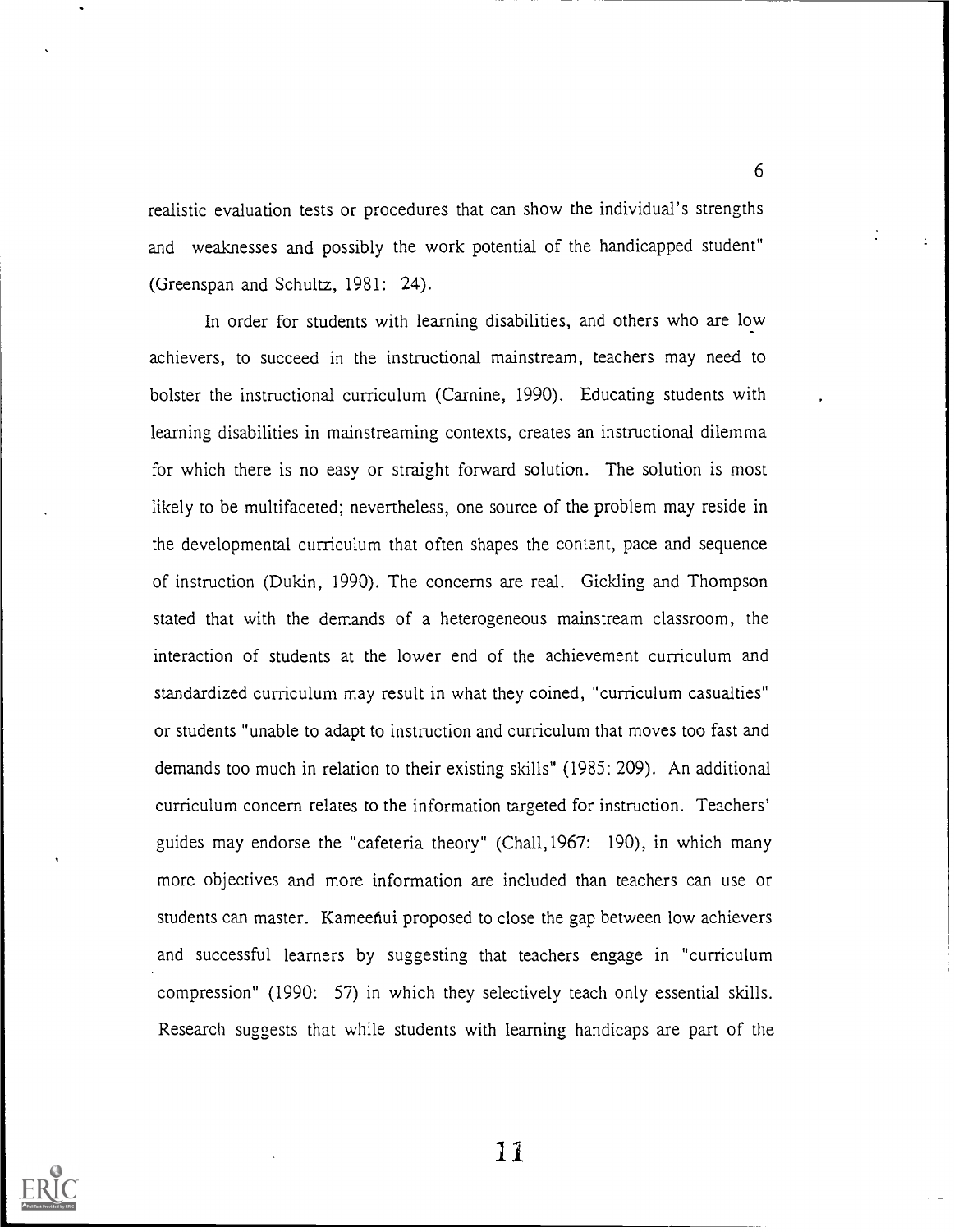academic mainstream, instruction is largely undifferentiated, and is both whole class and text driven (Baker and Zigmond, 1990).

When training ESE students, vocational educators must recognize the need for changes in vocational curricula, become evaluators and instructors within community contexts, and learn to use their communities as active resource and support for vocational preparation for students with disabilities (Nisbet, 1988). Vocational education should move away from self-contained evaluation centers and measure student's pe.formance in relation to actual 'skills required in business and industry. Evaluation can be conducted only under conditions when systematic instruction occurs in commonly based work environments (Nisbet, 1988).

Adjusting, the curriculum for the Exceptional Student Education (ESE) student was accomplished by adapting the regular curriculum guidelines for oral use with ESE students. Since ESE students have limited reading skills and limited interpretive abilities required in adjusting recipes for various portions, instructions to these students were, of necessity, given verbally.

This author projected that after a period of three months, 14 of the 19 ESE culinary arts students would achieve an 80 percent proficiency in the areas of expected competencies (Appendix C: 44) as determined by the assessment of their work samples using a tactile modality format (Appendix E: 48) when given specific verbal orders to accomplish specific tasks.



12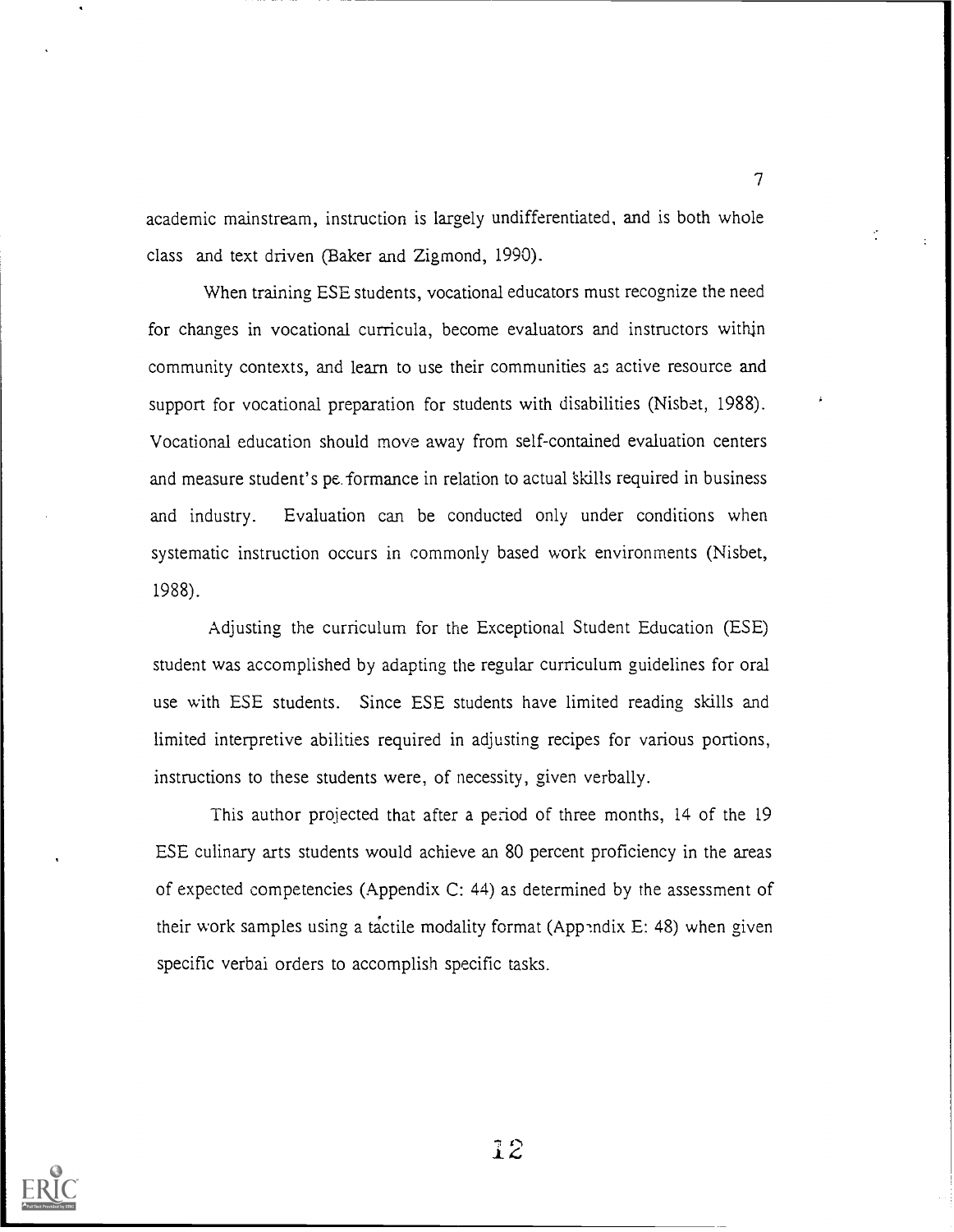Along with the skills needed to earn a culinary arts certificate, the target group participated in future problem-solving techniques. Success in this area was difficult to determine due to the cognitive limitations of the ESE students. Small numbers of students were grouped together to participate in brainstorming sessions. They were given possible problems that could arise in their social and work life. Because of the special problems of this group, the author felt that having ESE students participate in these brainstorming sessions, in itself, was an accomplishment.

After brainstorming, the students used collaborative techniques to voice their solutions to the problems. Future problem solving programs, by E. Paul Torrance as stated by Crabbe (1985), were suggested for the purpose of having students use their intuition and imagination in order to: 1) become better team members, and 2) integrate a problem-solving process into their daily lives.

In summary, a special curriculum should be designed for the ESE student so that (1) a completion certificate could be earned; (2) the prospective employer would know he is receiving a worker with a high experience level; and (3) the ESE student would have a higher sense of accomplishment and motivation level; at present , none of these are possible for the ESE student. It was this author's intent to modify the culinary arts curriculum during this practicum so that ESE students may achieve the original goal of the curriculum which is to obtain a culinary arts certificate and find satisfying employment



 $13$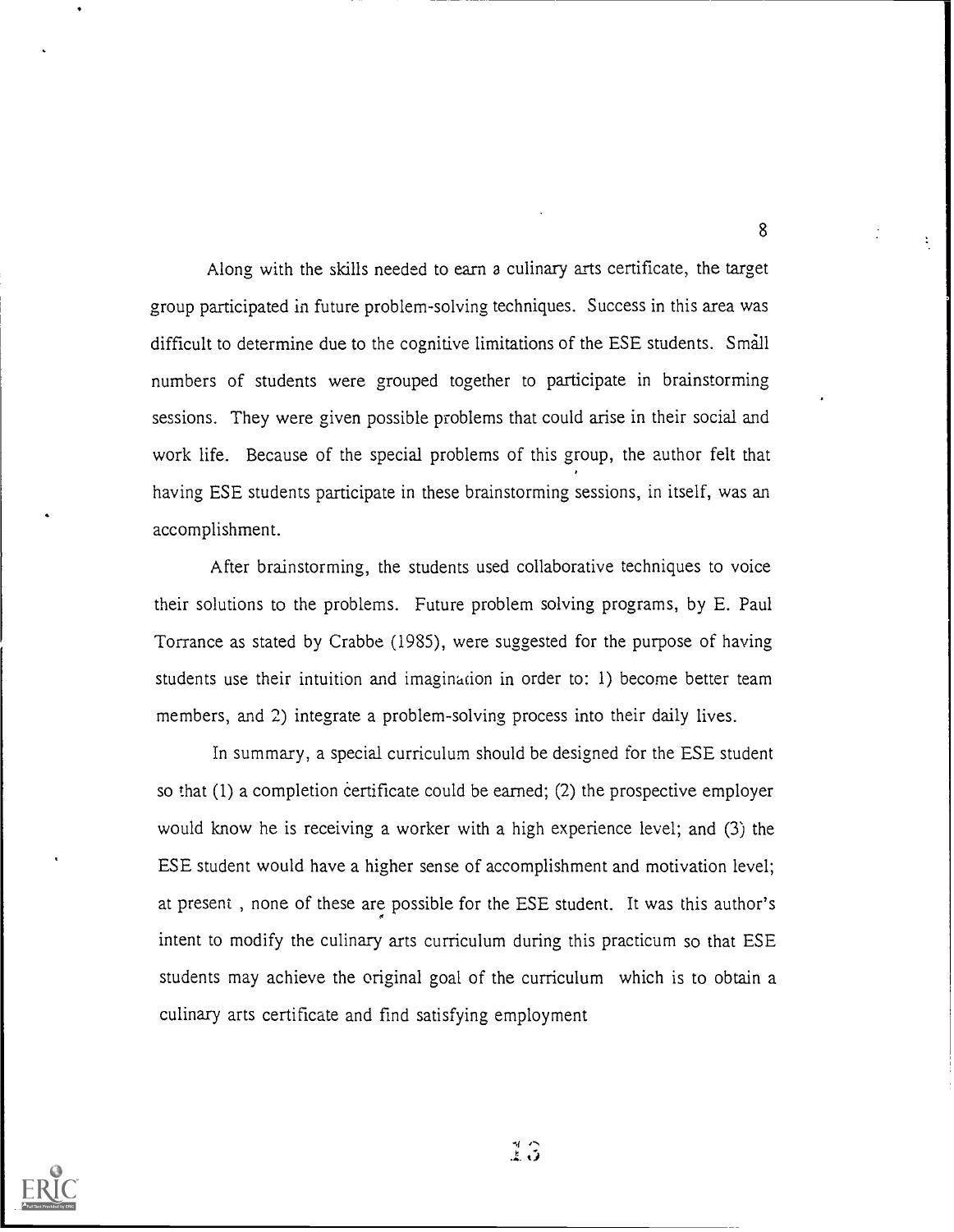## Chapter II

### Research and Solution Strategies

Vocational preparation is valuable for all high school students, but for the handicapped it is crucial (Anderson, et al., 1986). Kleine (1991) reported that an estimated 350,000 students graduate annually from special education programs. Only three out of 10 received employment-related instruction and training, and only 50,000 to 60,000 are served by Vocational Rehabilitation. Therefore, students leave the confines of school programs unable to make the transition to productive work. Various programs for the handicapped have prepared students with particular vocational skills which enabled them to acquire entry level joins. The School Community Training Program (SCTP) (Albany, N.Y. school district) had 58 handicapped high school students participate from June, 1980 to May, 1985. The SCTP had three phases. The first, prevocational skill acquisition, took place in the classroom. This was the in-depth training that prepared the student for actual job site activities, which, by use of individual assignments, group discussions and simulations, guest speaking, projects, field trips, training packets, videotaped simulations and microcomputer activities, helped the students master the curriculum and achieve the skills they needed in order to go out into the community and work.

The next step was career exploration. In that phase, the student visited job sites for observation and some hands-on activities. These activities were



9

 $\frac{7}{8}$   $\frac{7}{4}$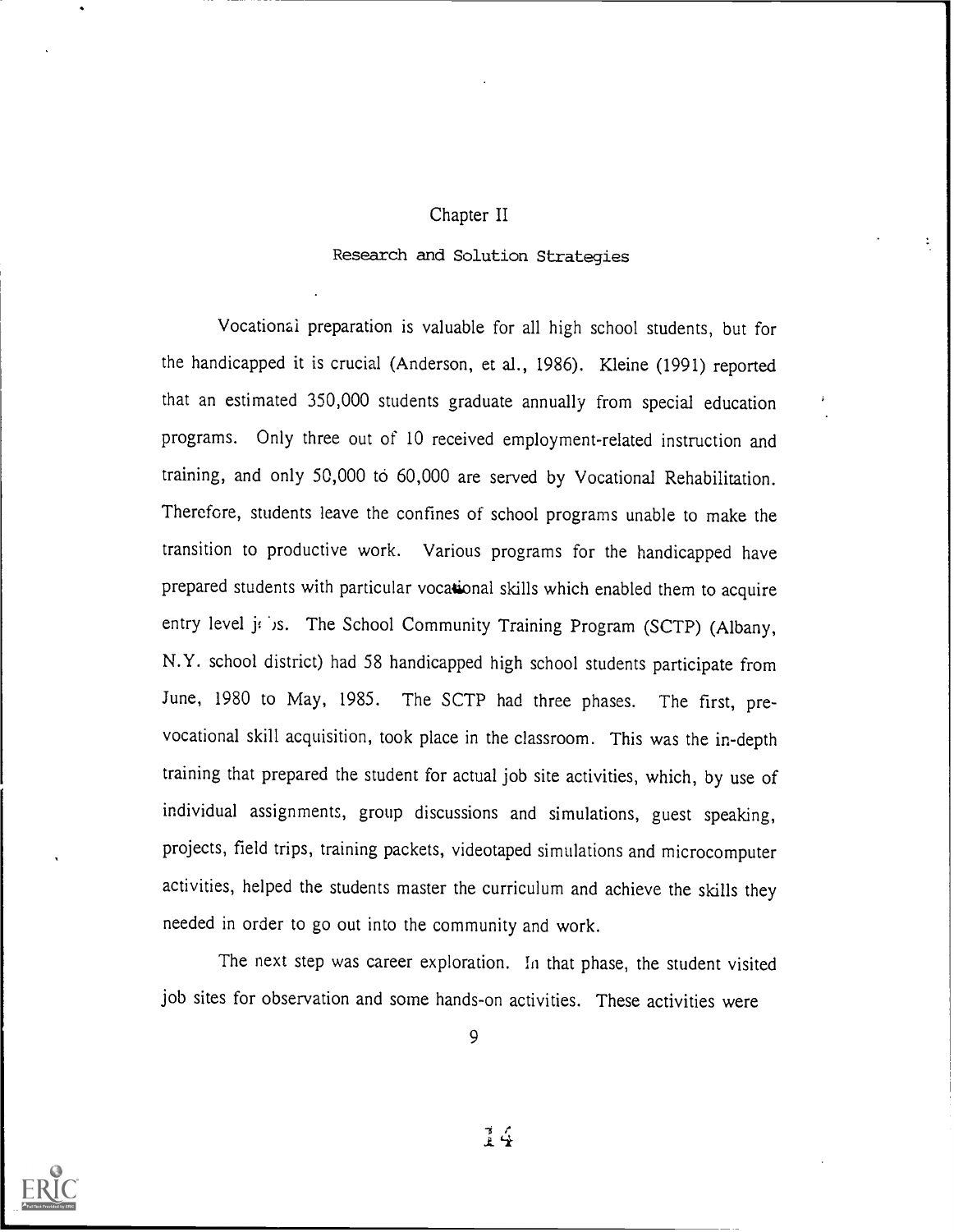evaluated by a site supervisor who detailed the student's vocational strengths and weaknesses. The students completed three to five career explorations.

The last phase was career preparation. At that point the student received individual training at a job site in the community. The key point of the SCTP included a signed training agreement between the students, their parents, the site supervisor, the SCTP teacher and the high school principal. Also, it was an individualized training plan developed between the SCTP teacher and the site supervisor. Included in the training plan was a task analysis of the specific skills the student had to master. Of the 58 students that completed the SCTP, 37 were learning disabled, eight had emotional handicaps, nine were educable mentally retarded, one had a speech impairment, and three were identified as multiple handicapped. Of the above 58 students, 38 are still employed full time, two are employed part time, one went into the military, four are homemakers and six are participating in some type of post secondary training and seven are unemployed.

Another transition program was the Community Vocational Training Program (CVTP), as reported by the San Francisco Unified School District (Siegel, et al., 1989). This transition program trains and places high school seniors with mild handicaps into permanent employment and post secondary education.

The key components of the CVTP were:  $(A)$  a willingness to make demands of students, (B) an intensive, community classroom supervisor at the work site, (C) the school based employment skills workshop and (D) the personal commitment of the staff.



5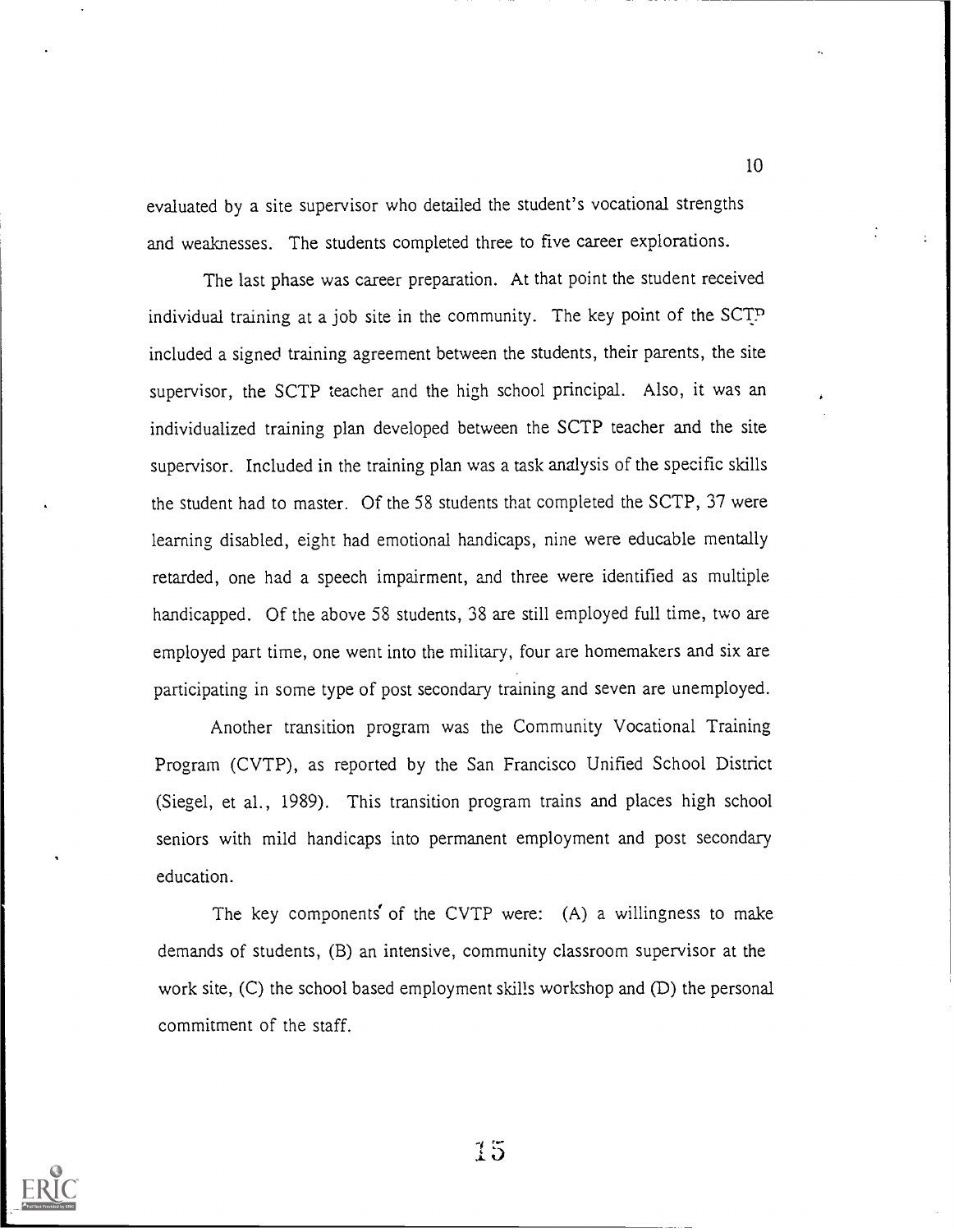The program started with the recruitment phase in which teachers referred seniors to a semester long training program. There were five criteria involved in the referral. They were (1) the motivation to work, (2) parental support, (3) good attendance, (4) prevocational or vocational training, and (5) some ability to alphabetize for clerical positions. Referred students were then given a preliminary interview with the CVTP manager who questioned them on their interests and goals. Students who made it to their interview on time passed; that was the only criterion. Any extremely aggressive or immature behavior eliminated enrollment eligibility at that time.

The program manager and the new intern determined which employment site was most suitable for the intern. An interview was conducted by the site manager and he made the final decision on who was hired. This last interview and selection helped to increase the employer's commitment to the school program; also, it made the job selection process competitive.

CTVP made a basic promise: if the intern met the requirements and successfully completed the program, then the CTVP staff made a lifelong commitment to the career development of that intern. This included a job club, a connection to adult service providers, assistance with post secondary schools, advocacy on the job, and assistance in future career changes.

Of the 61 interns accepted into the program only two had been terminated. In the last four years of the program the placement rate was as follows. in 1985, 67 percent were placed (or six of nine graduates); in 1986, 76 percent, were placed (or 10 of 14 graduates); in 1987, 83 percent were placed



 $\hat{1}\hat{6}$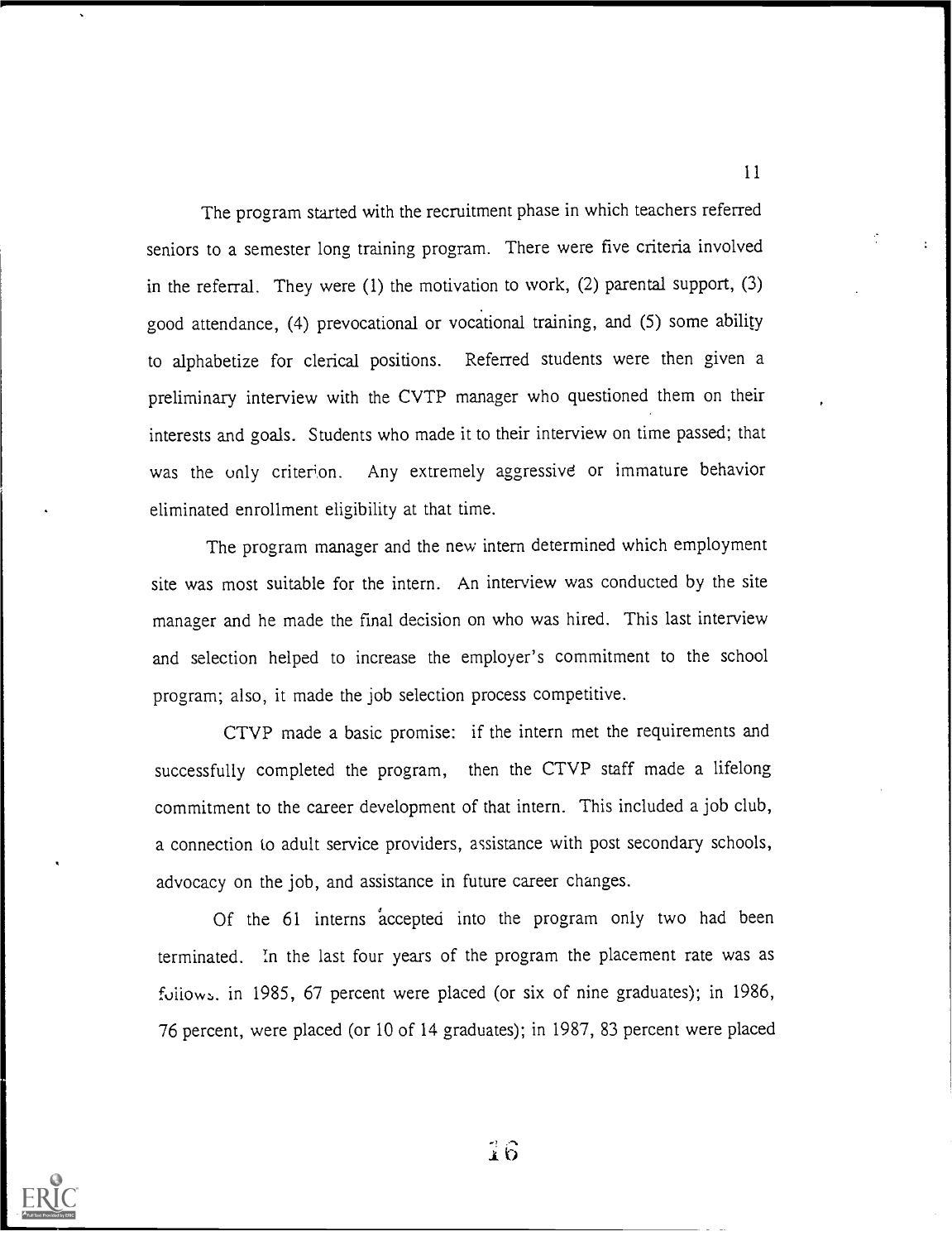(or 10 of 12 graduates); and in 1988 they realized 100 percent placement (or 11 out of 11 graduates). The CTVP was successful. It aspired to the best of family and school interventions and also had been able to develop close relationships with businesses.

Another program that dealt with the problem of non-employed handicapped people was the County Cooperative for Exceptional Children in Texas (CO-OP School program), as reported by Sarkies- Wircenski &Wircenski, (1991). The principle of the County Cooperative for Exceptional Children, was that training handicapped students in natural community settings, using many direct contacts with non-handicapped people, encouraged smoother transition from school to work.

The program, as reported, mirrored many of the ideas of Wehman, thregel and Barcus (1988). He stated that handicapped students must make the transition in three stages: (I) school instruction, (2) planning for the transition and (3) placement in meaningful employment. The programs that best helped the transition process used a functional curriculum, integrated students with nonhandicapped people and placed of these students in the community.

Since the CO-OP program began in 1986, 18 students have either graduated or left school at age 22, twelve are competitively employed, three were hired for part-time work, and four went on to post-secondary training. The final outcome was that the CO-OP school (1) enhanced general functioning in non school environments (2) increased the number of integrated environments available to people with severe handicaps, (3) gave students access to meaningful



17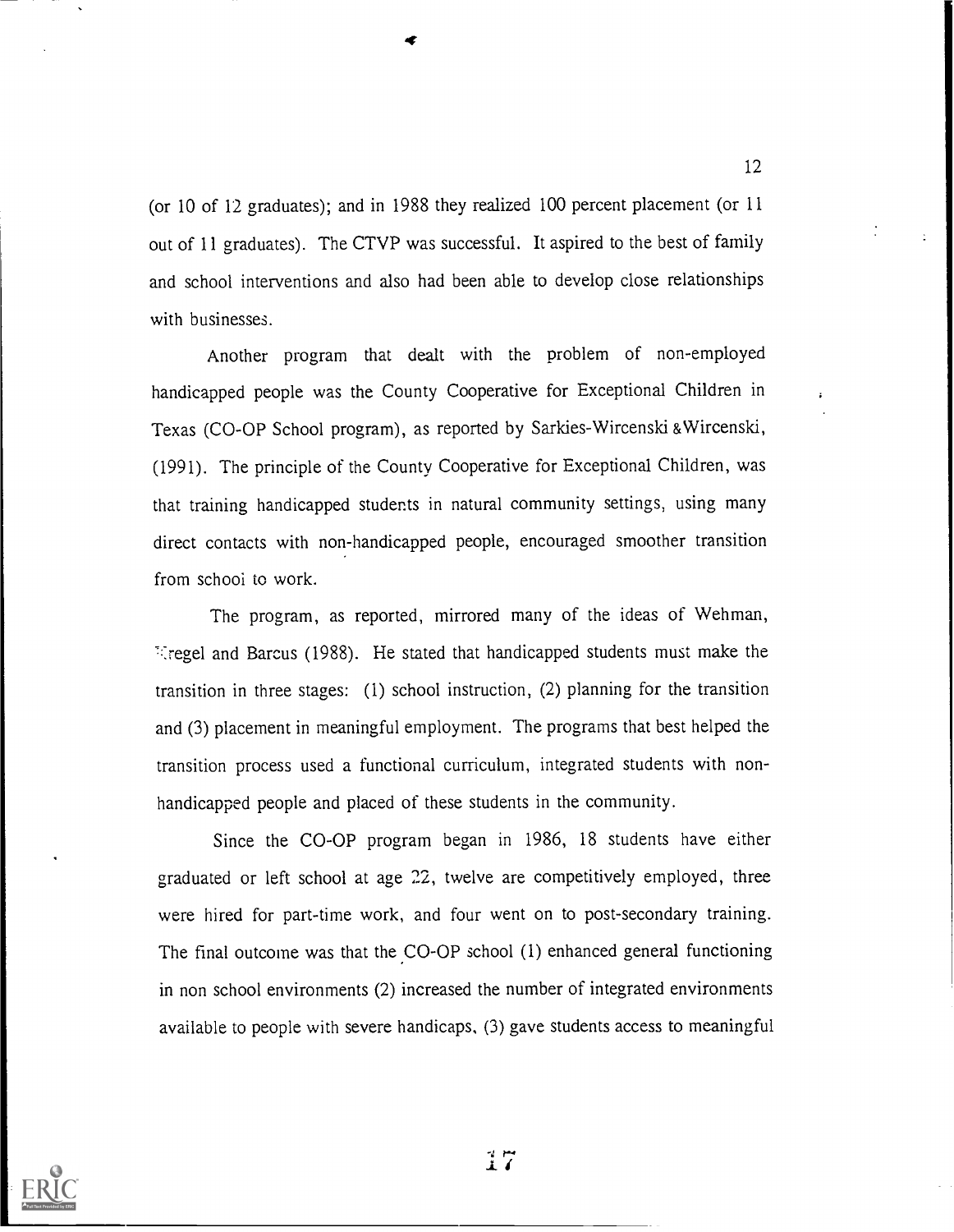choices and opportunities, (4) helped the general public learn to interact with handicapped people, and (5) contributed to the dignity and human rights to which all individuals are entitled.

In the area of communication skills, Stevens and Liechtenstein, (199Q) reported on a Dover, New Hampshire Vocational Center program which integrated communication skills into subject matter. The authors stated "to be effective and truly integrated, communication skills must be a natural part of the daily process" (1990: 15). In an earlier study, Greenan, (1983) identified communication skills that are basic to secondary vocational training programs. The skills were grouped into four categories, or scales: (1) words and meanings, (2) reading, (3) writing, and (4) speaking and listening.

In the words and meanings category, vocational instructors can model appropriate spelling skills by using a dictionary to check difficult words while allowing the class to witness this process. The instructors should also be aware of the words they use. Words that the students may not understand, have common meanings, or even a different vocational meaning, should not be used. However, if they must be used, because of the normal use in a vocational setting, clues should be provided in simpler terms to allow proper understanding. The most beneficial method for word usage is the use of vocabulary "flash" cards, especially in the area of vocational terms and procedures, matching definitions with words in a game format.

In the category of reading, one technique to make the vocational textbooks more meaningful is to ask certain questions prior to the students' reading. The



-1 8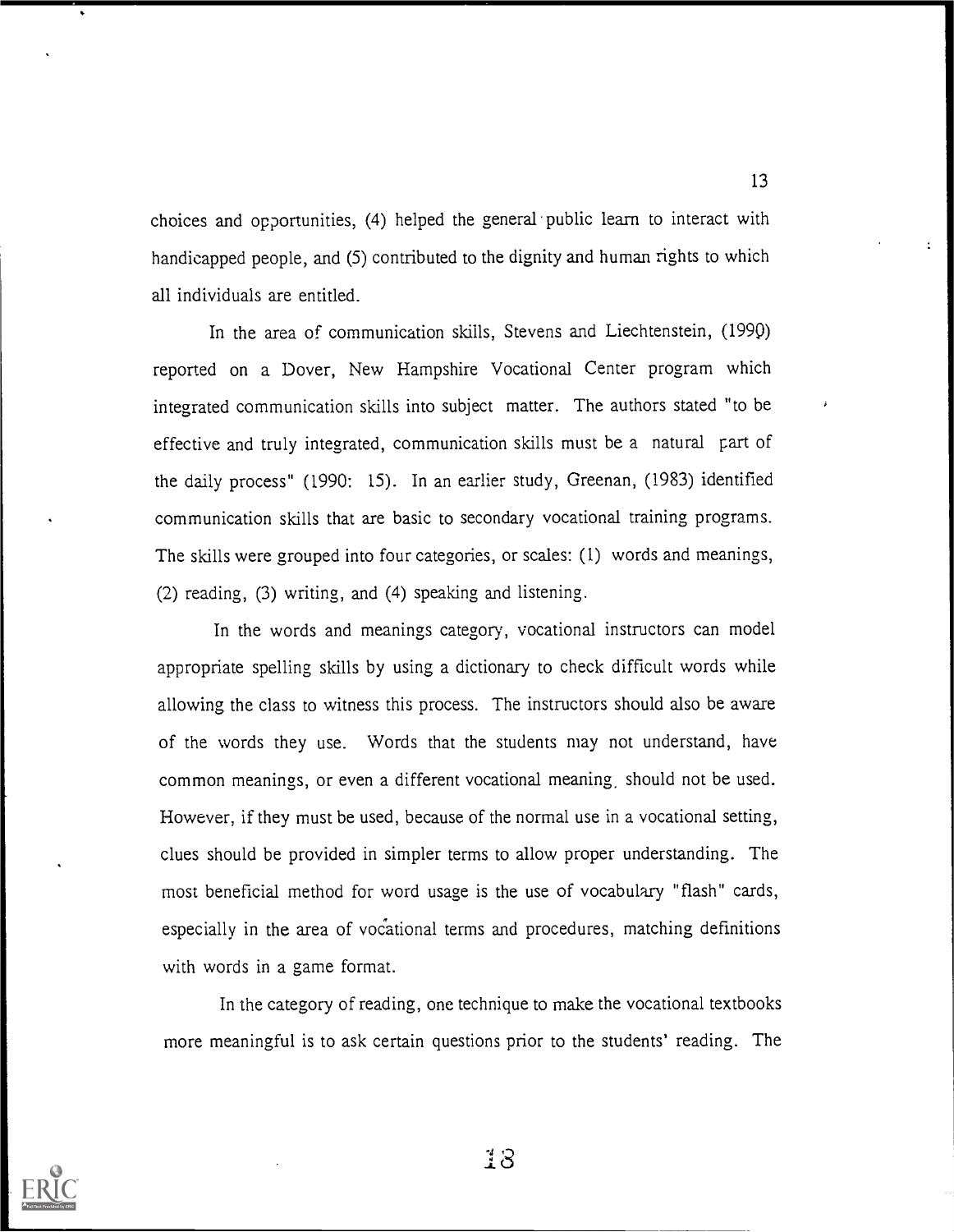questions hopefully will alert the students as to what is important when they see the information in the text. Another technique is the use of an advanced organizer, a worksheet issued before a new concept is introduced. This could include the topic, an outline of material to be covered, the action to be taken by both the student and the teacher, background information, relationship to previous lessons, the concepts to be learned, motivation for the students to learn, new vocabulary list, and/or a statement of the general outcome desired. Reconstructive elaborations may be used which aid in making information more concrete and meaningful. These "elaborations" are add-ons to the information that can help facilitate recall. They include having students read technical reference materials and manuals, using "real world" sources of information such as newspapers and trade magazines, giving directions for class activities in writing, and posting daily assignments so the students may read them upon entering.

For the writing scale, specific techniques can be used to enhance writing skills; they include the writing processes of pre-writing, composing, revising, editing and publishing. The philosophy of this technique is that writing is a learning experience and ideas evolve through this process.

The listening scale techniques are the use of "listener-friendly lectures" incorporating the use of advahce organizers, cue words and reinforcing technical vocabulary by writing it on the board. Other activities may include oral directions while observing which students have difficulty following through, and thus providing them with the opportunities and instructions to improve their



14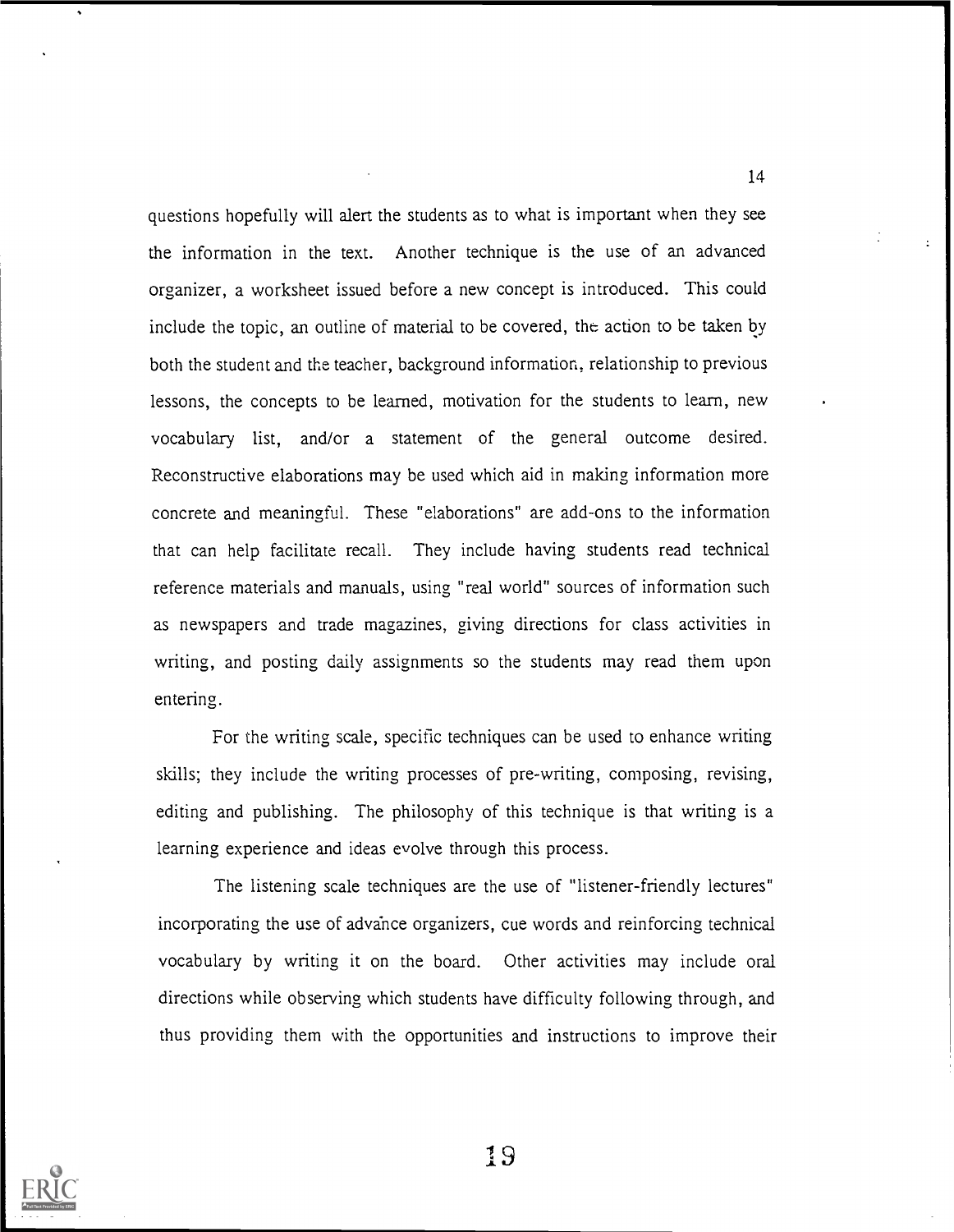listening skills. Cooperative learning and peer collaboration can also improve comprehension. Lectures can also become more meaningful by using techniques such as guided lecture procedures, allowing the students to attend lectures without taking notes, insuring the lecturer pauses at regular intervals so the students may consult each other and summarize. These concepts were strongly underscored since vocational instructors do play an important role in their students' lives. This role can be beneficial in helping students integrate communication skills in the vocational classroom.

Integrated curriculum approaches as designed by the Designated Vocational Instruction (DVI) ware reported by Hazelkorn and Lombard (1991) in Wisconsin. These were interdisciplinary efforts between special education and vocational educators that helped high school students with disabilities to learn vocational skills and competencies in the least restrictive environment. In this concept, the special education teachers provided instructional support to both students and vocational instructors. This support was reinforced by the special educator's expertise in how to teach along with the vocational instructors expertise in what to teach. The quantity and degree of involvement of the special educator was dependent upon the needs of the parties involved, but the role was to provide direct support to the ESE students, and provide indirect support to the vocational instructors and to the program.

The direct instructional support was accomplished by working directly with the students in vocational classrooms and in the community. In the DVI vocational classroom, the special educator works "side by side" with the ESE



 $20$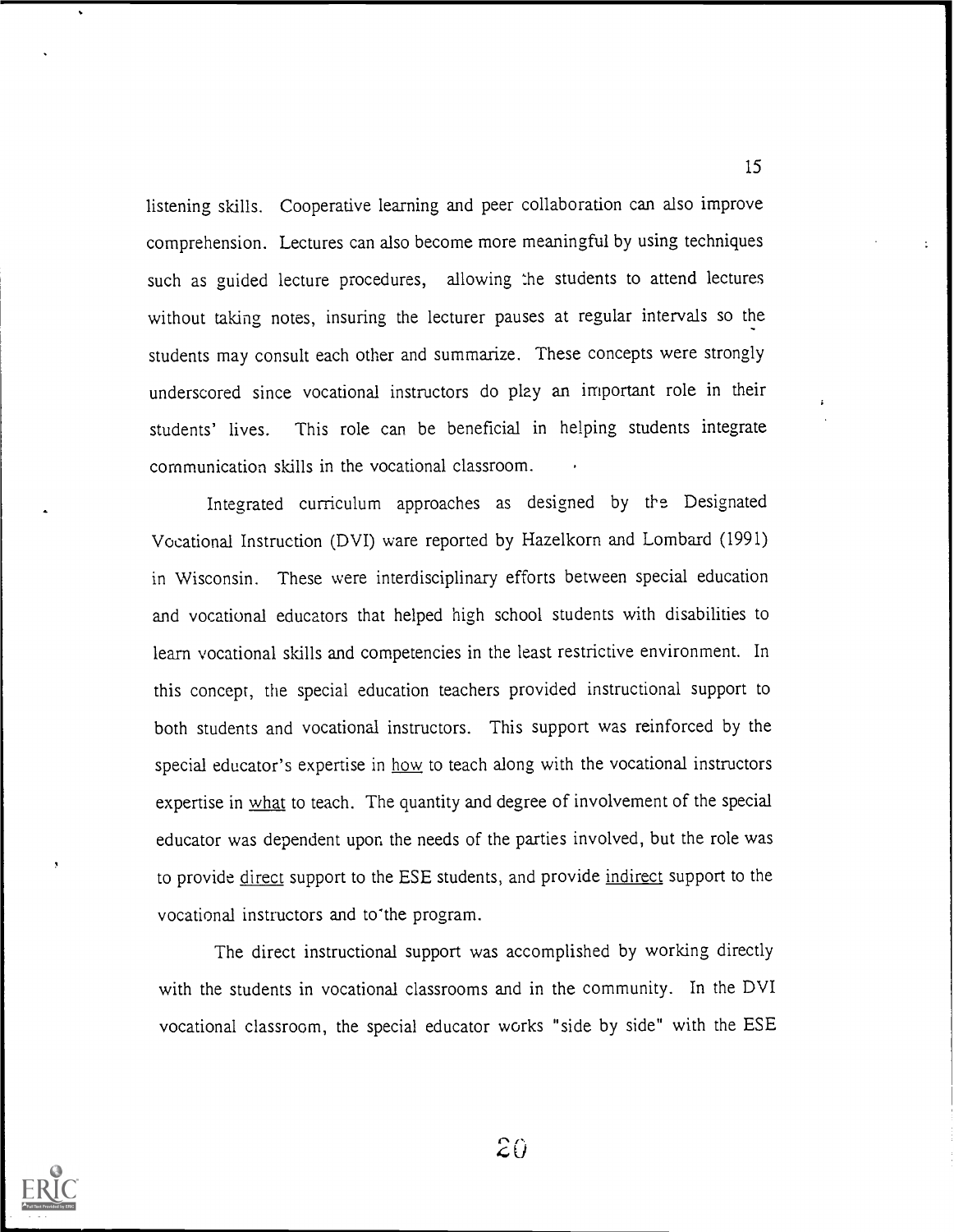students. Some of the most effective strategies were to attend class with the students and help them to better understand by giving further explanations, assisting in daily lab sessions, and procuring hands-on help. They helped students take notes, assisted with daily assignments, read to the students and monitored their progress.

In the special education classrooms, the teachers used direct instructional support techniques by helping the students to be accountable for their work, studying with the students, reinforcing skills covered in the vocational lab, reading assignments orally, operating labs where students could further develop certain vocational skills, reviewing for exams, and allowing more time and a place for students to finish vocational exams. In the community, direct support was accomplished by helping students find jobs and providing special instruction to the students in the work place or assisting the students with their employability skills.

Indirect support refers to non-direct student contact. Services were collaborating with vocational instructors, providing in-services for the staff, and evaluating student and program effectiveness. When the special education teacher collaborated with vocational instructors they combined the knowledge, the expertise, and the resources of several individuals and/or agencies for a successful educational learning experience.

The DVI approach designated three techniques that have proven to be effective; (1) cooperative learning, (2) tutoring, and (3) a competency-based curriculum. Cooperative learning groups had the advantage of motivating stu-



 $21$ 

# **BEST COPY AVAILABLE**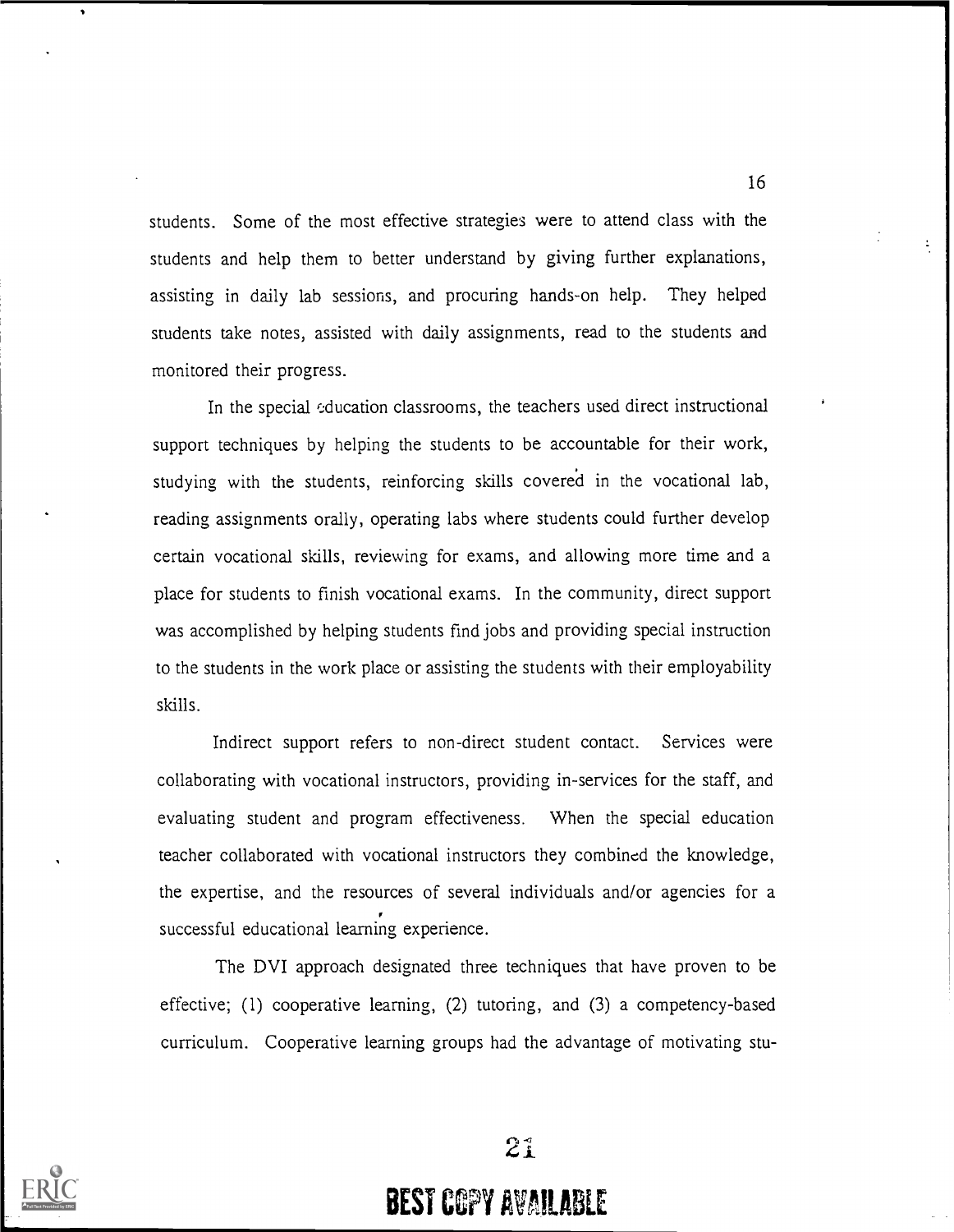dents since students are not threatened or frustrated by the task because they work with their peers and bond with each other.

Tutoring should be done by persons other than the vocational teachers to help increase the students' academic and vocational levels. This was accomplished by: (1) content area instruction, (2) reinforcing instruction, (3) teaching remedial academics, (4) performing demonstrations, (5) working oneon-one in small groups, (6) helping students complete assignments, (7) reviewing for tests, and (8) administering and evaluating tests. Also another benefit of the tutors was they provided an opportunity for students to acquire study skills.

The role and degree of involvement of the special educator depended on the needs of the students and the vocational instructors. The special educator or resource room teacher directly supported students with disabilities and/or gave indirect support to vocational instructors, and the program itself. (Hazelkorn and Lombard, 1991). For collaboration to be effective, "it is important that there is a professional respect based on a recognition of each other's technical expertise" (Green, Albright and Kokaska, (1989: 03).

In his article, Cobb (1983) states that vocational assessment must be integrally related to an individual's educational and training program. It should be a continuing, ongoing process that occurs as part of a training program that is derived directly from the components of that program. When vocational assessment occurs in this manner, it can be described as "program related or curriculum referenced (Cobb, 1983: 217). The vocation lab should relate to an actual work place and real job situation. Vocational education must come



 $22$ 

# **BEST COPY AVAILABLE**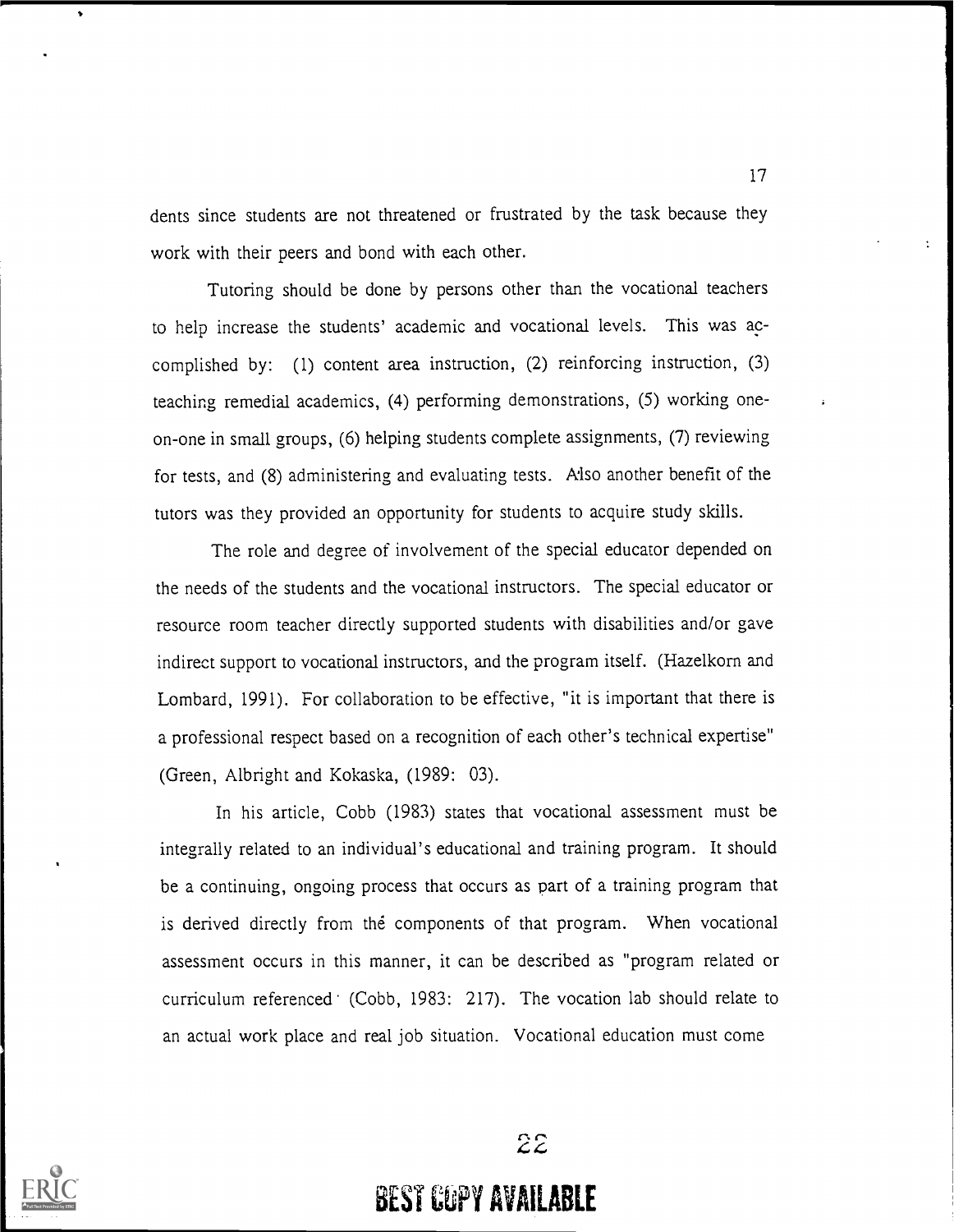from the confines of the special education classrooms to explore the vast potential of the community (O'Brien, 1986).

A competency-based curriculum is necessary to ESE students because it: (1) outlines exactly what the student will learn, (2) provides high quality instruction, (3) ensures the student learns one skill before going on to another task, and (4) requires the student to demonstrate each competency. Another benefit of the competency-based curriculum is the completed curriculum may be shared with prospective employers. All involved in this curriculum will know the expectations of students who complete it.

The evaluation process is an on-going process (or formative evaluation) that provides periodic and continuous feedback on the students and the program itself. Both formal and informal measures are used. The formal measure, being more statistical, provides specific information on the modifications in design, implementation and evaluation of the program. The informal measure more closely monitors the student and can include criterion-reference tests, checklist and rating scales, interviews, observations, and anecdotal records concerning the students behavior and performance.

The program effectiveness is determined by follow-up measures as to the competency level of the training skills and the students' successful job place. ment. The follow up also allows for adjustments in the program in areas where success was not achieved.

The Pierce County Vocational/Special Education Cooperative (VSEC) in Washington State is a cooperative consortium comprised of 12 school districts



 $23$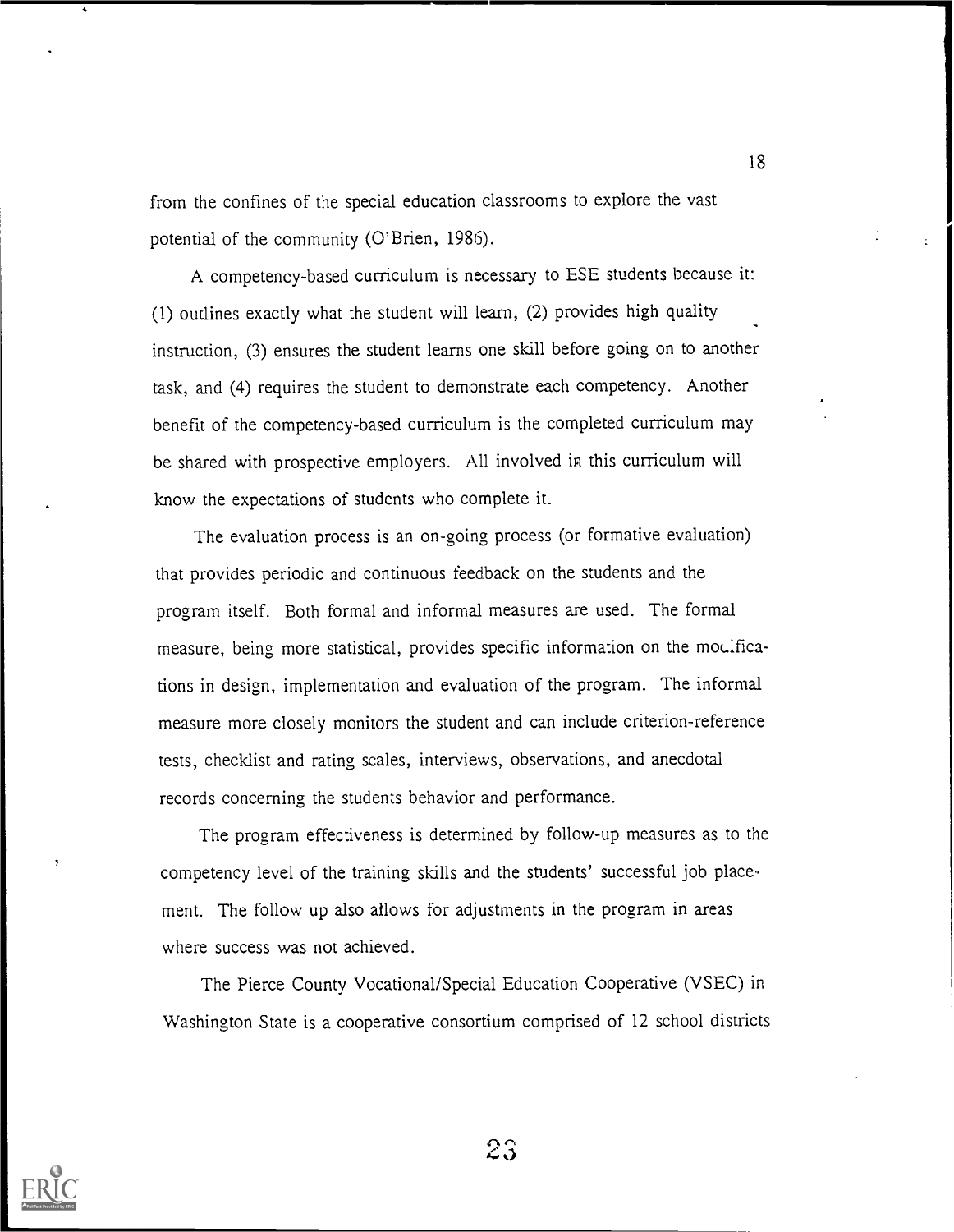as reported by Gill and Edgar (1990). There are two levels of application in the cooperative model: interdistrict and intradistrict. Interdistrict applications involve consolidation and collaboration between districts at the county level. Intradistrict applications involve those initiatives and actions that occur within the districts and buildings. The interdistrict level is further separated into three components which include: (1) data collection, (2) staff development, (3) on-site consultative assistance.

Data collection involves consistent monitoring of the vocational education staff's perceptions of their roles in the Individualized Education Program (IEP) process. These include actual enrollment patterns of the students in the program at the programs offered, a vocational-related goal statement on the students IEPs, and an annual follow-up survey of the graduates.

The staff development is considered the most extensive component of the cooperative mission. It includes the maintenance of the instructional materials. It also covers the various training programs for the vocational and special education personnel, internships with industries, development of the assessment models, and certification of support personnel.

The third major component is the on-site consultative assistance provided to the districts. The program director meets with groups of local administrations and staff of each district. The purpose of these meetings is to assist in developing and initiation of the local implementation plans. They also address district responses to the collaboration of the vocational and special educational efforts. This is very important because they feel each district's problems are unique.



 $24$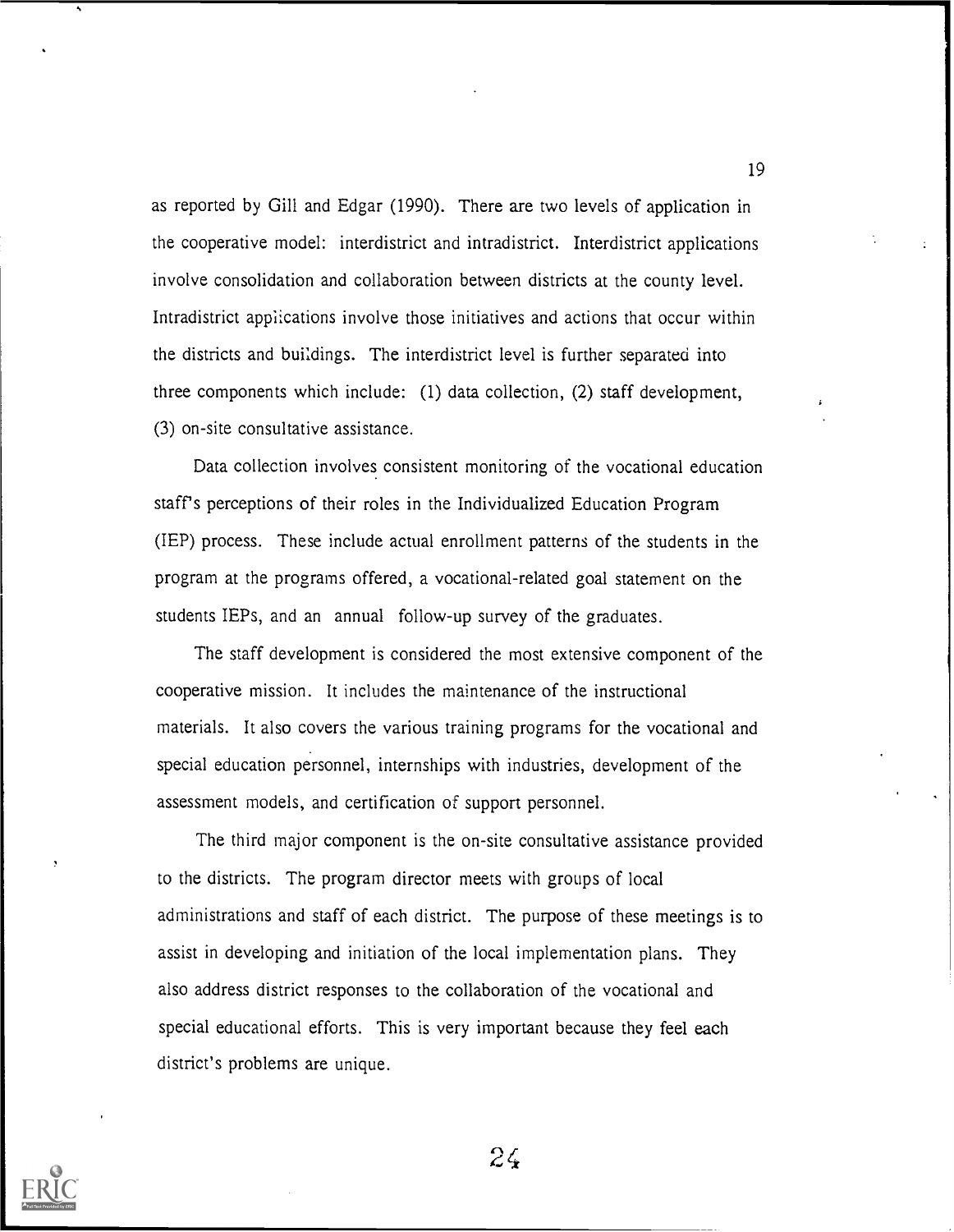The intradistrict application is to establish some commonality in the service available in each district since they vary in size and priorities. The flexibility in the intradistrict applications enables each district to tailor its own program and remain committed to the overall staff and administrator. Communication is one of the reason for its success. This effective communication between staff and administrators is notably effective in (1) preplacement planning, (2) IEP collaboration, (3) instructional support, and (4) post-secondary planning. "Collaboration between all pertinent individuals (students, teachers, parents) in the IEP process represents the second major program consideration", (Gill and Edgar, 1990: 18).

In the final analysis, the graduates of the cooperative consortium did better than the comparison groups, both in quantitative and qualitative measures. On employment rates, there were no significant differences between the cooperative graduates and the non-cooperative students. However, the cooperative students were in more skilled employment than the other group. The cooperative students were also enrolled in post secondary education programs at a higher rate than the measure group.

Drawing information from all of the above sources, the strategy for this practicum included a cooperative effort between the culinary arts teacher for culinary arts instruction and the special education teacher for remedial work in vocabulary and mathematics of weights and measures. The target population for this practicum was instructed in cooking and preparation terms used in the

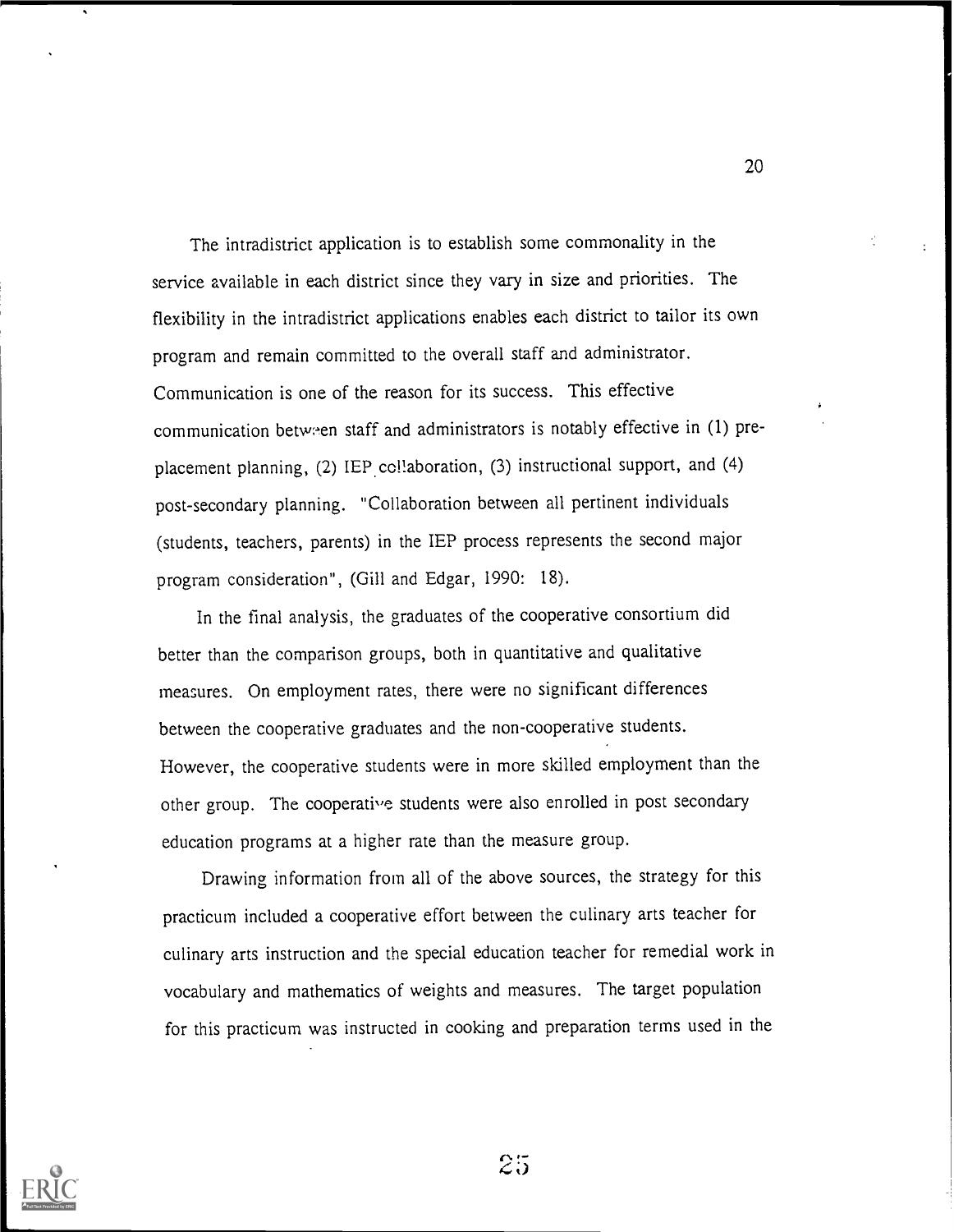culinary arts industry. Since students are unable to read or understand these terms, they were in a comprehensive remedial program associating culinary terms with the actual practice of the manipulative tasks.

Along with the manipulative terms training, the target population received instruction for 2 hours per week in the ESE lab where remediation occurred in the areas of term association and weight and measures -- important skills needed in any food preparation. They also received two hours per week in employability and social skills. In the kitchen lab, the target population was observed bi-weekly to determine the areas in which remediation was needed.

This service delivery option provided supportive educational services to special education students. Harris and Schultz defined a full functional resource room program as "an optimum balance of services provided directly to handicapped students by the resource room teacher, and in indirect services provided through the resource teacher consultation with the regular classroom teacher" (1986: 5). An underlying assumption of the resource room monitor is that services provided to students with handicaps by the resource teacher in the resource room will promote the success of these students in the regular classroom (Glomb and Morgan, 1991).



26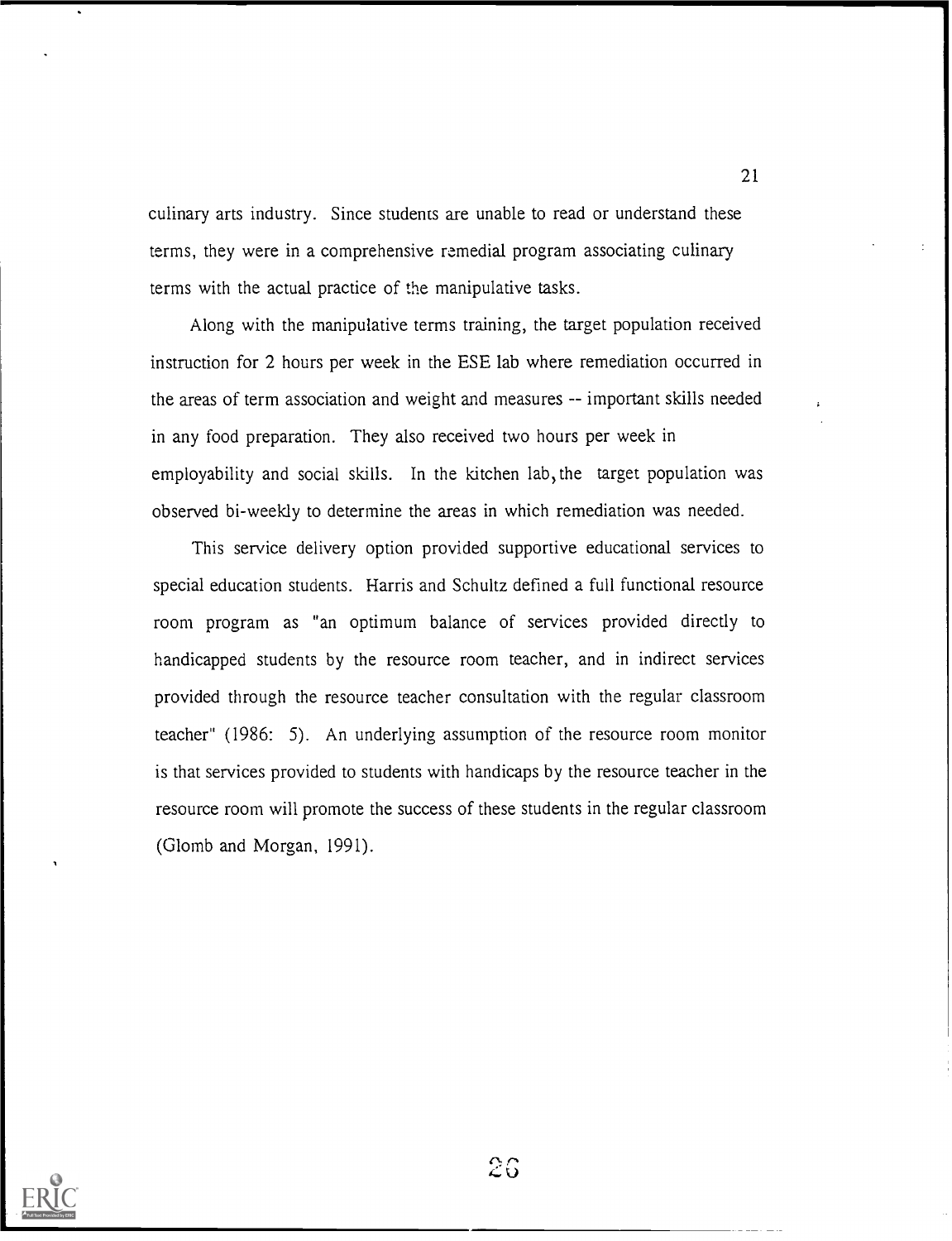## Chapter III

## Method

The following is the proposed schedule of activities, listed by the week, for the 12 week practicum:

A. Week 1

Each student participated in the following activities:

- 1. Took a pretest (Appendix E: 48),
- 2. Was oriented to the program,
- 3. Reviewed safety in the kitchen,
- 4. Learned knife sharping techniques (safe handling, cleaning, etc.),
- 5. Listened to instructions on weight and measures,
- 6. Listened to instructions in problem solving.
- B. Week 2

Each student participated in the following activities:

- 1. Listened to resource room instruction on weight and measures,
- 2. Watched resource room instruction on julienne cutting of vegetables,
- 3. Applied vocational education instruction on manipulative application of  $#2$  above,
- 4. Practiced julienne cutting of vegetables with on-going observation by the vocational teacher,
- 5. Practiced problem solving by attempting to utilize critical thinking skills.

22

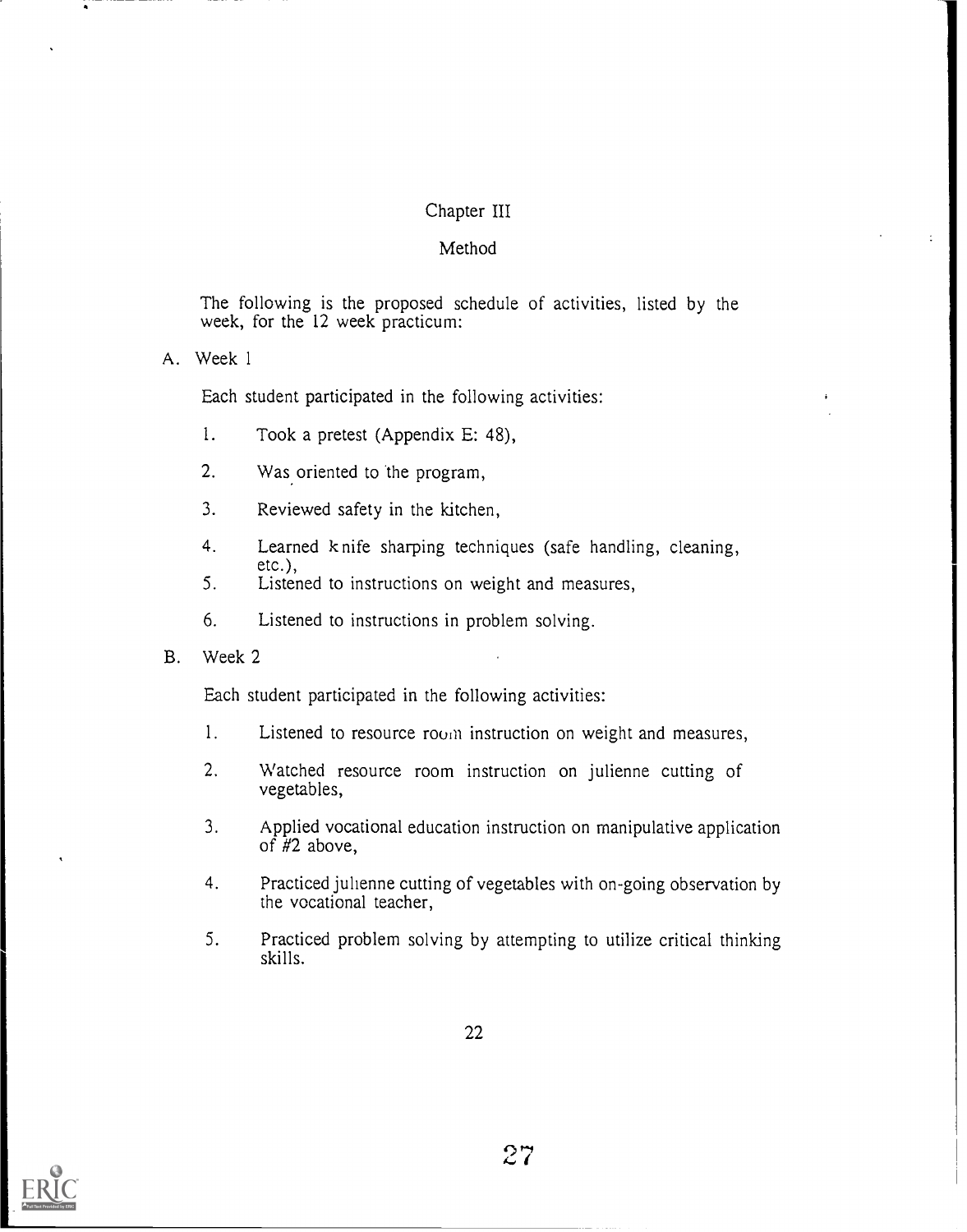C. Week 3

Each student participated in the following activities:

- 1. Listened to resource room instruction on weight and measures,
- 2. Watched resource room instruction on large dice cutting,
- 3. Applied vocational education instruction on manipulative application of  $\hat{H}$  2 above,
- 4. Practiced provlem solving by attempting to utilize critical thinking skills.
- D. Week 4

Each student participated in the following activities:

- 1. Listened to resource room instruction on weight and measures,
- $\overline{2}$ . Watched resource room instruction on medium dice cutting and how it differs from large dice cutting,
- 3. Applied vocational education instruction on manipulative applications of # 2 above,
- 4. Practiced dice cutting skills with on-going observation by the vocational teacher,
- 5. Practiced problem solving by attempting to utilize critical thinking skills.
- E. Week 5

Each student participated in the following activities:

- 1. Listened to resource room instruction on weight and measures,
- 2. Watched resource room instruction on small dice cutting and how it differs from large and medium dice cutting,
- 3. Vocational education instruction on manipulative

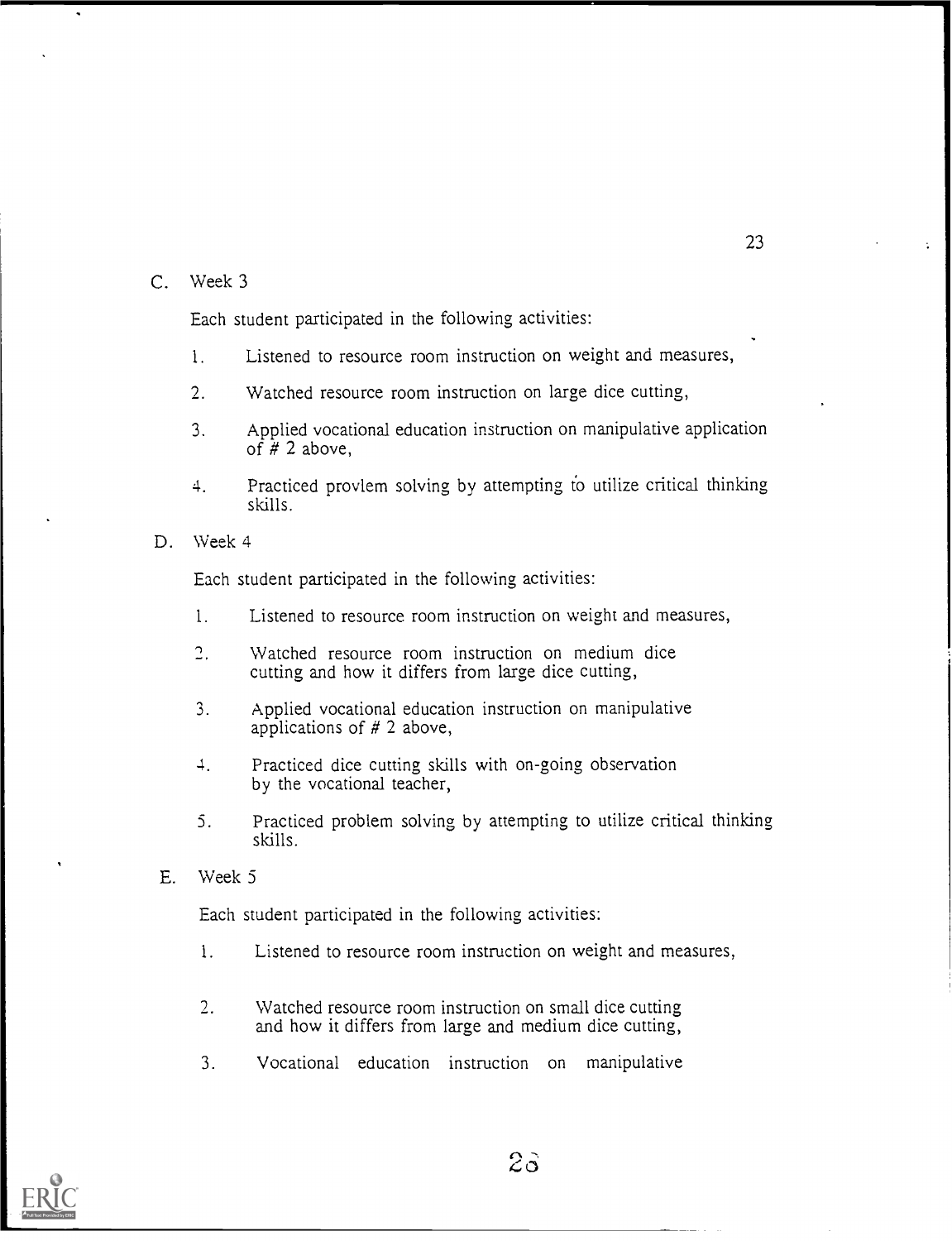application # 2 above,

- 4. Practiced problem solving by attempting to utilize critical thinking skills.
- F. Week 6

Each student was given the following:

- 1. Listened to resource room instruction on weight and measures,
- 2. Watched resource room instruction on mincing and how it differs from other cutting,
- 3. Applied vocational education instruction on manipulative applications of # 2 above,
- 4. Practiced mincing with on-going observation by the vocational teacher,
- 5. Practiced problem solving by attempting to utilize critical thinking skills.
- G. Week 7

Each student participated in the following activities:

- 1. Listened to resource room instruction on weight and measures,
- 2. Watched resource room instruction on mire poix (a culinary technique used in the preparation of sauces),
- 3. Applied vocational education instruction on manipulative applications of # 2 above,
- 4. Practiced problem solving by attempting to utilize critical thinking skills.
- H. Week 8

Each student participated in the following activities:

1. Listened to resource room instruction on weight and measures,

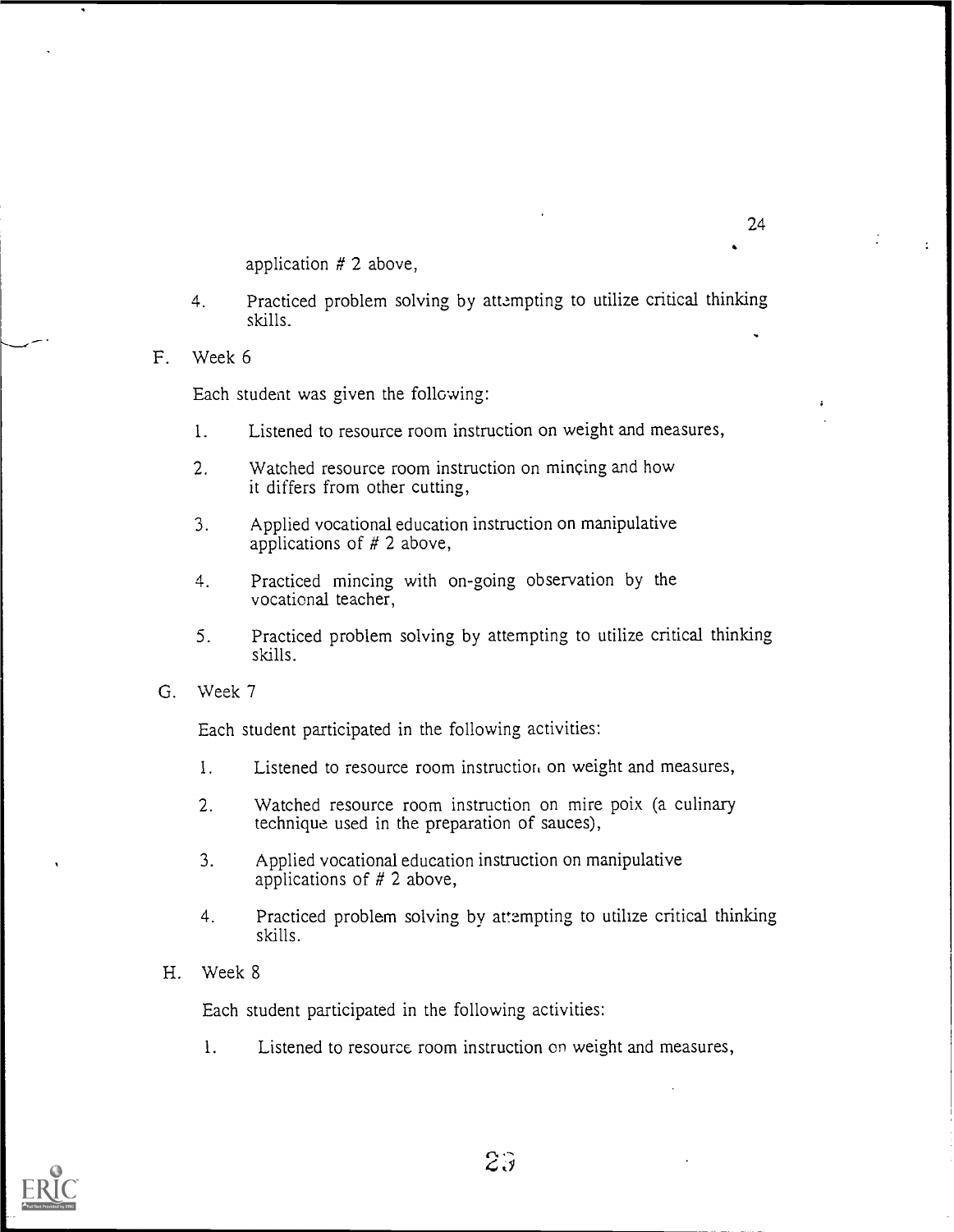- Watched resource room instruction on slicing, shredding, and  $2.$ grating,
- 3. Applied vocational education instruction on manipulative applications of # 2 above,
- 4. Practiced slicing, shredding, and grating with on-going observation by the vocational teacher,
- 5. Practiced problem solving by attempting to utilize critical thinking skills.
- I. Week 9

Each student participated in the following activities:

- 1. Listened to resource room instruction on weight and measures,
- 2. Watched resource room instruction on breading techniques,
- 3. Applied vocational education instruction on manipulative applications of # 2 above,
- 4. Practiced problem solving by attempting to utilize critical thinking skills.
- J. Week 10

Each student participated in the following activities:

- 1. Listened to resource room instruction on weight and measures,
- 2. Watched resource room instruction on saute techniques,
- 3. Applied vocatioral education instruction on manipulative applications of  $# 2$  above,
- 4. Practiced saute techniques with on-going observation by the vocational teacher,
- 5. Practiced problem solving by attempting to utilize critical thinking skills.

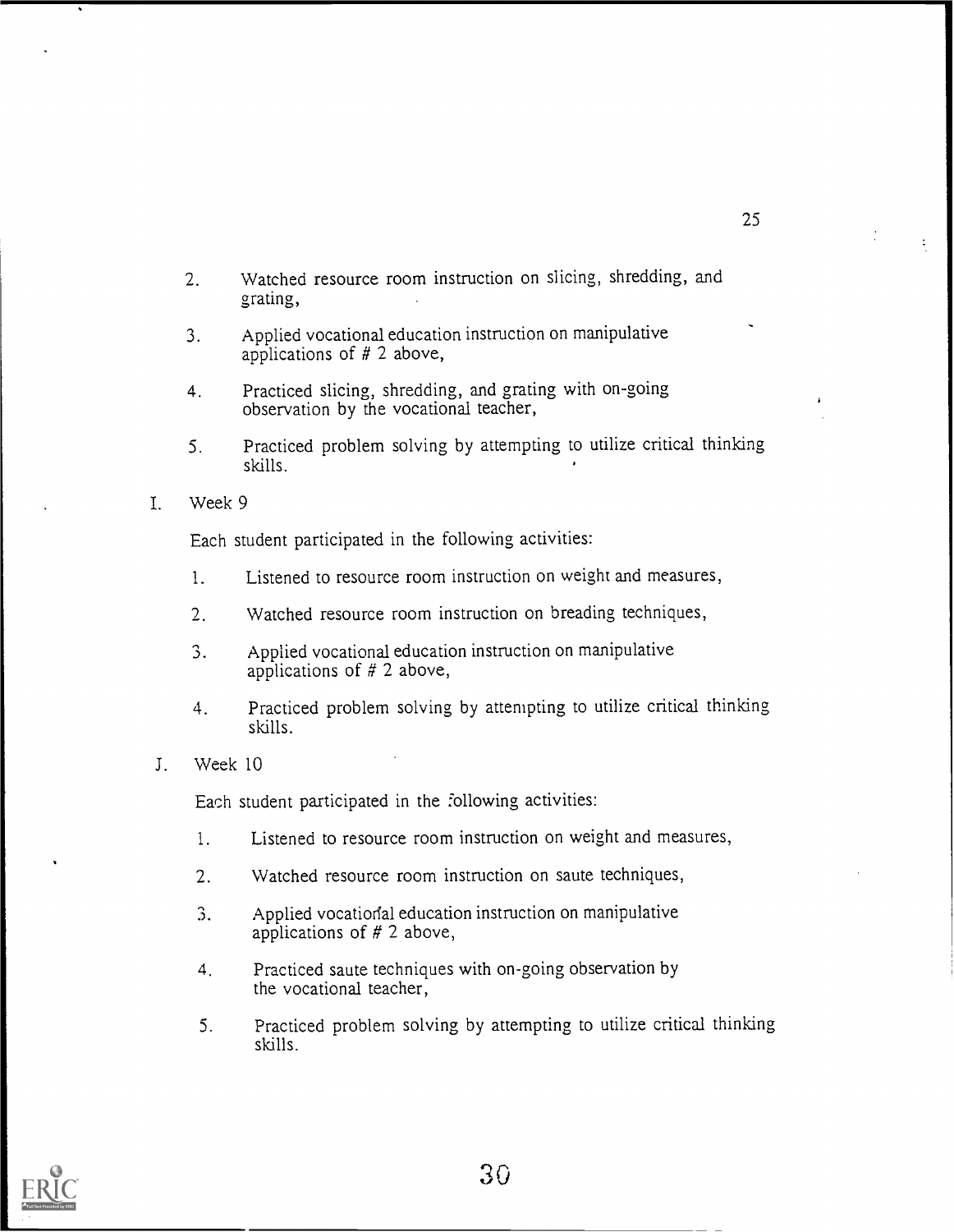#### K. Week 11

Each student participated in the following activities:

- 1. Listened to resource room instruction on weight and measures,
- 2. Watched resource room instruction on deep frying techniques,
- 3. Applied vocational education instruction on manipulative applications of # 2 above,
- 4. Practiced problem solving by attempting to utilize critical thinking skills.
- L. Week 12

Each student participated in the following activities:

- 1. Received a general review of areas of expected competence  $(A$ ppendix  $C: 44$ ),
- 2. Took a post-test (Appendix E: 48).

There was an on-going observation by the vocational teacher while the students were in the kitchen lab. If remediation was needed, students were assigned extra hours per week (with supervision) in the kitchen lab practicing those skills. Some students required extra hours of practice throughout the project. This allowed the students the opportunity to maintain the practicum pace and continue learning new skills each week.

The mid-point evaluation consisted of a conference of the resource room special education teacher, the culinary arts vocational teacher, certified master chef evaluator (Appendix F: 50), and the student that was evaluated. The

'31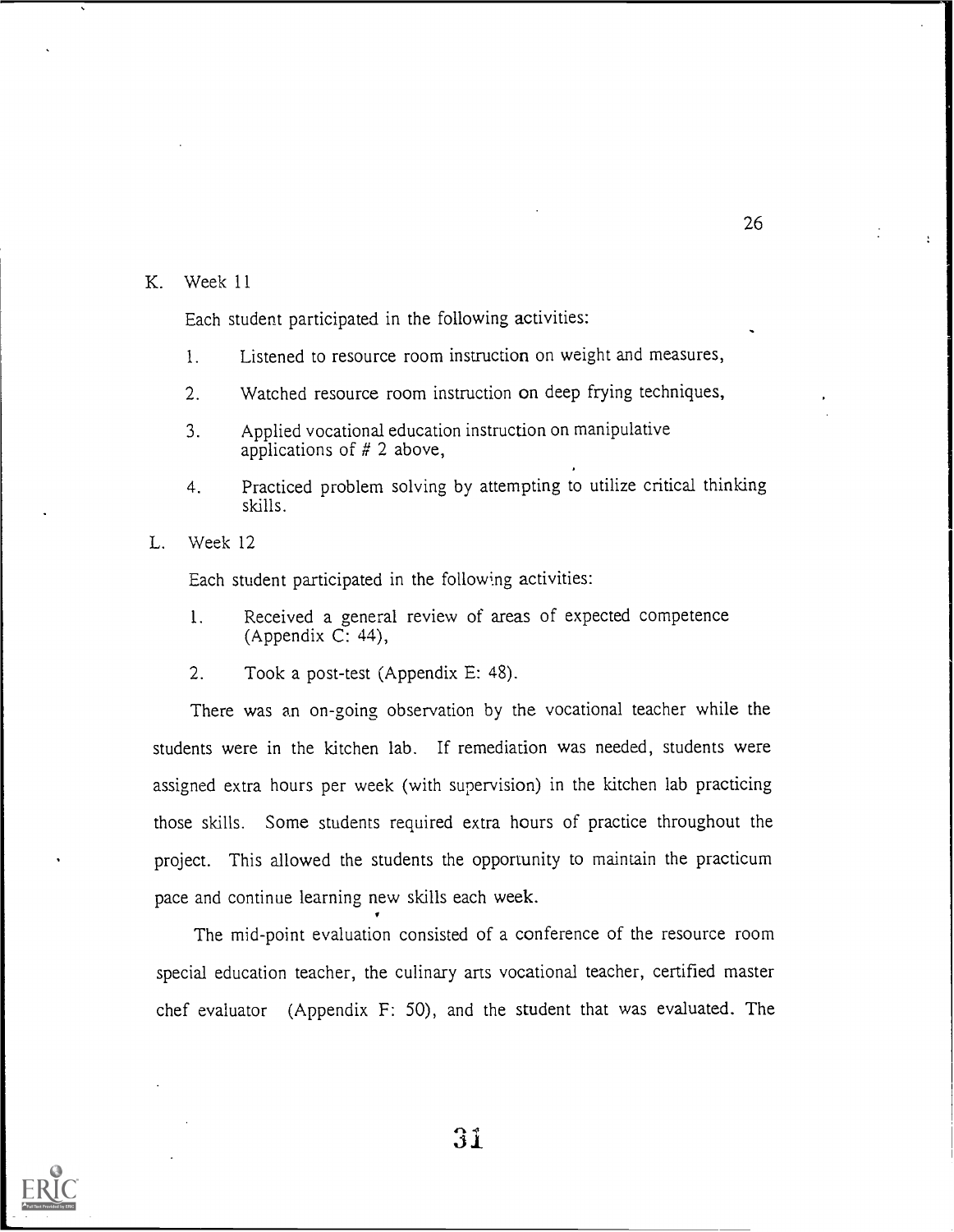progress of each student was assessed with the measuring instrument (Appendix E: 48) and remediation, if necessary, was determined. The instruction in the resource room was on the first day of the week and consisted of a two hour block. The areas of expected competence (Appendix C: 44) and the training aids listed in Appendix D: 47 were used during each resource room period.

The target group was in the resource room an additional two hours per week learning social and employability skills. The students were divided into smaller groups and were given hypothetical situations that could develop in the work place. With the aid of videos and role-playing techniques, the students collaborated on problem solutions. Participating in these brainstorming sessions was a new experience for these ESE students as most of them have never been exposed to critical thinking.

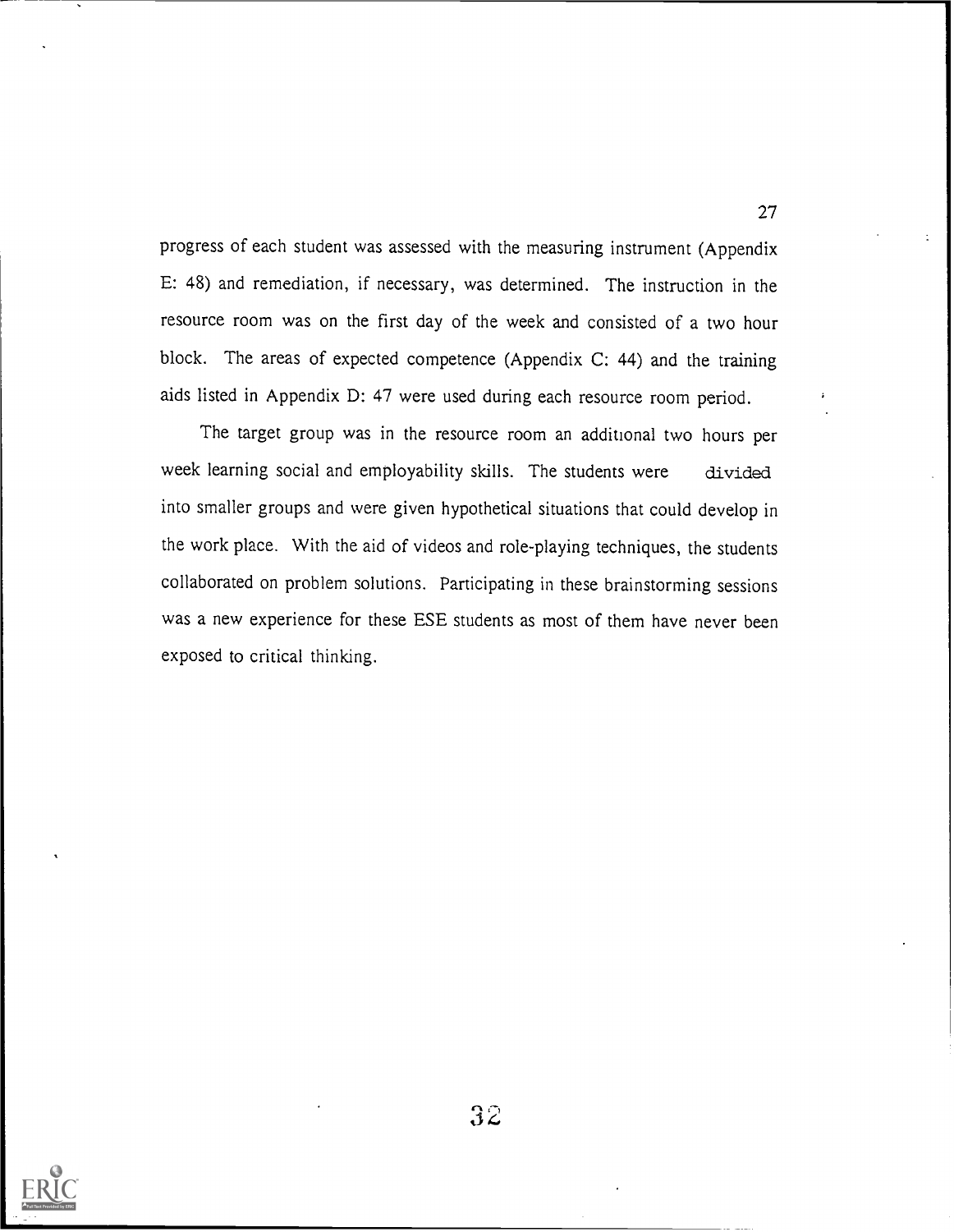## Chapter IV

## Results

Conducting a measurement that may be used with ESE students who have deficits in reading and mathematics poses several questions: (1) What skills are to be tested? (2) How will they be tested? and (3) How will the results be used? E. L. Thorndike as quoted by Popham stated, "If anything exists, it exists in quantity, and if it exists in quantity, it can be measured" (1971: v).

Work sample performance measurements are the most prevalent type of assessment instrument for evaluating psychomotor and perceptual performance in occupational education. The instrument was based on a specific task, job segments, or any portion of the total work load that makes up a job as suggested by Wilson (1962) and Popham (1971). The skills measured were the psychomotor and perceptual performances that make up each task: knowledge of the skills, performance of the skills and ability to perform the skills when directed to do so.

These competencies are already in place for the regular culinary arts students in the curriculum that must be mastered (Appendix B: 42). It must be noted that the target group were measured in the pantry section of the commercial kitchen. The pantry section is the first area in which all students were involved. Here they acquired the basic skills, nomenclature, and

28

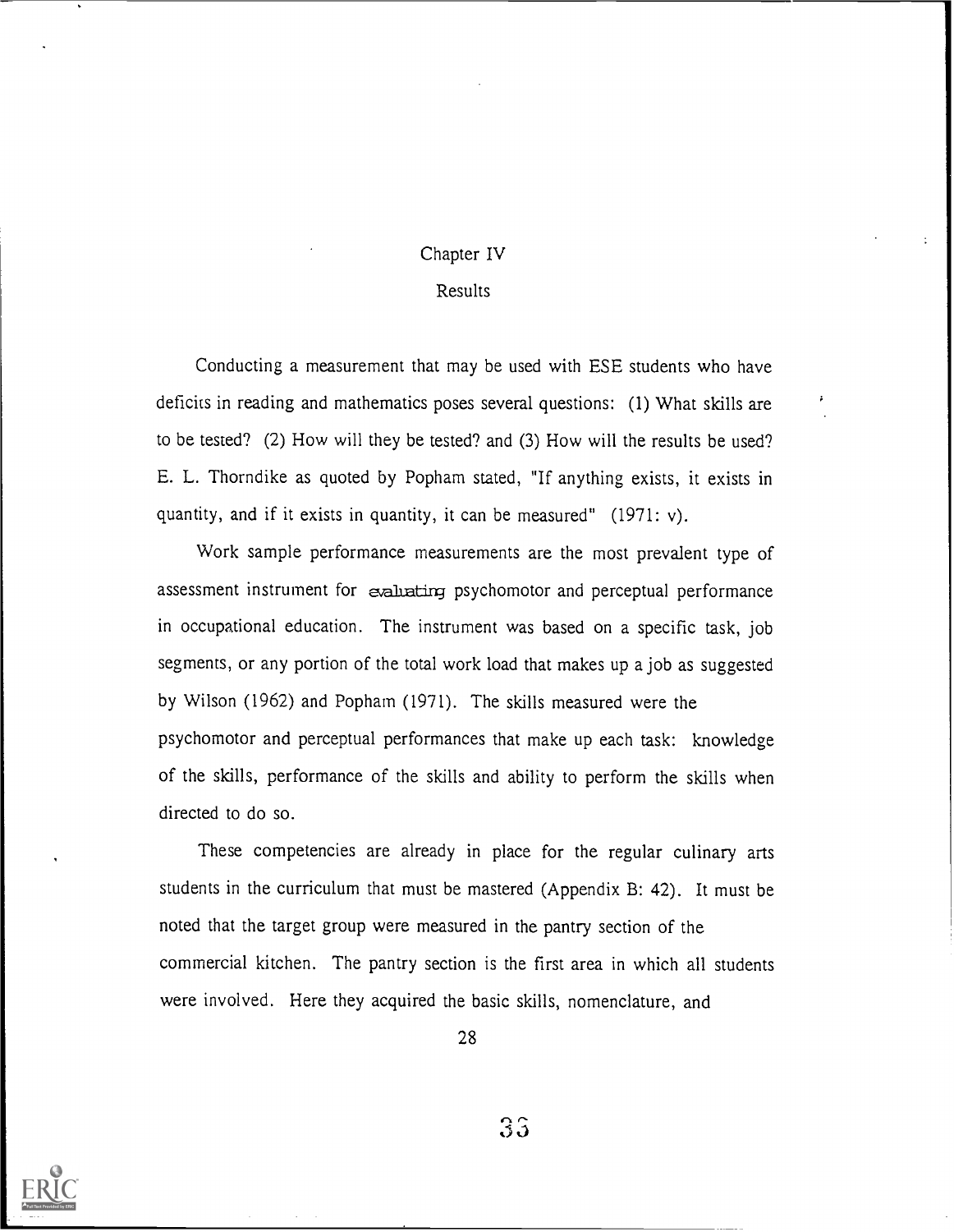orientation knowledge that becomes a requirement for all students, such as safety, sanitation, tools, equipment, weights and measures, and food handling procedures. The measuring instrument (Appendix E: 48) was a Likert-type scale, and in its construction the writer and the evaluator went through the following stages in setting the criteria:

- 1. The category and difficulty of the tasks.
- 2. The degree to which the tasks are relevant to the actual job activity.
- 3. The degree to which a task is performed in accordance with industry standards.

The evaluator was a professional with many years in the industry with both European and American training, (Appendix F: 50).

The assessment itself was a tactile modality test. The students being assessed were given a verbal order in the area of expected competence (Appendix D: 46). The evaluator noted the starting and ending time and evaluated both the completed product, and whether or not the elapsed time was within accepted corridors.

After the practicum period was completed and assessment was done, the results indicated that an 82 percent average of the target group were successful in the skills area, as shown in TABLE 1. A 48.5 percent average of the target group was successful in the time block allowed, as shown in TABLE 2. Tables 1 and 2 are on page 30.



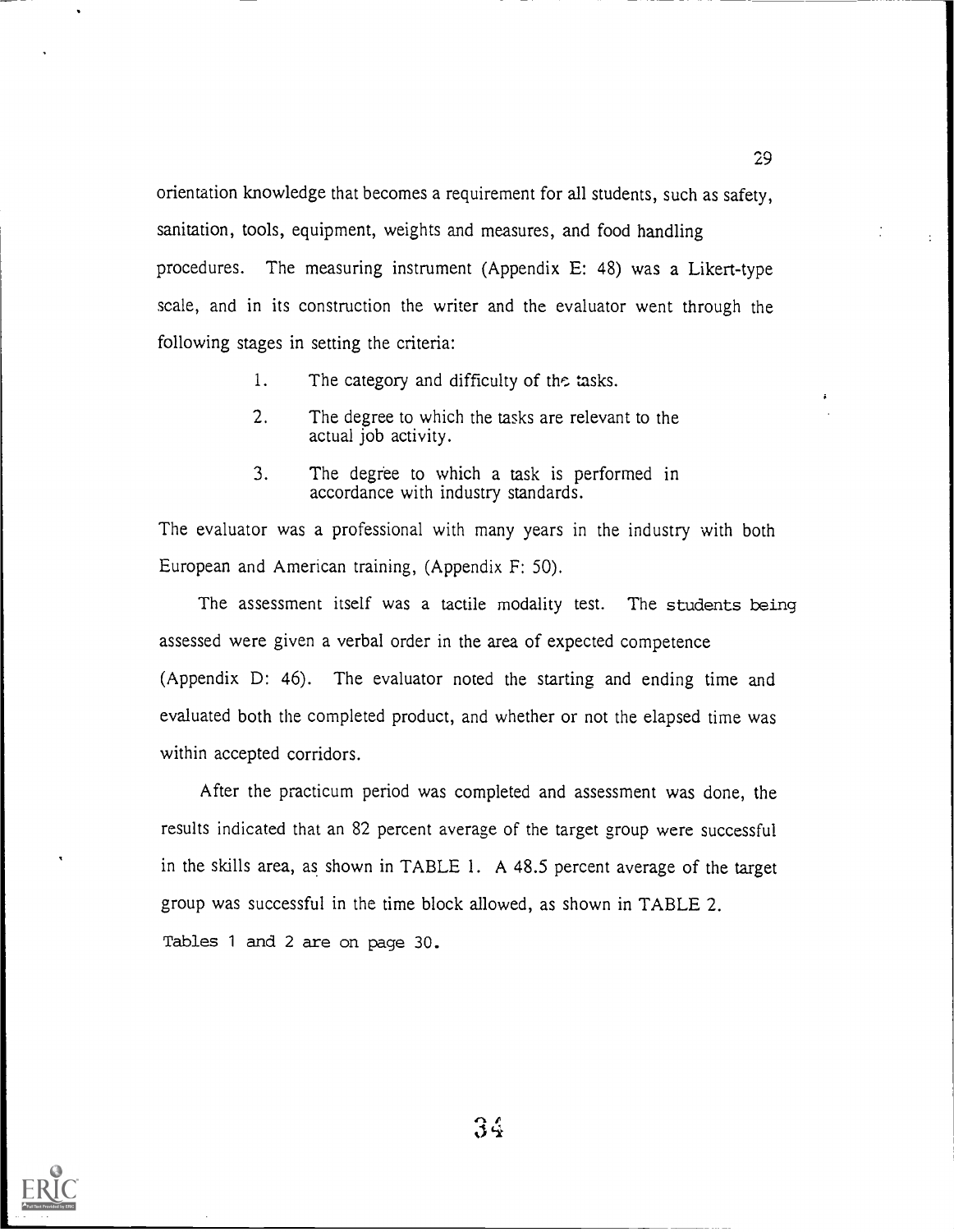## TABLE 1

#### WORK SAMPLES ASSESSMENT IN NUMBERS OF STUDENTS

================================= AREAS OF COMPETENCY PRE-TEST POST TEST 0 out of 17 14 out of 17 Cutting Julienne style .15 out of 17 Chopping and dicing 0 out of 17 0 out of 17 16 out of 17 Slicing, shredding and grating 0 out of 17 13 out of 17 Mire Poix 14 out of 17 No pre-test Breading Procedures 14 out of 17 Saute and Deep Frying No pre-test 11 out of 17 Weight and Measure 0 out of 17 16 out of 17 Sanitation, Safety and Hygiene 0 out of 17

TABLE 2

## TIME SAMPLES ASSESSMENT

| AREAS OF COMPETENCY                                                                                                                                                                                  | PRE TEST                                                                                                                       | POST TEST                                                                                                               |
|------------------------------------------------------------------------------------------------------------------------------------------------------------------------------------------------------|--------------------------------------------------------------------------------------------------------------------------------|-------------------------------------------------------------------------------------------------------------------------|
| Cutting Julienne style<br>Chopping and dicing<br>Slicing, shredding and grating<br>Mire Poix<br>Breading Procedures<br>Saute and Deep Frying<br>Weight and Measure<br>Sanitation, Safety and Hygiene | $0$ out of 17<br>$0$ out of 17<br>$0$ out of 17<br>$0$ out of 17<br>No pre-test<br>No pre-test<br>0 out of 17<br>0 out of $17$ | 5 out of 17<br>10 out of 17<br>12 out of 17<br>3 out of 17<br>5 out of 17<br>8 out of 17<br>7 out of 17<br>16 out of 17 |

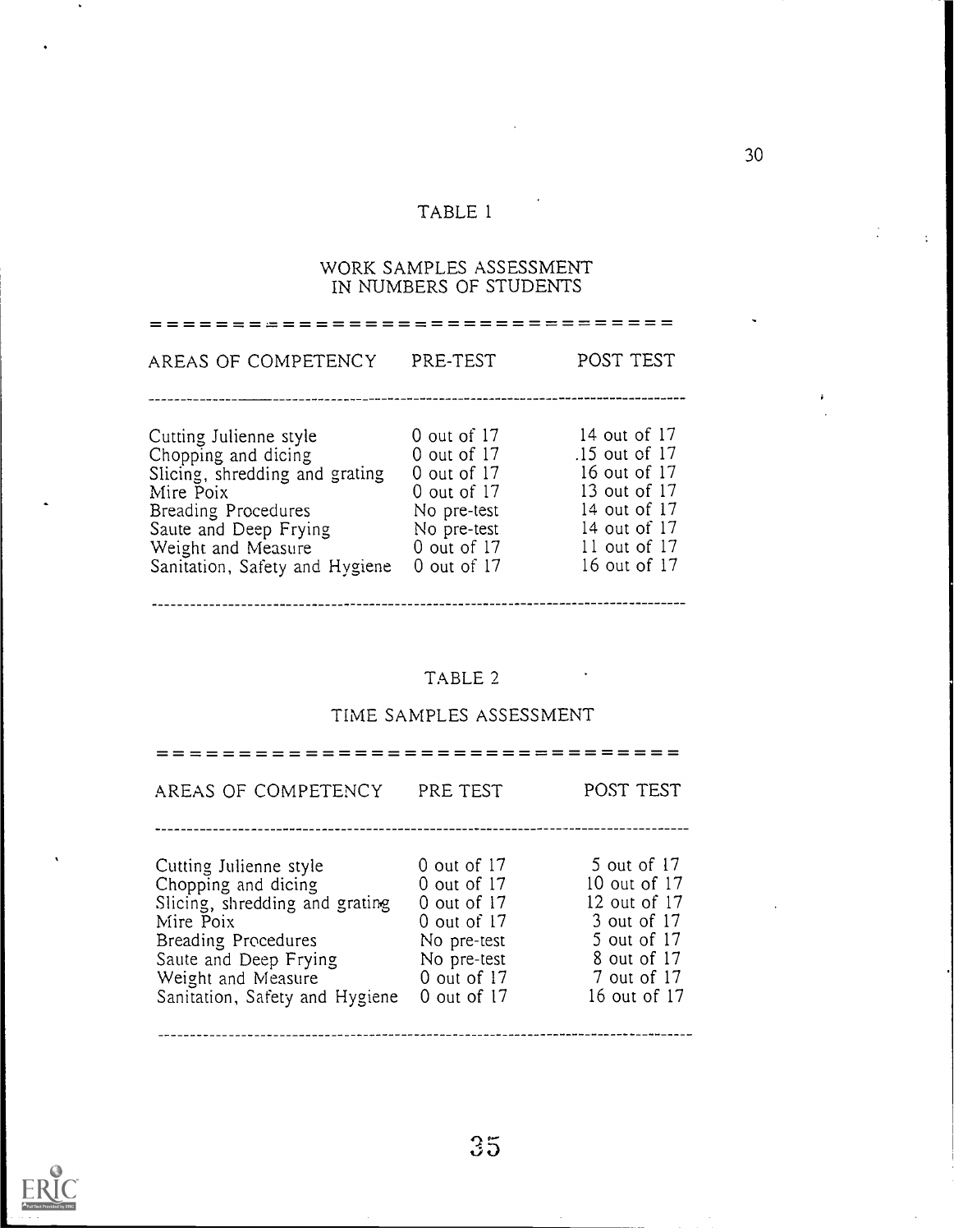The practicum was deemed a success when a discussion of the results was done by the chef evaluator and the vocational teacher. First, most students showed significant progress (see TABLE 3). Secondly, although there were low success time blocks, both chefs thought that the times would be brought up into acceptable corridors if students continued to practice the skills learned in the practicum for a period of time longer than the 12 week practicum.

#### TABLE 3

#### SIGNIFICANT PROGRESS BY NUMBERS OF STUDENTS

AREAS OF COMPETENCY POST TEST Cutting Julienne Style 15 out of 17 Chopping and Dicing 17 out of 17 Slicing, Shredding and Grating 14 out of 17 Mire Poix 14 out of 17 Breading Procedures No pre-test Saute and Deep Frying No pre-test Weight and Measure 13 out of 17 Sanitation, Safety and Hygiene 16 out of 17

================================

While the result was most rewarding, perhaps even more meaningful was the self-esteem factor the students realized. Accepting the premise that ESE students who are limited in reading and math skills are educable, this practicum distinguished between what is required by the state curriculum framework for a culinary arts certificate and what is required in the real world of food service

.................................

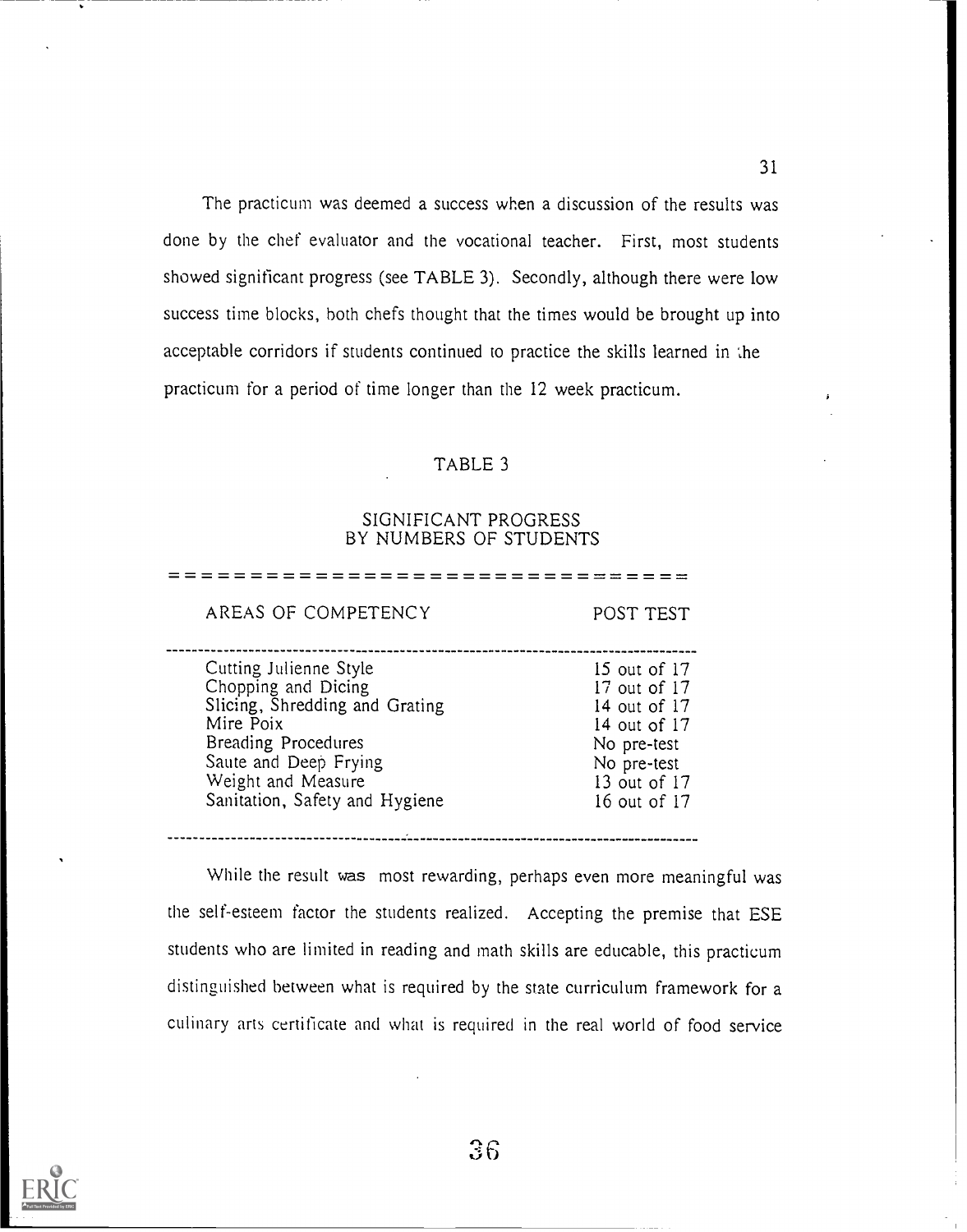workers. The project was a thumb nail step into the skills required by the state, but did not include all of the skills a food service operator would require of a worker. However, since the target group did master 80% of the skills taught, then the feasibility of implementing a full ESE curriculum is not only desirous, but necessary.

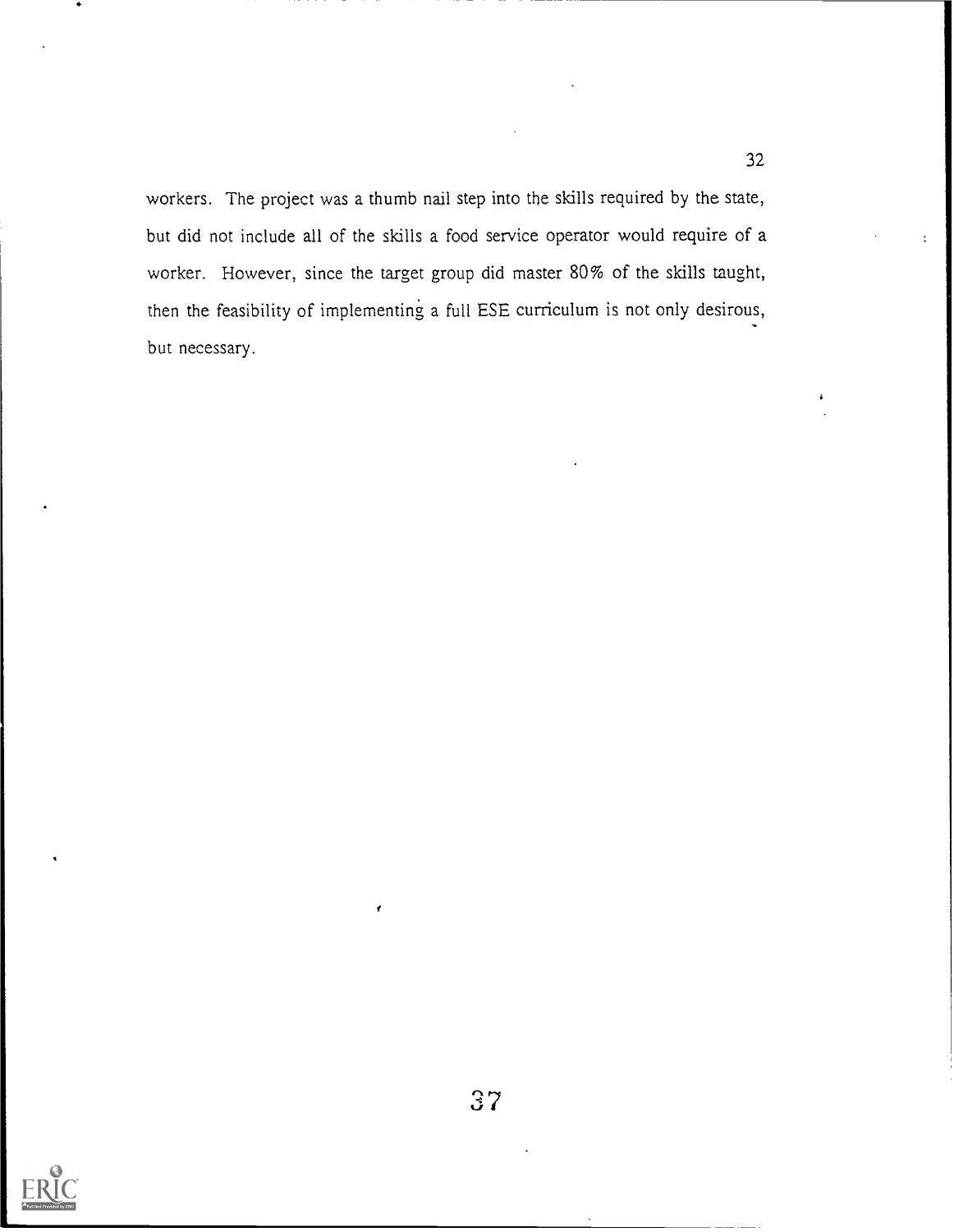## Chapter V

## Recommendations

A culinary arts certificate is issued to any high school student completing the requirements outlined in TABLE 4. The process usually takes two school years. The curriculum includes not only the cooking and baking skills, but math computations as well. ESE students cannot master this curriculum because of their inability to absorb and maintain the required myriad of skills due to their academic level or their inability with manipulative skills.

## TABLE 4

## HIGH SCHOOL REQUIREMENTS FOR CERTIFICATION

| = = = = = = = =           |              |                           |                            |
|---------------------------|--------------|---------------------------|----------------------------|
| AREA                      | <b>HOURS</b> | TRAINING<br><b>BLOCKS</b> | NUMBER OF<br><b>SKILLS</b> |
| ORIENTATION<br>AND PANTRY | 300          | 12                        | 85                         |
| COOKING                   | 300          | 10                        | 150                        |
| <b>BAKING</b>             | 300          | <u>و</u>                  | 175                        |
| TOTAL                     | 900          | 30                        | 410                        |
|                           |              |                           |                            |



33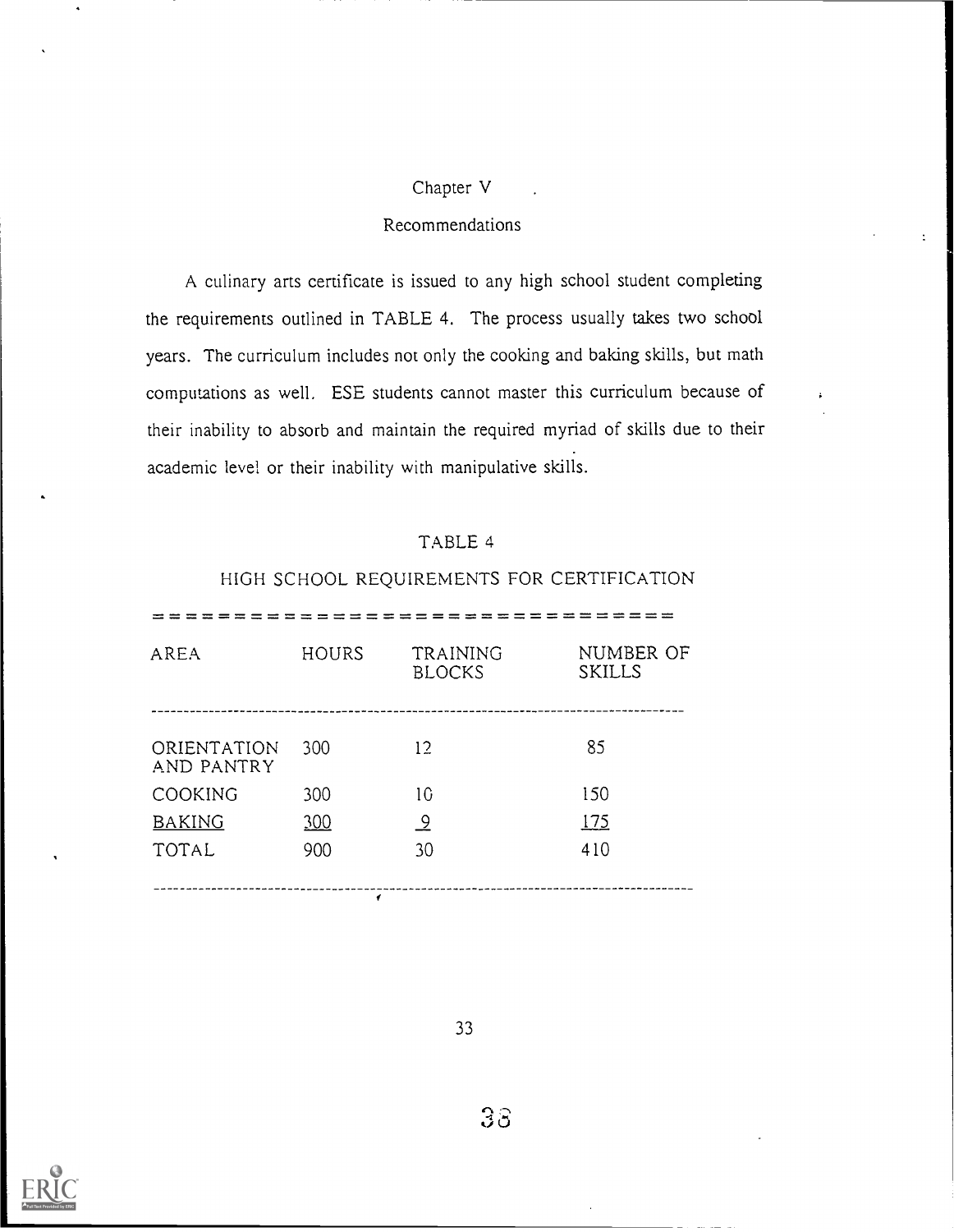A new certification process should be put in place for the ESE student. The certification process should be set up so the students will have the availability of multiple exit points. These exit points would encompass smaller areas of skills to be mastered that represent actual jobs in the food industry (see TABLE 5: 35).

The Dictionary of Occupational Titles (DOT 1991), describes each occupation and the skills needed to be proficient. These skills could be the curriculum for each exit point certificate. The hours required in each area would have to be averaged over several years' study. The most important factor to be considered before issuing a certificate is the student's actual abilities and employability.

A student could be certified in cne area or in several areas. The track of learning would be accomplished by first completing the skills that are in the implementation phase of this practicum. The vocational teacher and the ESE counselor, along with the student, would then plan the courses of certification in which the student would be successful.



 $3\%$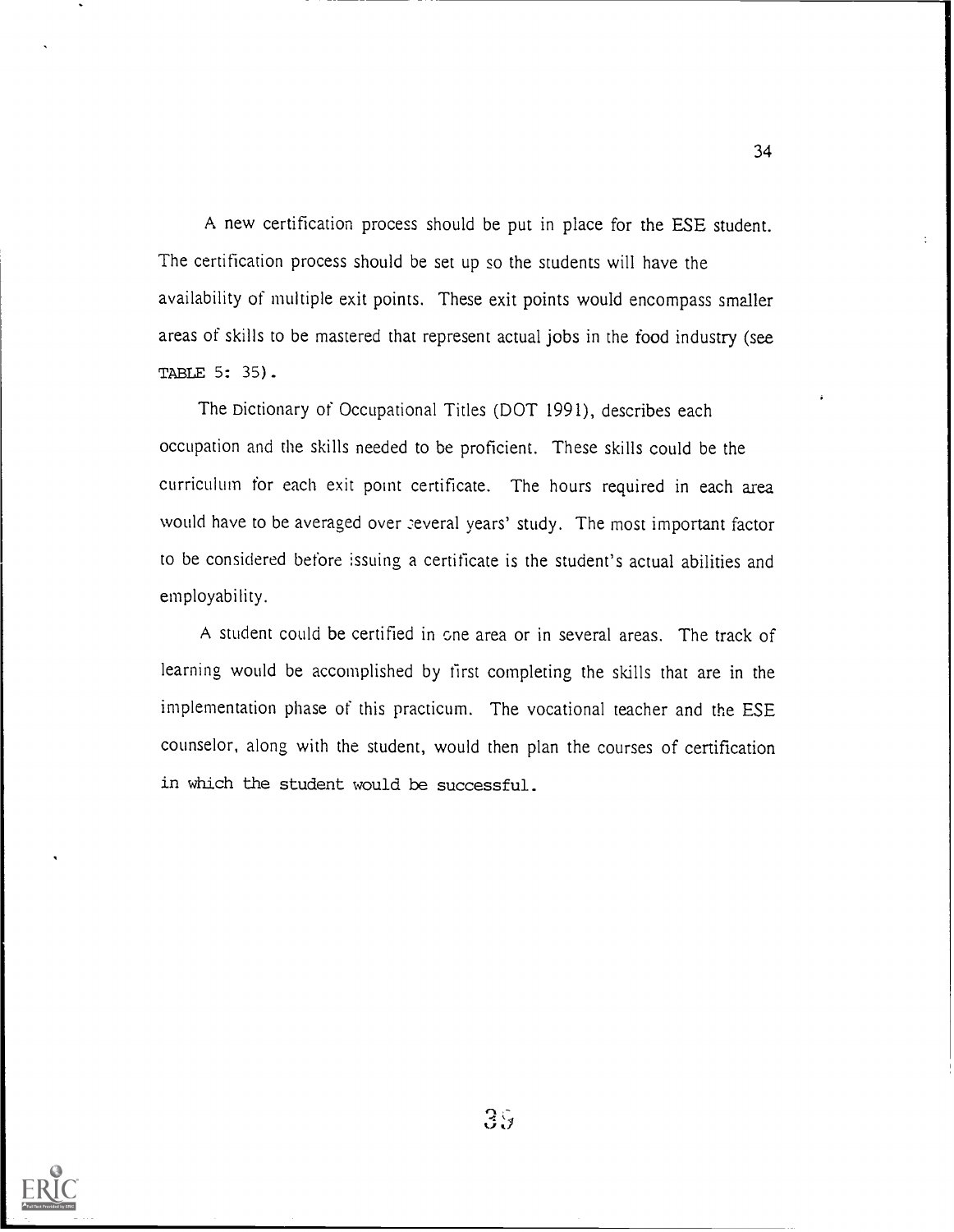## TABLE 5

## HIGH SCHOOL ESE CULINARY ARTS EXIT POINTS

المواقع الأول المناسب المواقع المناسب المواقع المواقع المواقع المواقع المواقع المواقع المواقع المواقع المواقع

DOT NAME DOT NUMBER

| CAFETERIA WORKER<br>UTILITY WORKER (SCULLION)<br>STOREROOM CLERK<br>CAKE DECORATOR<br>COOK HELPER (PREP)<br>PANTRY CHEF (SALAD)<br>SHORT ORDER CHEF<br>PASTRY HELPER (PREP)<br>BREAKFAST CHEF<br>SANDWICH MAKER<br>FRY COOK | 311-677-010<br>318-687-014<br>222-387-058<br>524-381-010<br>317-687-010<br>317-384-010<br>313-374-010<br>313-684-010<br>313-361-026<br>316-664-010<br>526-685-014 |  |
|-----------------------------------------------------------------------------------------------------------------------------------------------------------------------------------------------------------------------------|-------------------------------------------------------------------------------------------------------------------------------------------------------------------|--|
| OTHER EXIT POINTS MAY BE ADDED AT ANY TIME                                                                                                                                                                                  |                                                                                                                                                                   |  |
|                                                                                                                                                                                                                             |                                                                                                                                                                   |  |

When this author first outlined this plan to some ESE students, it was met with enthusiasm. The students voiced approval for any plan that would reward their efforts and afford them the opportunity to receive a certificate for the skills they have mastered. Later, when this plan was discussed at a think tank for personnel responsible for ESE training, it was well received. In fact, the recommendations were taken to District for approval; the first step to a stateauthorized ESE certificate.

40



**BEST COPY AVAILABLE**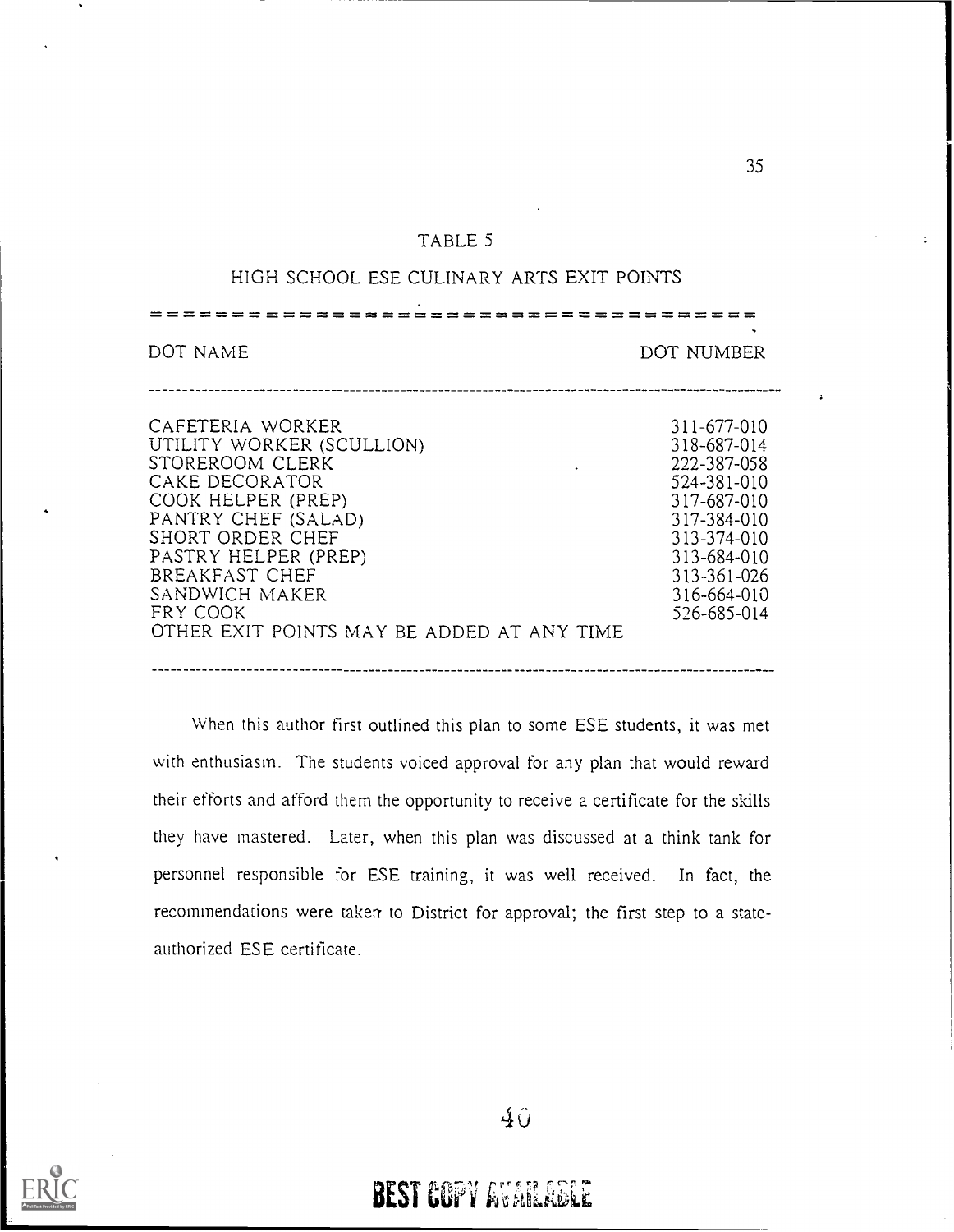#### REFERENCES

Anderson, Berger, et al. "Training Handicapped Youth Through Teamwork." Vocational Education Journal, January/February 1986, pp. 33-35.

Baker, James and Namoni Zigmond. "Are Regular Eduation Classes Equipped to Accommodate Students with Learning Disabilities?" Exceptional Children, June/July 1990, pp. 515-526.

Carnine, D.W., Silbert, J., and E.J. Kameenui, Direct Instruction Reading. (2nd ed), Columbus, OH: Merrill, 1990.

Chall, U., Learning to Read: The Great Debate. New York: McGraw-Hill, 1967.

Cobb, B. "Curriculum-Based Assessment." Teaching Exceptional Children, volume 15, 1983, pp. 216-219.

Crabbe, Anne B., "Future Problem Solving". Developing Minds. Roseville, CA: Association for Supervision and Curriculum Development. Library of Congress Card Number 85-070037, 1985, pp. 21'7-219.

Dictionary of Occupational Titles, U.S. Department of Labor, Employment and Training Administration, 1991, U.S. Government Printing Office, Washington, D.C.

Dukin, Delores. "Matching Classroom Instruction with Reading Abilities: An Unmet Need." Remedial and Special Education, volume 11, number 3, 1990, pp. 23-28.

Gickling, Edward D., and Verlinda P. Thompson. "A Personal View of Curriculum-Based Assessment." Exceptional Children, volume 52, 1985, pp. 205-218.

Gill, Doug, and Eugene Edgar. "Outcomes of a Vocational Program Designed<br>for Students with Mild Disabilities: The Pierce County Vocational/Special<br>Education Cooperative." The Journal for Vocational Special Needs Education,

Glomb, Nancy., and Daniel Morgan., "Resource Room Teachers' Use of Strategies that Promote the Success of Handicapped Students in Regular Class- rooms". Journal of Special Education, volume 25, number 2, 1991, pp. 221- 235



 $\mathbf{r}$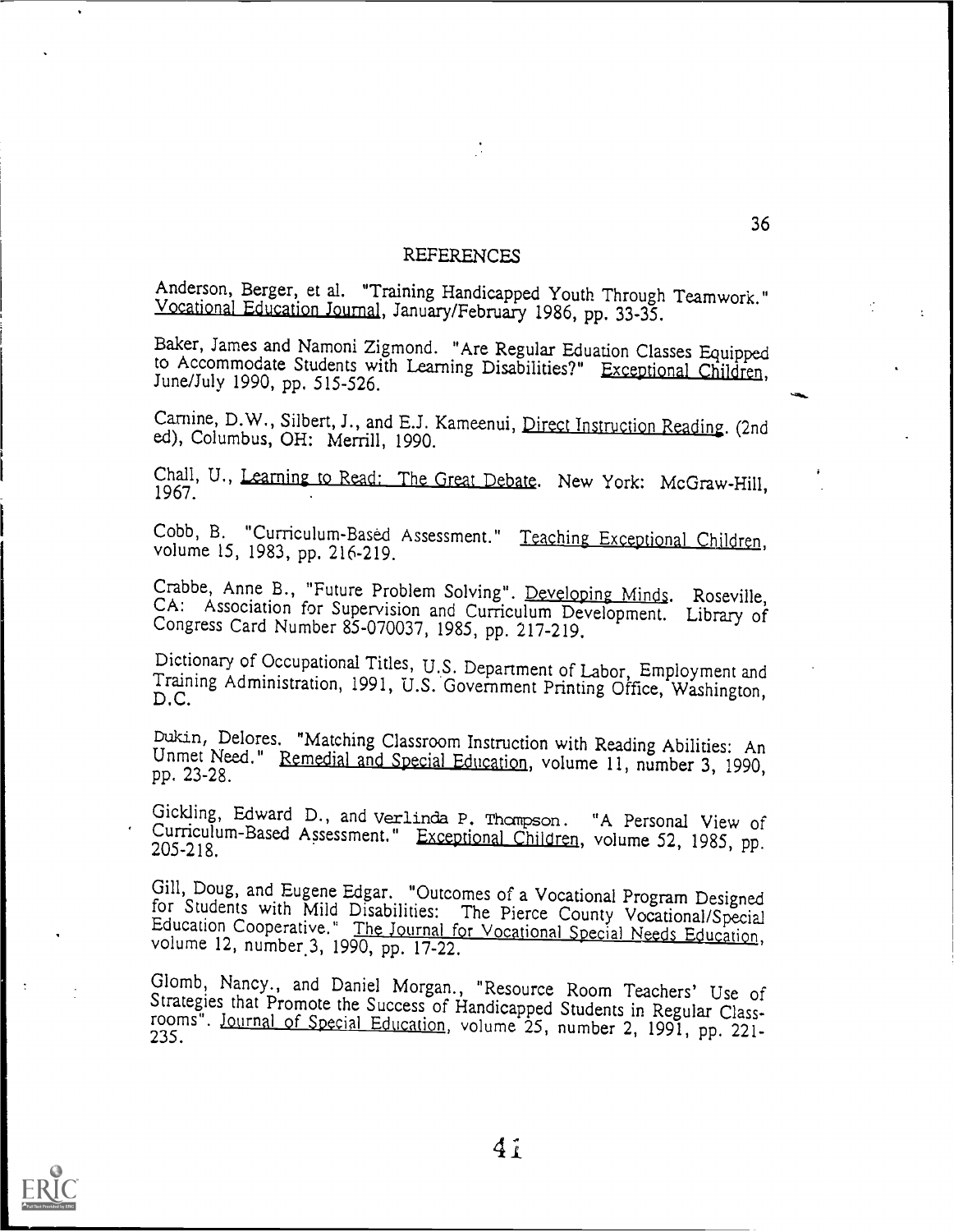Greene, G., Albright, Leonard, and Charles Kokaska. "Instructional Strategies for Special Education Students in Vocational Education." The Journal for Vocations Special Needs Education, volume 11, number 2, 1989, pp 3-8.

Greenspan, Stanley, and B. Schultz, "Why Men'ally Retarded Adults Lose their Jobs: Social Competence as a Factor in Work Adjustment." Applied Research in Mental Retardation, volume 2, 1981, pp. 23-28.

Greenan, James. "Identification of Generalized Skills in Secondary Vocations Programs." Executive Summary, Springfield: Illinois State Board of Education/ Department of Adult Vocational and Technical Training, 1983.

Harris, W.J., and P.N. Schutz, The Special Education Resource Program, Columbus: Merrill, 1986.

Hazelkorn, Michael N., and Richard C. Lombard. "Designated Vocational Support Strategies." Journal of Career Development for Exceptional Individuals, volume 14, number 2, 1991, pp. 15-25.

Kameenui, E.J., "The REI-Why its Hard to Put into Words: A Response to Durkin and Miller." Remedial and Special Education, volume 11, number 3, 1990, pp. 57-58.

Kleine, Karen K. "Transition to Independence." Vocational Education Journal, March, 1991, pp. 24-26.

Nisbet, Jan. "Professional Roles and Practices in the Provision of Vocational Education for Students with Disabilities." Vocational Education for Persons with Handicaps, Mountain View, CA: Mayfield, 1988.

O'Brien, James. "Discovering Community." Learning from Innovations in Services to People with Mental Retardation, Atlanta: Responsive Systems Associates, 1986.

Popham, James W. Criterion-Referenced Measurement. Englewood Cliffs: Educational Technology Publications, 1971, pp. v, 43.

Sarkies-Wircenski, Michell., and Jerry Wircenski. "A Model At-Risk Program Sarkies-Witchish, Micheli, and Terry to Vocational Special Needs Education, Spring 1991,pp. 3-7.

Siegel, Shepard, et al. "The Community Vocational Training Program: A Transition Program for Youths with Mild Handicaps." Journal of Career Development for Exceptional Individuals, volume 12, number 1, 1989, pp. 48-64.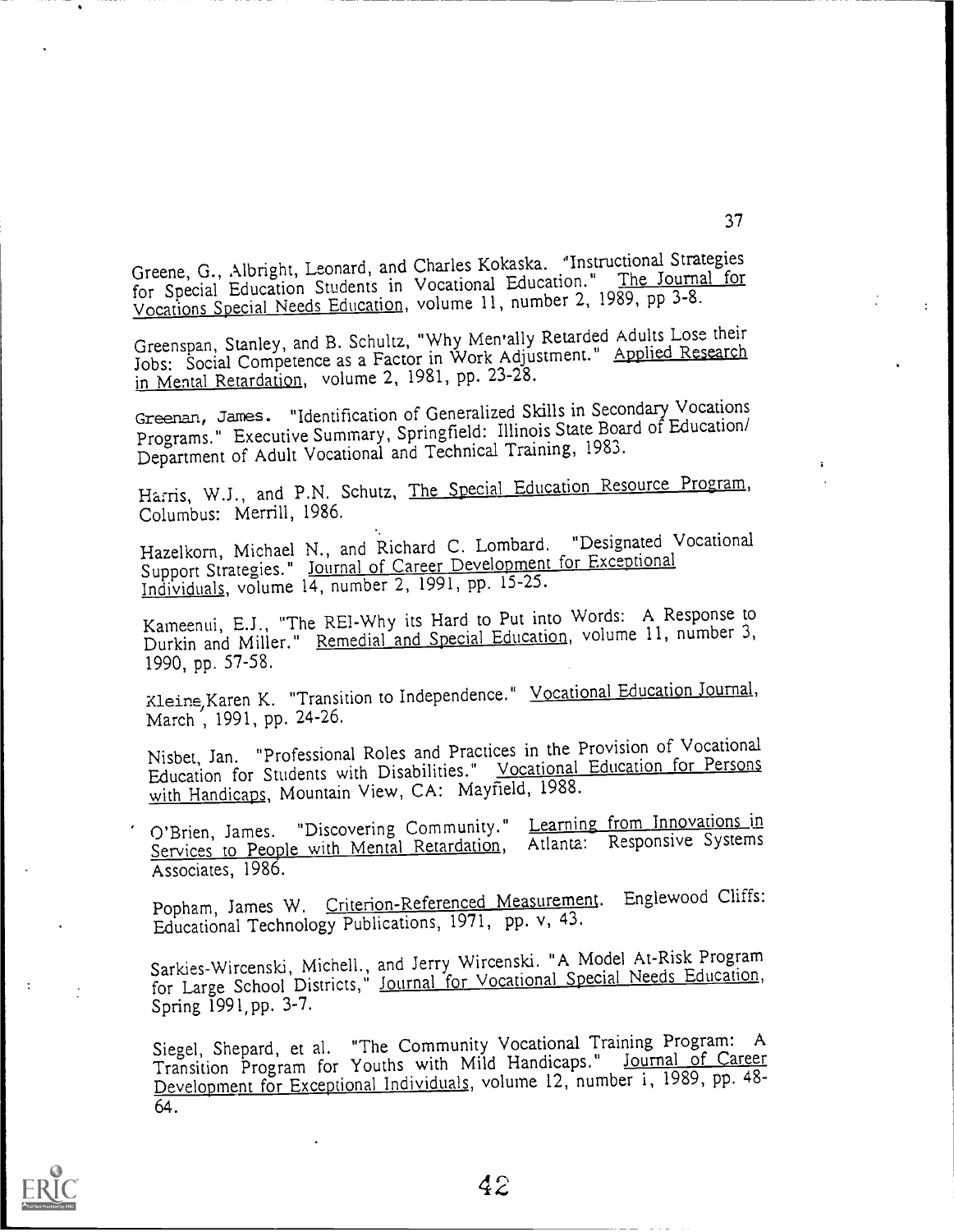Stevens, Pamela, and Stephen Liectterstein. "Integrating Communication Skills into Vocational Programs." The Journal for Vocational Special Needs Education, volume 13, number 1, 1990, pp. 15-18.

Wehman, Paul, Kregel, John, and Michael J. Barcus. "From School to Work: A Vocational Transition Model for Handicapped Students." Exceptional Children. September, 1988, pp. 25-36.

Wilson, Charles L. "On-the-Job and Operational Criteria." Training Research and Education, Pittsburgh, University of Pittsburgh Press, 1962.

 $\frac{1}{2}$ 



Ĉ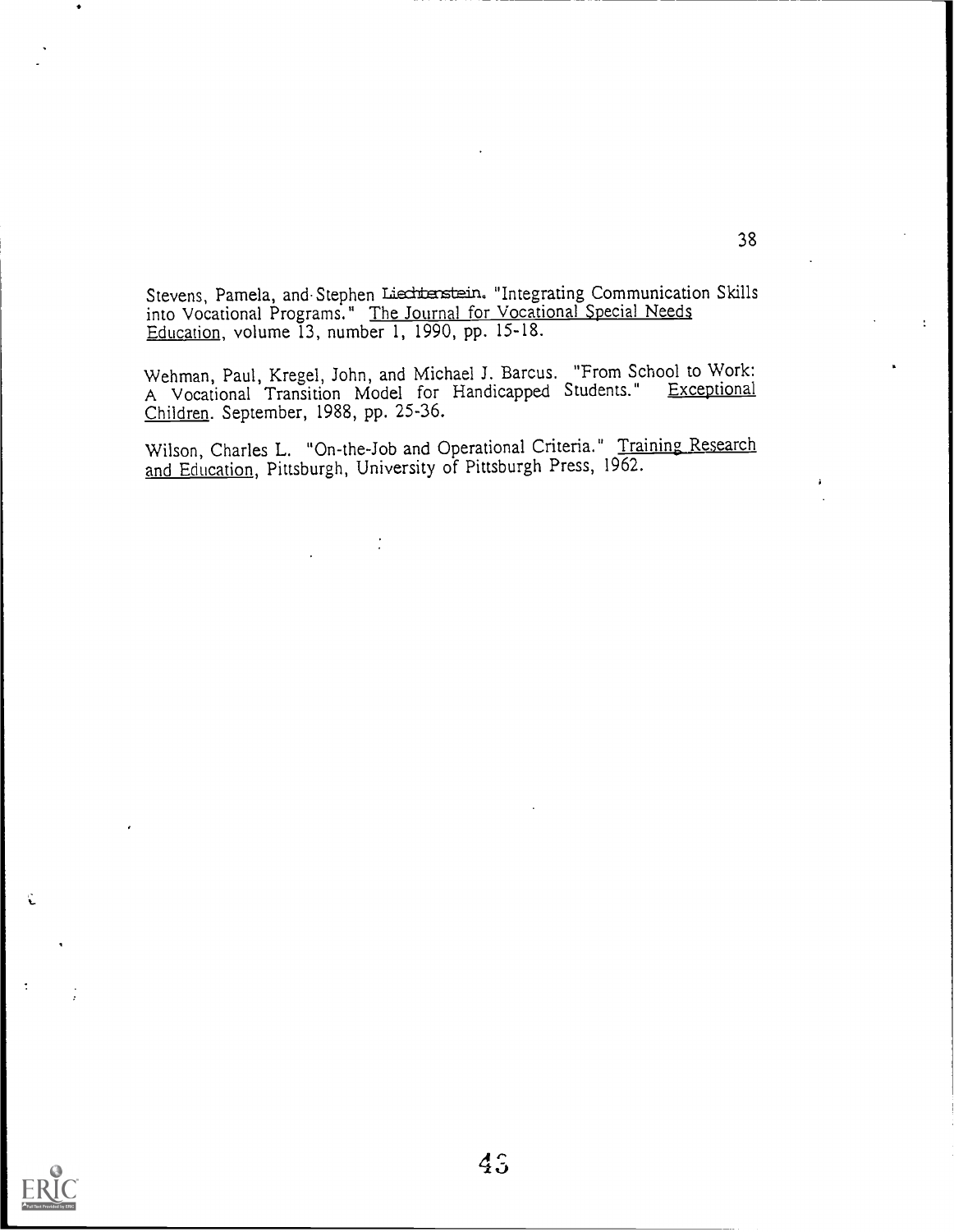APPENDICES



 $\bullet$ 

39

 $\frac{1}{\sqrt{2}}$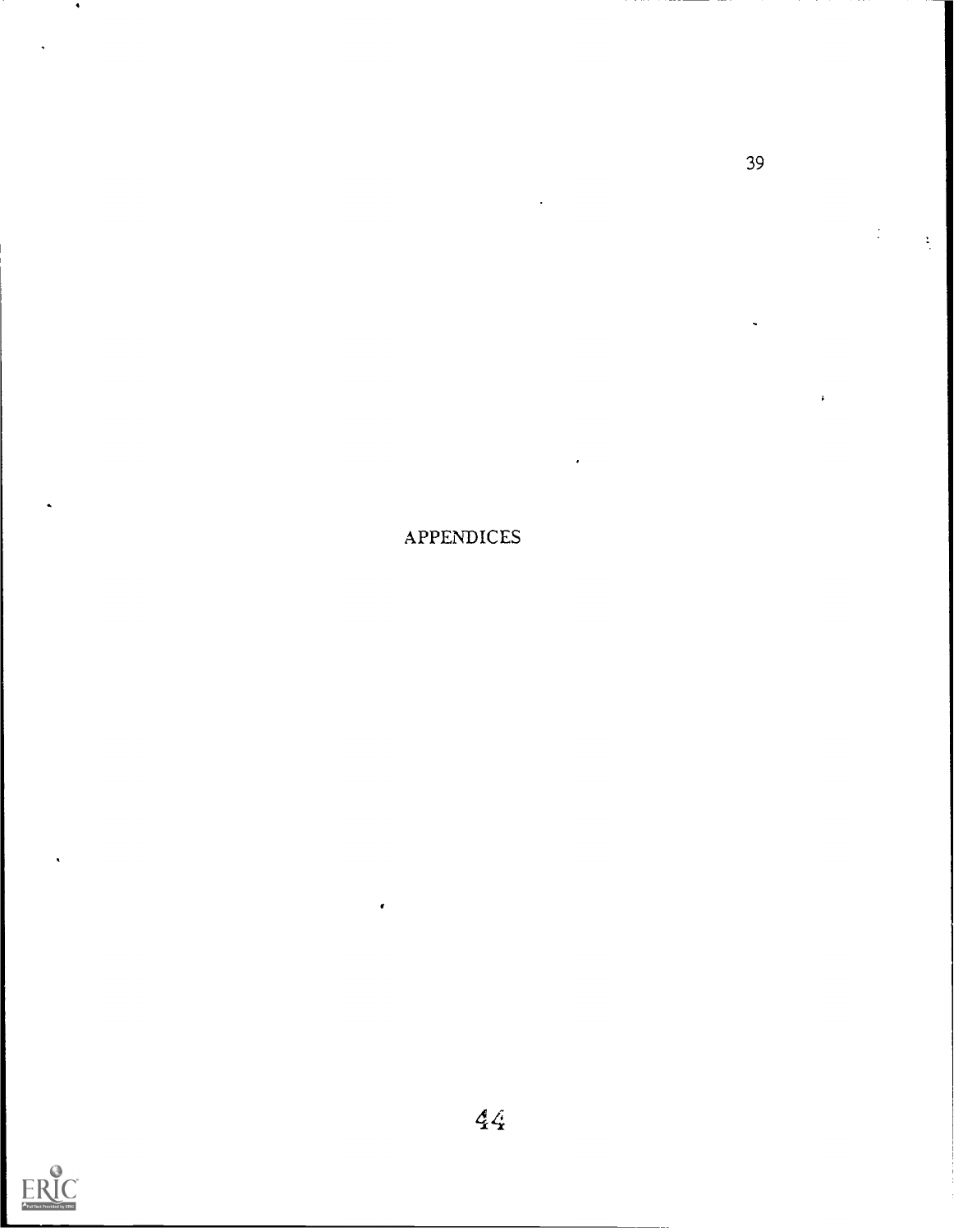APPENDIX A

ESE STUDENT FLOW CHART

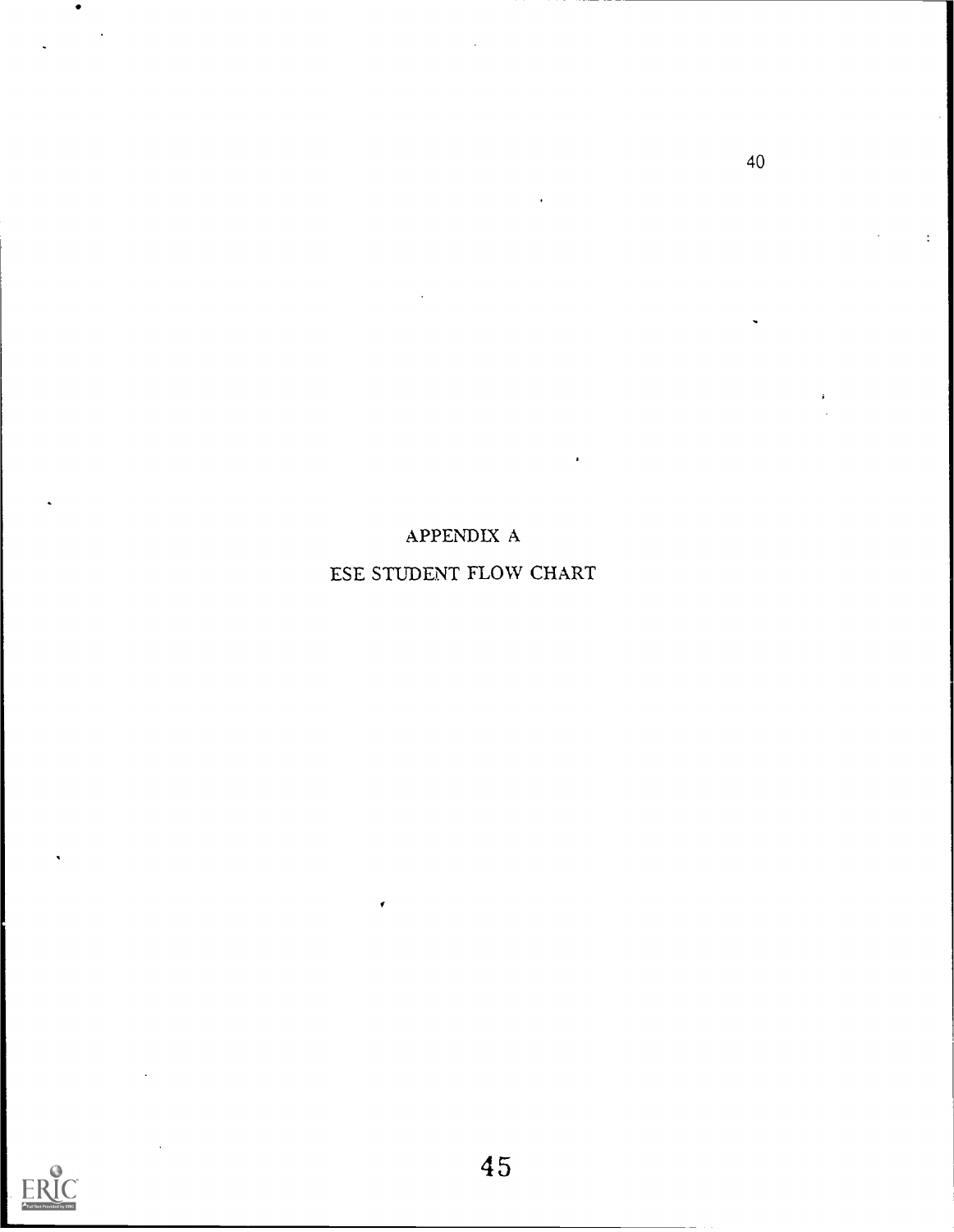## APPENDIX A ESE STUDENT FLOW CHART

 $\epsilon$ 





 $\tilde{z}$ 

٩

# BEST COPY AVAILABLE

 $\frac{1}{2}$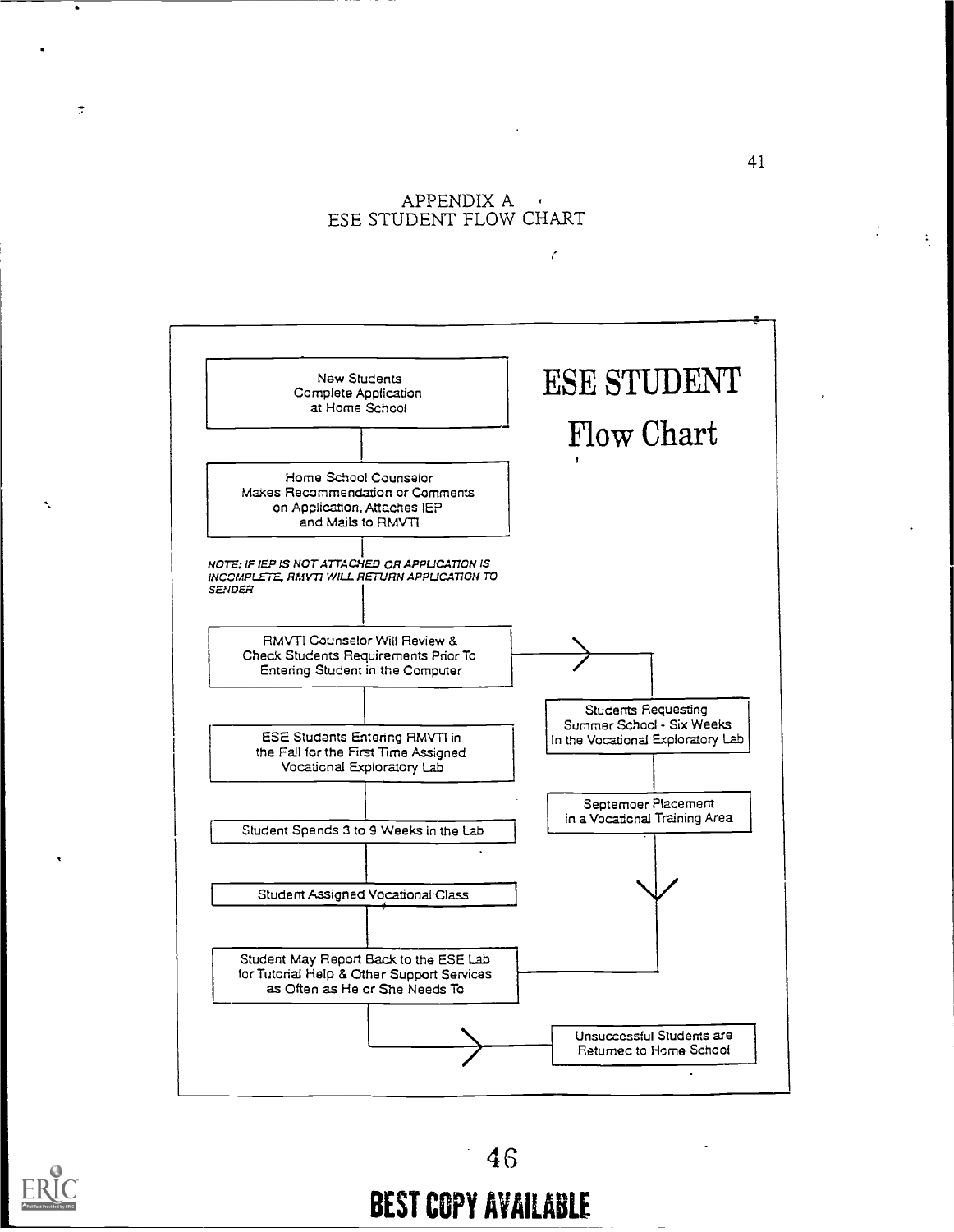## APPENDIX B

STATE OF FLORIDA CURRICULUM FRAMEWORK



 $\blacktriangleright$ 

42

 $\pm$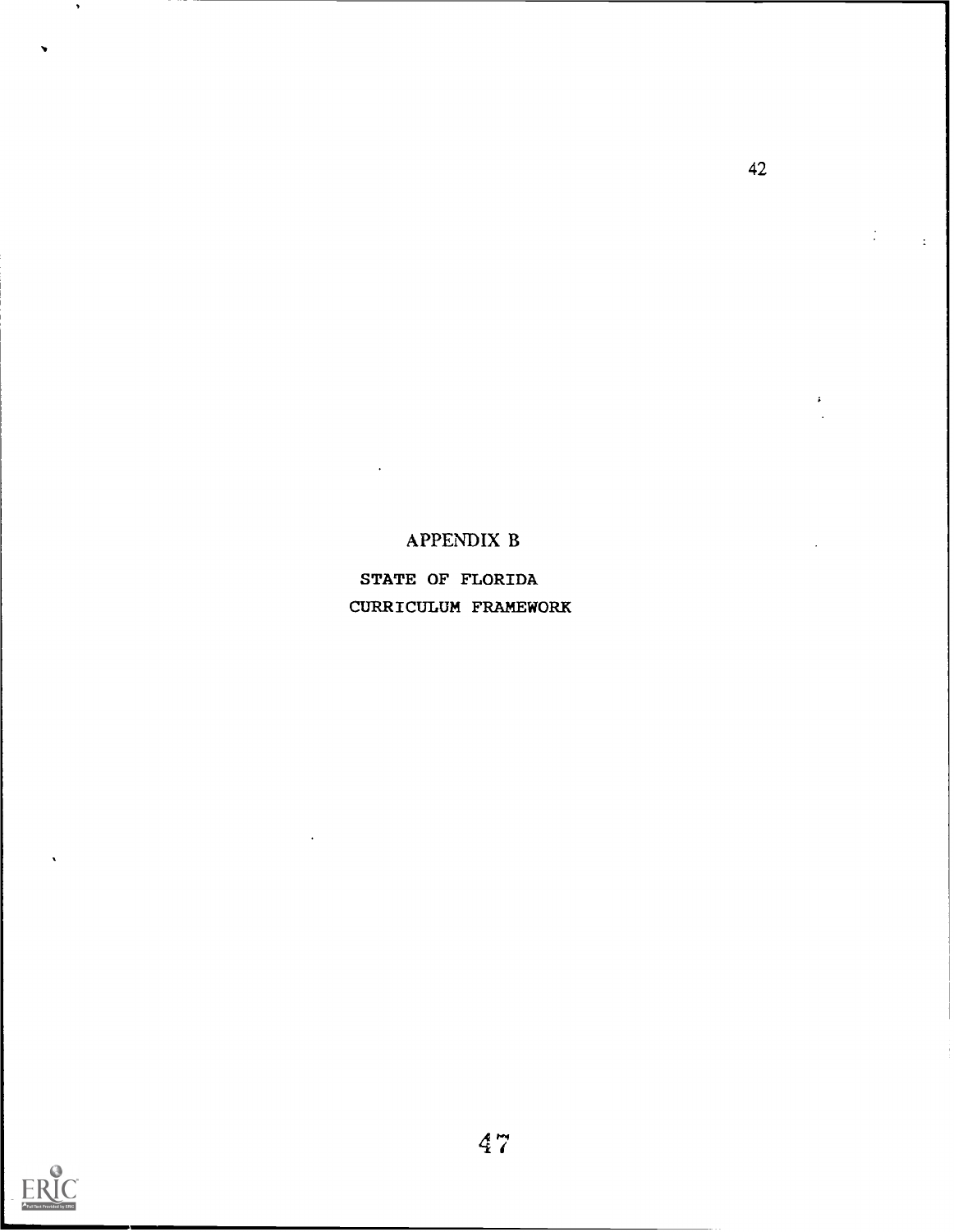## APPENDIX B

#### STATE OF FLORIDA CURRICULUM FRAMEWORK

- 01.01 Identify dangers of food contamination by chemicals and cleaning agents
- 01.02 Identify and practice preventative measures to preclude the occurrence of food borne illness
- 01.03 Recognize and practice personal hygiene standards consistent with aesthetic and sanitation requirements of food service wcrkers
- 01.05 Recognize and maintain clean and sanitary food preparation surfaces
- 01.07 ldentify safe/correct operating temperatures of refrigerated spaces
- 01.08 Recognize and practice sanitary/safe food handling practices in serving lines
- 03.01 Select and use hand tools in a safe and efficient manner<br>03.05 Use knives and cutting tools in a safe and efficient man
- 03.05 Use knives and cutting tools in a safe and efficient manner 03.06 Operate fryers in a safe and efficient manner
- 03.06 Operate fryers in a safe and efficient manner<br>04.02 Identify standard volume, liquid and weigh
- Identify standard volume, liquid and weight as they apply to commercial food operations
- 04.03 Identify and apply portion control methods<br>09.01 Prepare fruits and vegetables
- 09.01 Prepare fruits and vegetables<br>10.02 Bread or batter meats, poultr
- 10.02 Bread or batter meats, poultry and seafood for cooking<br>10.05 Deep fry or saute meats, poultry and seafood
- Deep fry or saute meats, poultry and seafood

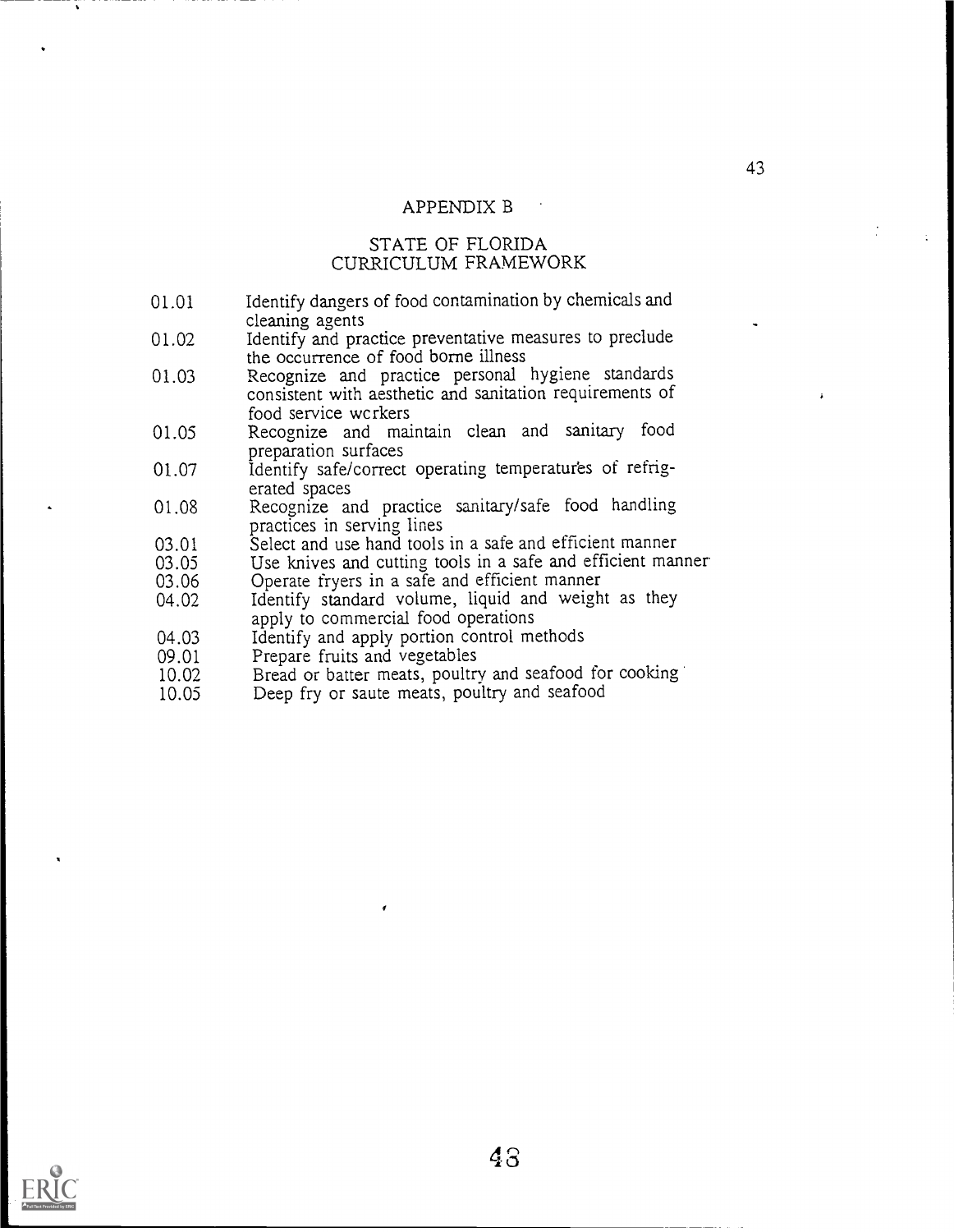APPENDIX C

AREAS OF EXPECTED COMPETENCIES



 $\bullet$ 

44

 $\pmb{\epsilon}$ 

 $\ddot{\phantom{a}}$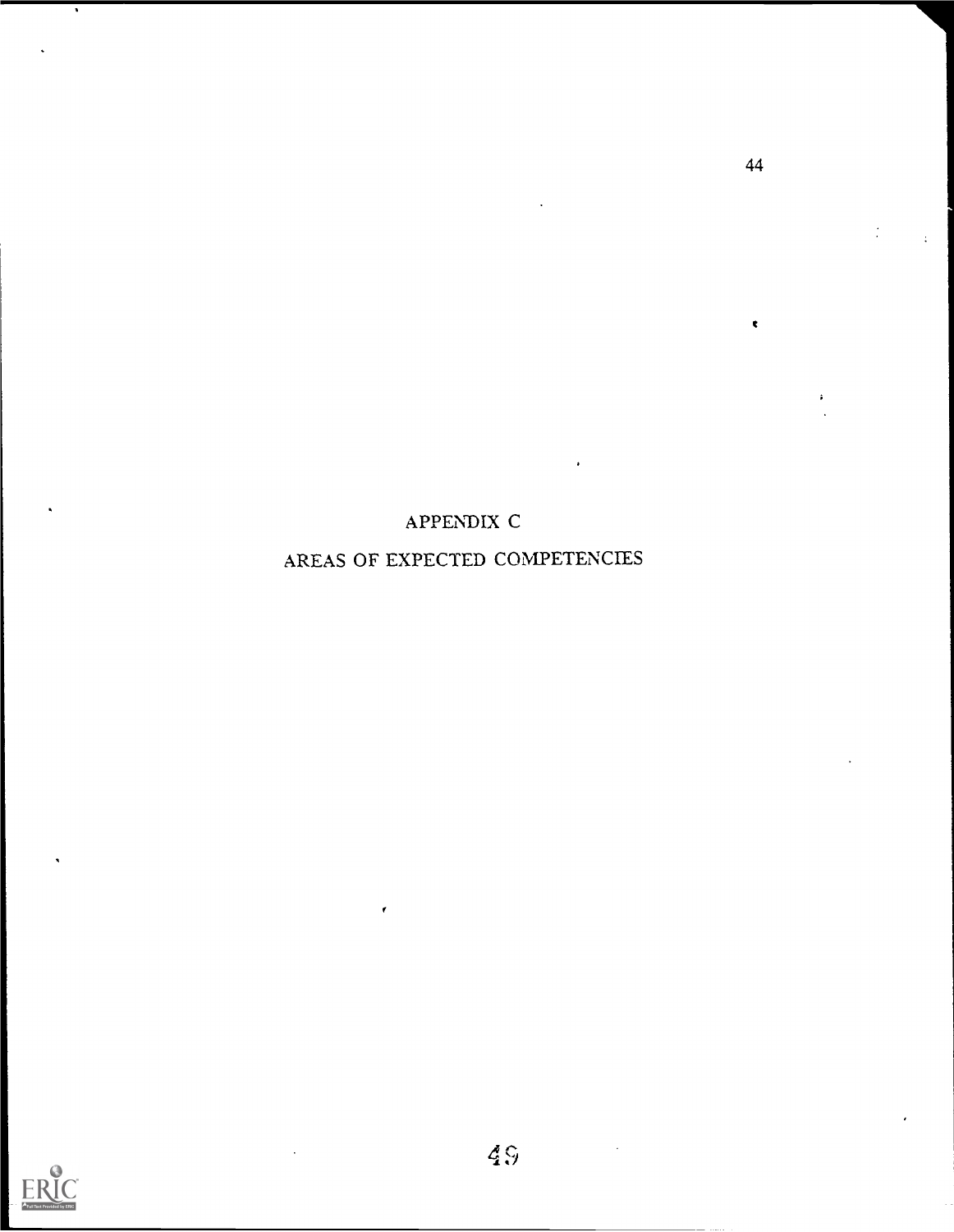## APPENDIX C

## AREAS OF EXPECTED COMPETENCIES

- 1. Safety
- 2. Knife Techniques
- 3. Weight and Measure
- 4. Julienne Cutting
- 5. Large Dice Cutting
- 6. Medium Dice Cutting
- 7. Small Dice Cutting
- 8. Mince Cutting
- 9. Slicing
- 10. Shredding
- 11. Grating
- 12. Mire Poix
- 13. Breading Procedures
- 14. Sauteeing
- 15. Deep Frying



45

c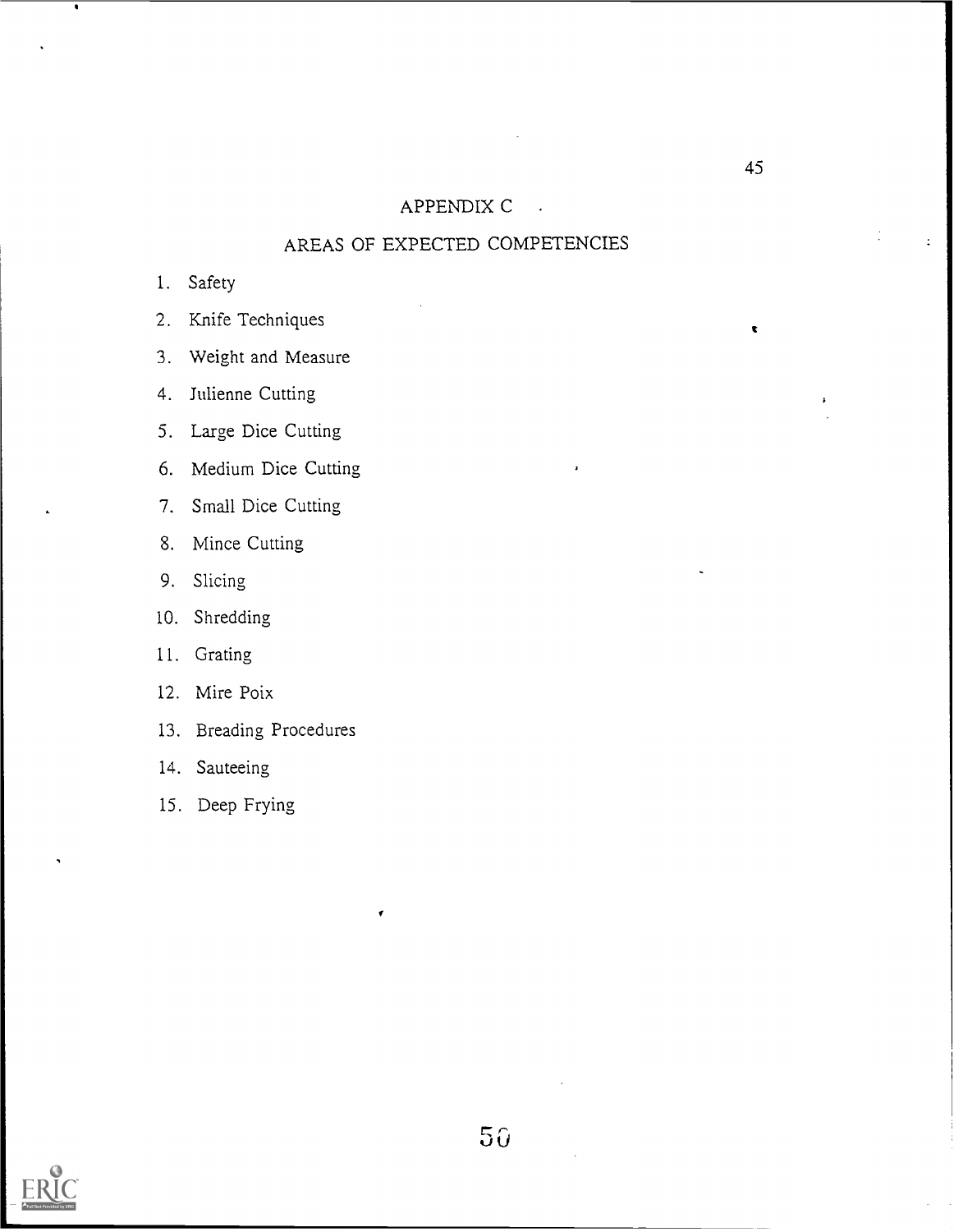APPENDIX D

TRAINING AIDS

Ý



 $\overline{\bullet}$ 

46

 $\overline{\mathbf{t}}$ 

 $\frac{1}{2}$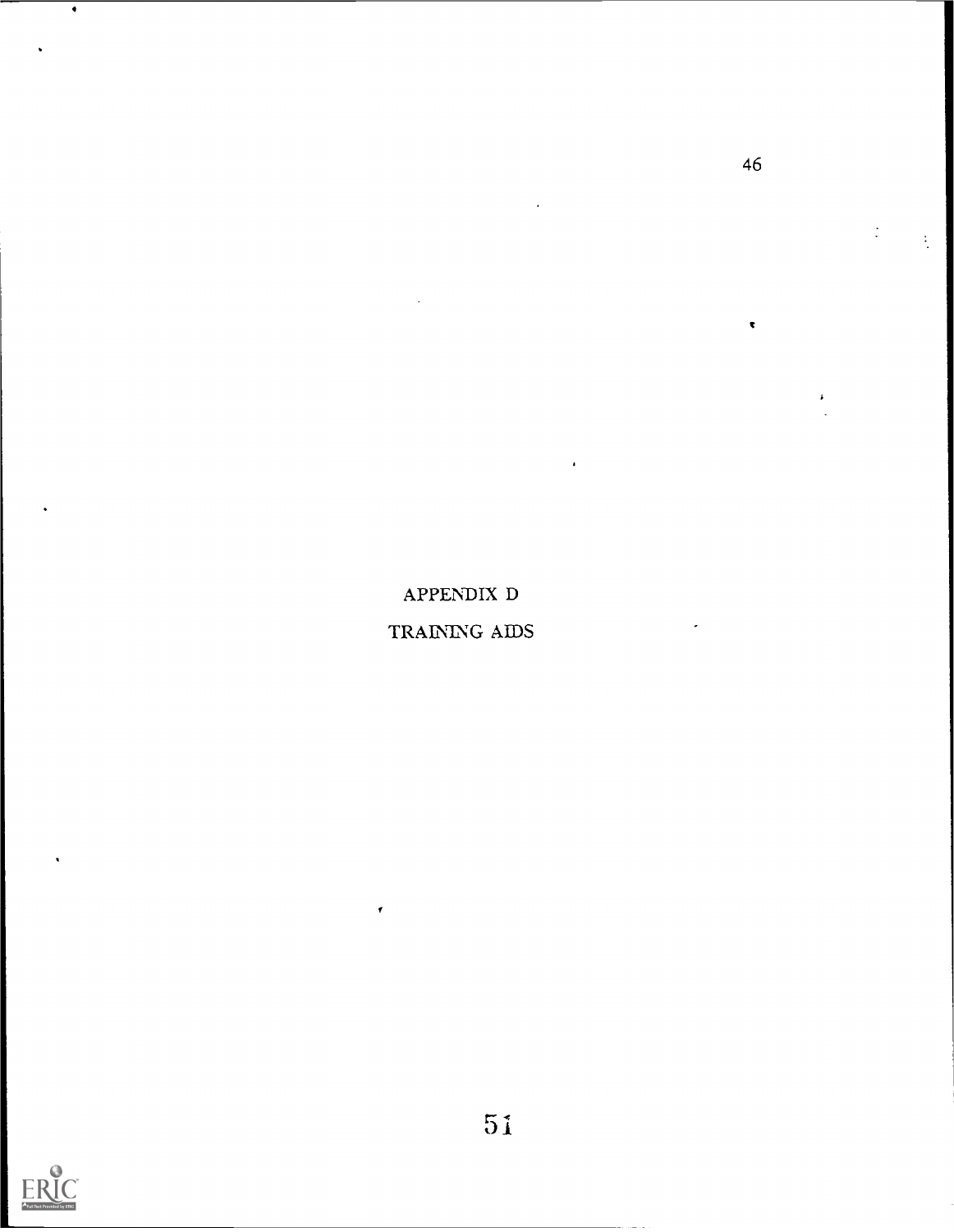## APPENDIX D

## TRAINING AIDS

- 1. Lectures
- 2. Flash Cards
- 3. Scales and Measuring Cups, Sand
- 4. Videos
	- a. "Kitchen Sanitation and Safety" (CA 87)
	- b. "Parts of a Knife"  $(CA 25 1)$
	- c. "Cutting Techniques" (CA  $80$ , CA  $25 2,3$ )
	- d. "Weight and Measure" (CA-44)



C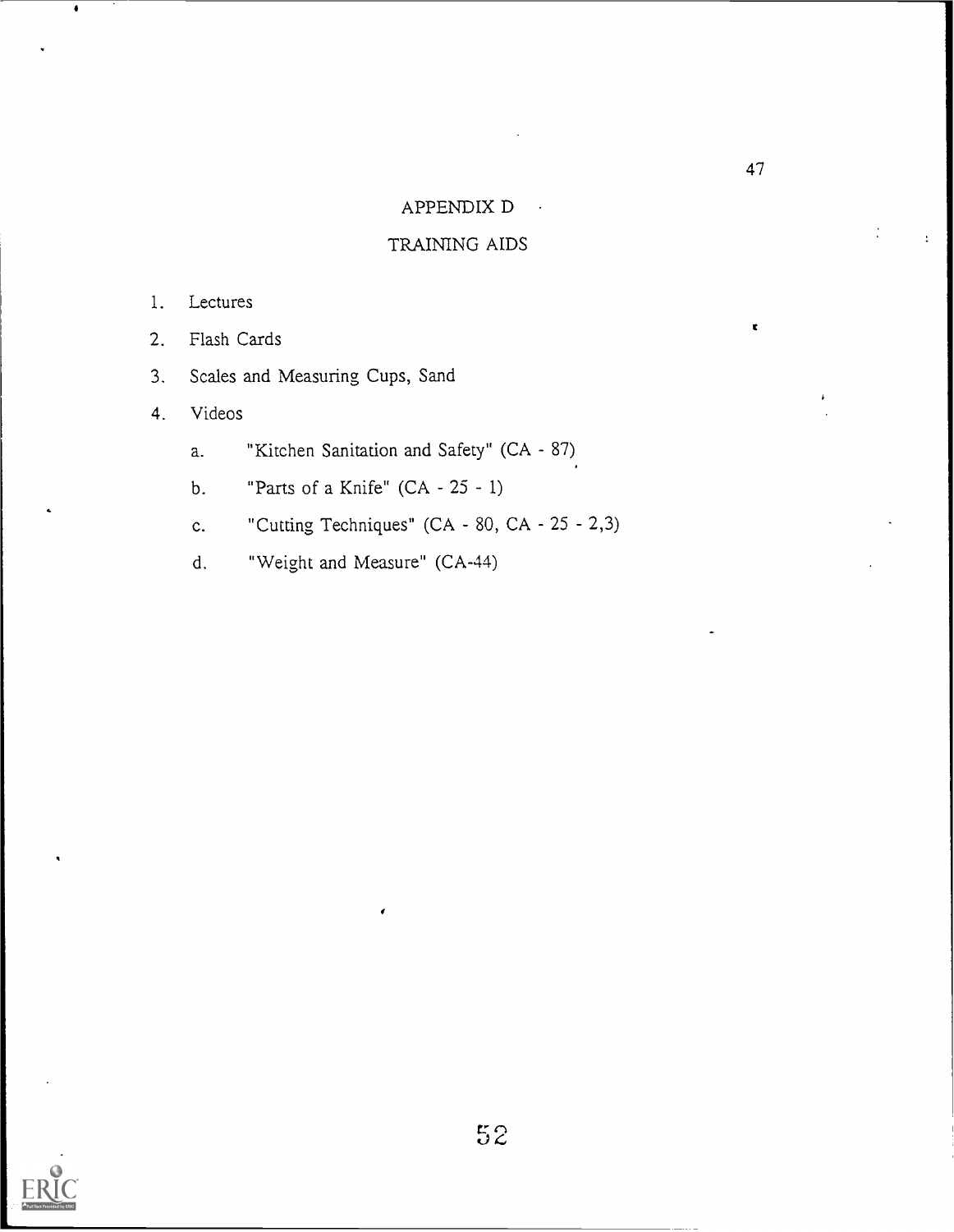## APPENDIX E

## ESE WORK SAMPLES ASSESSMENT



48

ż

ċ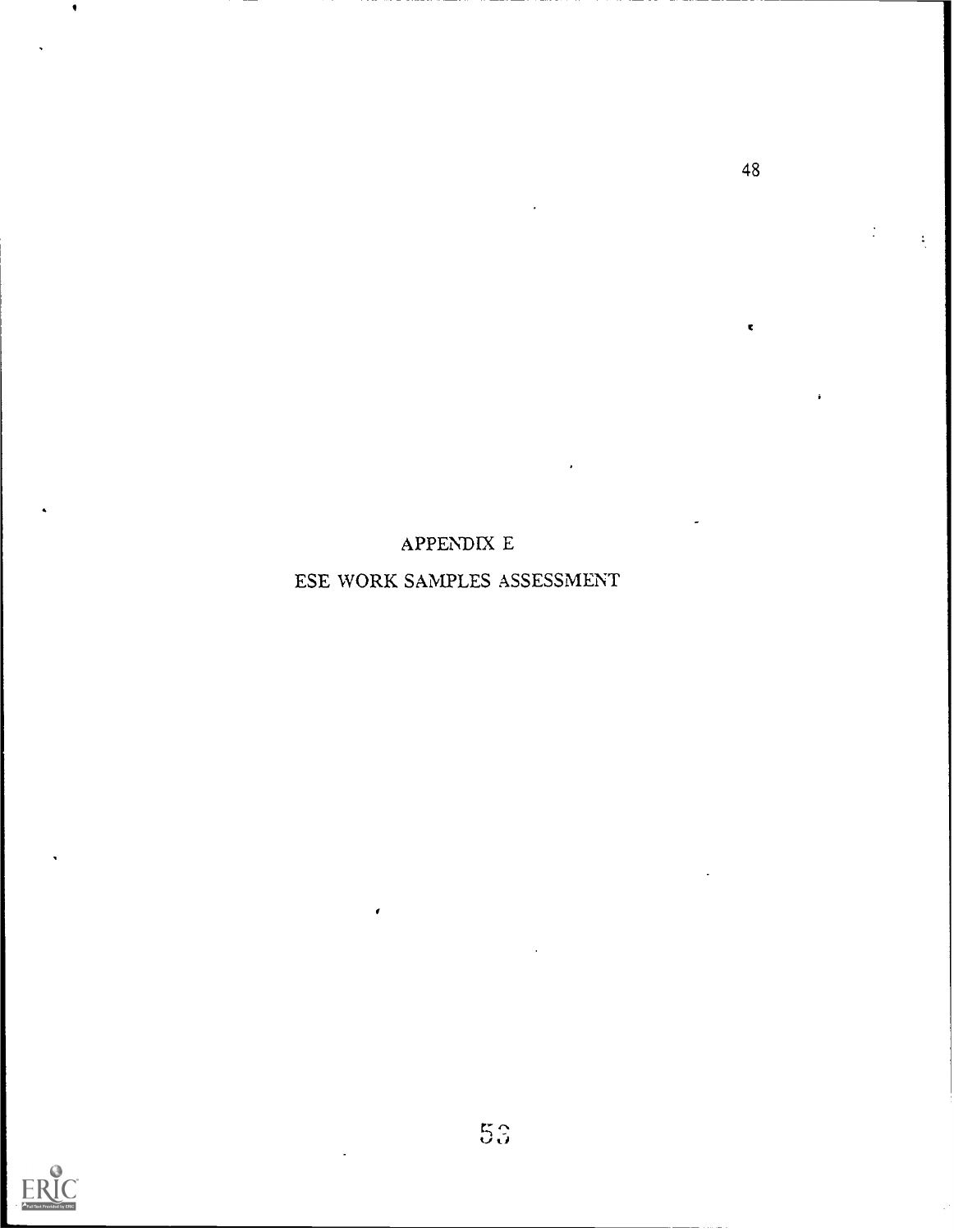## APPENDIX E

## ESE WORK SAMPLES ASSESSMENT

Student No.

 $\ddot{\phantom{0}}$ 

# ESE WORK SAMPLES ASSESSMENT

|                     | 1. Cutting Julianne style Others 20% andy 40% seldom 60% often 40% monthy 100% always |
|---------------------|---------------------------------------------------------------------------------------|
| final<br>assesment  | ume                                                                                   |
|                     | task                                                                                  |
| midway<br>assesment | ame                                                                                   |
|                     | task                                                                                  |
| pre<br>test         | time                                                                                  |
|                     | task                                                                                  |

| 2. Chooping and Dicing | Officer 20% rately 40% addom 60% often 30% monthy 100% diways |  |
|------------------------|---------------------------------------------------------------|--|
| f final<br>assesment   | ame                                                           |  |
|                        | task                                                          |  |
| midway<br>assesment    | time                                                          |  |
|                        | task                                                          |  |
| pre<br>les:            | ame                                                           |  |
|                        | task                                                          |  |

3 Slicing, shredding & grating

| finai       |      | 09mzver 209 mmzlv 409 seldom 609 often 809 mostly 1009 slwsvs |
|-------------|------|---------------------------------------------------------------|
|             | eme  |                                                               |
| assesment   | task |                                                               |
| midway.     | time |                                                               |
| assesment   | task |                                                               |
| pre<br>test | time |                                                               |
|             | task |                                                               |

| 4 Mire Poix         | Officerer 20% ranchy 40% seldom 60% often 80% monthly 100% sincers |
|---------------------|--------------------------------------------------------------------|
| final               | time                                                               |
| assesment           | task                                                               |
| midway<br>assesment | time                                                               |
|                     | task                                                               |
| pre                 | tme                                                                |
| test                | task                                                               |

| 5. Bredding Procedures | O'Enever 20% medy 40% seldom 60% often 10% mostly 100% elways |
|------------------------|---------------------------------------------------------------|
| l finai<br>assesment   | time                                                          |
|                        | task                                                          |
| midway<br>assesment    | ume.                                                          |
|                        | task                                                          |
| pre<br>test            | time                                                          |
|                        | task                                                          |

6. Saute & Deep Frving - 04 never 204 netty 474 reldom 604 sten 304 month 1004 dive<br>| final | https://www.com/stending.org/

| <br>assesment | time |
|---------------|------|
|               | task |
| midway        | time |
| assesment     | task |
| pre<br>test   | time |
|               | task |

| 7 Weight & Measure          | 04-never 204-neely 404-reldom 604-often 304-months 1004-always |
|-----------------------------|----------------------------------------------------------------|
| $\sqrt{3}$ nai<br>assesment | time                                                           |
|                             | usk                                                            |
| midway<br>assesment         | time                                                           |
|                             | task                                                           |
| pre<br>i test               | time                                                           |
|                             | task                                                           |

|                     | S. Sanalation, Salety & Flygicite 20% arely 40% release 60% often 10% month 100% always |
|---------------------|-----------------------------------------------------------------------------------------|
| assesment           |                                                                                         |
|                     | task                                                                                    |
| midway<br>assesment | time                                                                                    |
|                     | task                                                                                    |
| pre<br>555          | time                                                                                    |
|                     | task                                                                                    |



 $\cdot$ 

t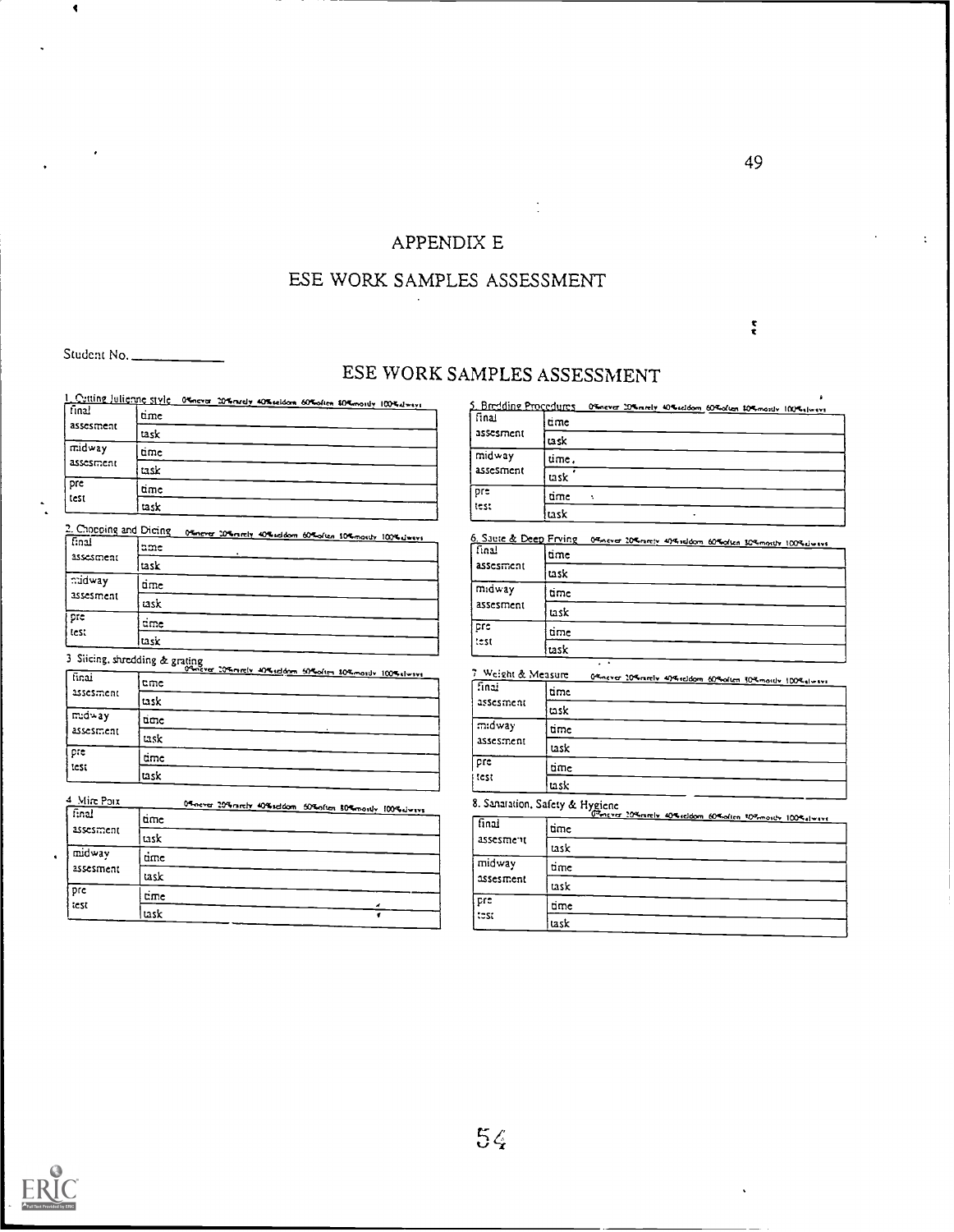# APPENDIX F

## EVALUATOR'S RESUME



 $\cdot$ 

 $\bar{\mathbf{t}}$ 

 $\cdot$ 

50

 $\dot{\mathbf{r}}$